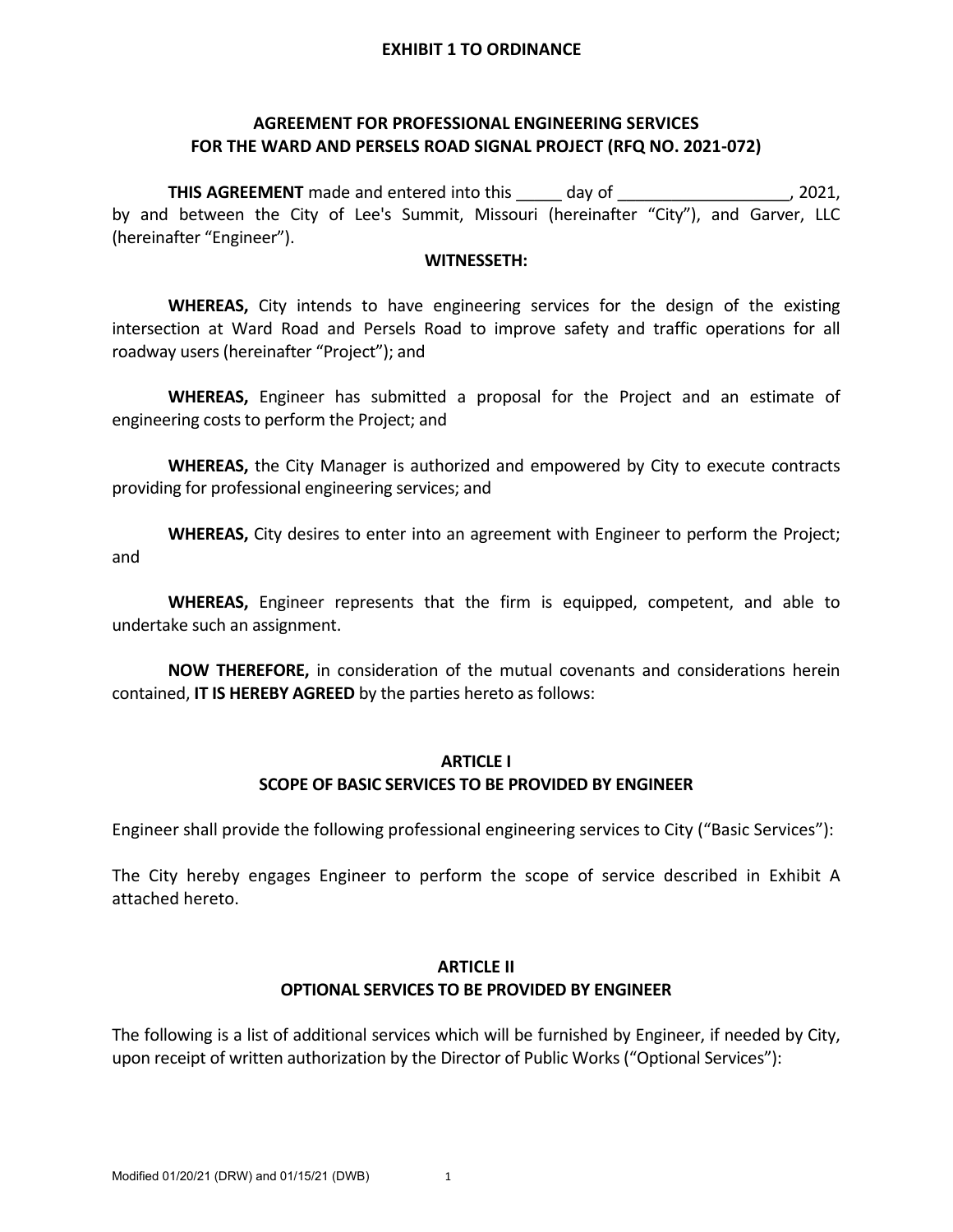The City hereby engages Engineer to perform the Optional Services described in Exhibit A attached hereto.

### **ARTICLE III SCOPE OF SERVICES TO BE PROVIDED BY CITY**

City shall provide the following services to Engineer:

In connection with the Project, City's responsibilities shall include the following:

- A. Those responsibilities set forth in Exhibit A attached hereto.
- B. City shall be responsible for all requirements and instructions that it furnishes to Engineer pursuant to this Agreement, and for the accuracy and completeness of all programs, reports, data, and other information furnished by City to Engineer pursuant to this Agreement. Engineer may use and rely upon such requirements, programs, instructions, reports, data, and information in performing or furnishing services under this Agreement, subject to any express limitations or reservations applicable to the furnished items as further set forth in Exhibit A attached hereto.
- C. City shall give prompt written notice to Engineer whenever City observes or otherwise becomes aware of the presence at the Project site of any hazardous materials or any relevant, material defect, or nonconformance in: (i) the services; (ii) the performance by any contractor providing or otherwise performing construction services related to the Project; or (iii) City's performance of its responsibilities under this Agreement.
- D. City shall include "Garver, LLC" as an indemnified party under the contractor's indemnity obligations included in the construction contract documents.
- E. City will not directly or indirectly solicit any of Engineer's Personnel during performance of this Agreement and for a period of one (1) year beyond completion of this Agreement.

### **ARTICLE IV PAYMENTS TO THE ENGINEER**

For the services performed by Engineer pursuant to this Agreement, and as full compensation therefore, and for all expenditures made and all expenses incurred by Engineer in connection with this Agreement, except as otherwise expressly provided herein, subject to and in conformance with all provisions of this Agreement, City will pay Engineer a maximum fee for Basic Services and Optional Services in the sum of Nine Hundred Eight Thousand Five Hundred Sixty Dollars (\$908,560.00), according to the following provisions: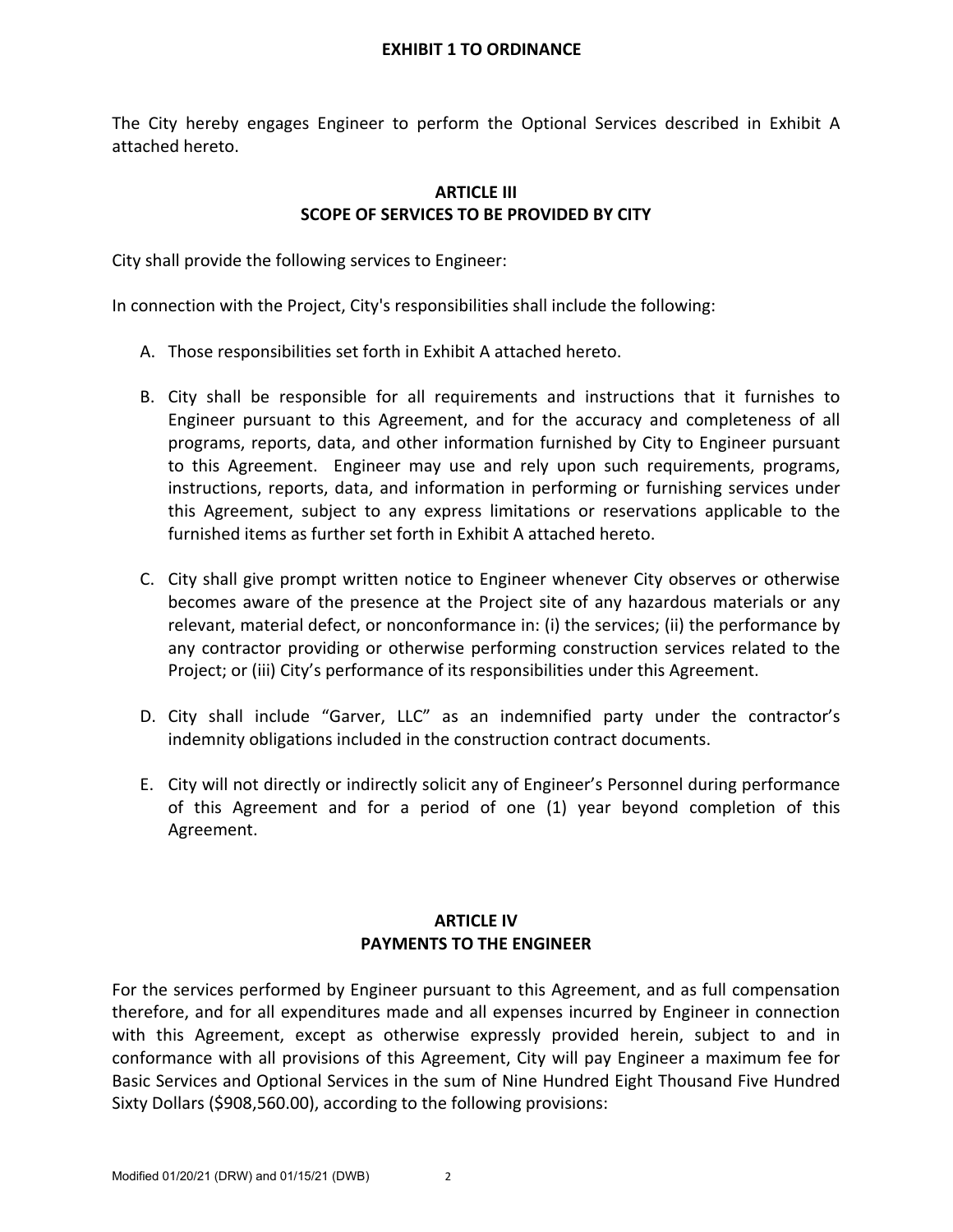- A. The cost of all Basic Services covered under Article I shall be billed hourly at the rates set forth in Exhibit B attached hereto and incorporated herein by reference. Expenses incurred to provide the Basic Services shall be billed as set forth in Exhibit B attached hereto and incorporated herein by reference. The total fees (hourly fees and expenses) for the Basic Services shall not exceed the total sum of Seven Hundred Eighty‐Nine Thousand Seven Hundred Dollars (\$789,700.00).
- B. The cost of all Optional Services covered under Article II shall be billed hourly at the rates set forth in Exhibit B attached hereto. Expenses incurred to provide the Optional Services shall be billed as set forth in Exhibit B attached hereto. The total fees (hourly fees and expenses) for the Optional Services shall not exceed the total sum of One Hundred Eighteen Thousand Eight Hundred Sixty Dollars (\$118,860.00).
- C. If so requested by Engineer, City will make payment monthly for Basic Services and Optional Services that have been satisfactorily completed. The City shall make payment to Engineer within a period not to exceed thirty (30) days from the date an invoice is received by City. All invoices shall contain the following information:
	- 1. Project Name/Task Name/RFP Number/Description of Agreement.
	- 2. Invoice Number and Date.
	- 3. Purchase Order Number issued by City.
	- 4. Itemized statement for the previous month of Labor (including Personnel Description, Title or classification for each person on the Project, Hours Worked, Hourly Rate, and Amount), Itemized Reimbursable Expenses, and Invoice Total.
	- 5. Description of monthly progress detailing the amount of the services completed to date and projected completion time.
	- 6. Project Billing Summary containing the Contract or Agreed Maximum Fee Amount, Cumulative Amount Previously Billed, Billing Amount this Invoice, Contract or Agreed Amount Remaining, and Percent of Maximum Fee Billed to Date.

All moneys not paid when due as provided herein shall bear interest at a per annum rate equal to one percent (1%) plus the average *Consumer Price Index for All Urban Consumers (CPI‐U)‐U.S. City Average* for the time period in which payment is past due; provided, however, that in no event will the amount of interest to be paid by the City exceed 9% per annum.

### **ARTICLE V COMPLETION TIME**

The Basic Services shall be completed in accordance with the following schedule: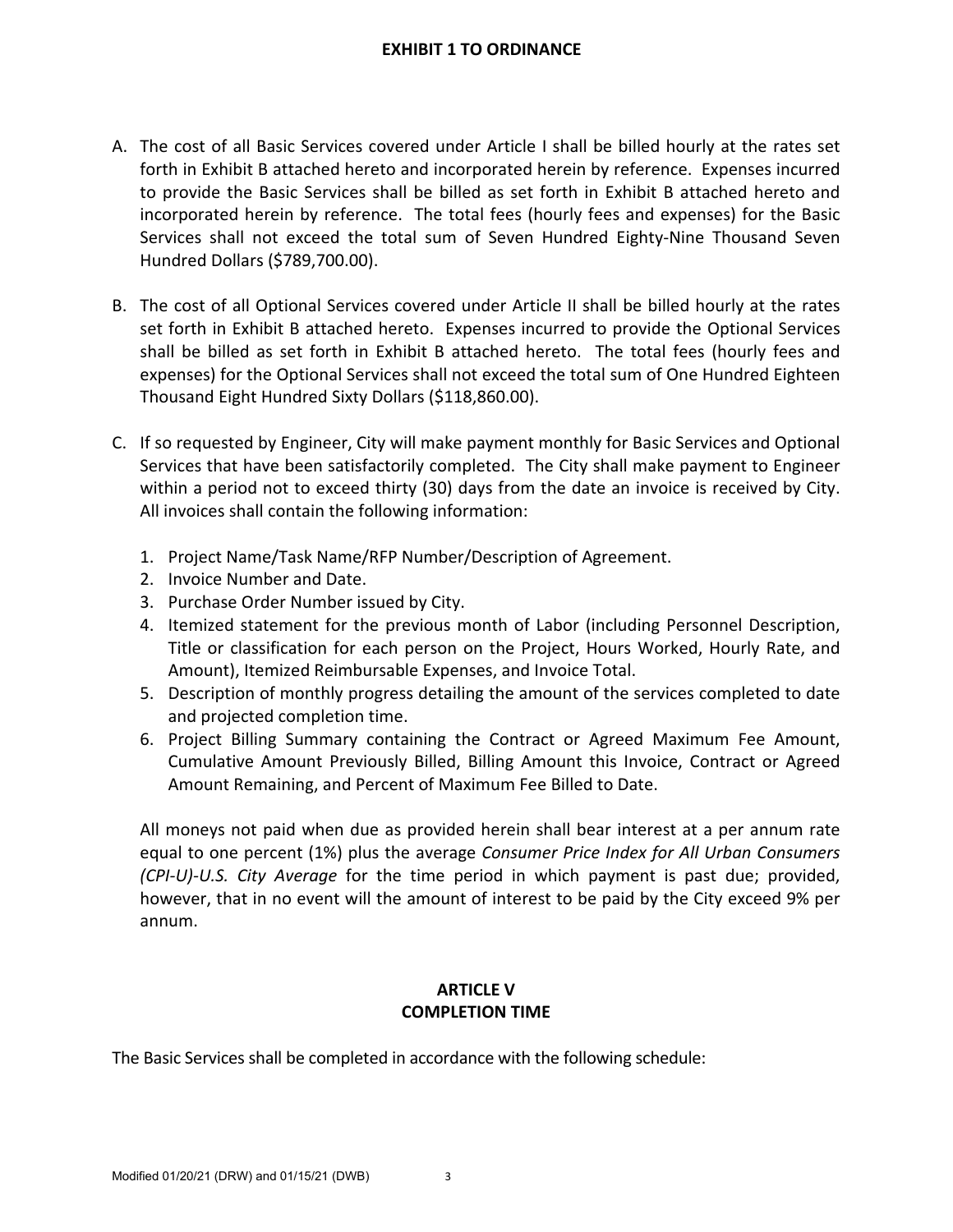The City hereby engages Engineer to perform the scope of service according to the schedule provided in Exhibit A attached hereto.

The Director of Public Works may, with the mutual consent of the parties, amend the deadlines contained in this Article by written authorization upon a showing of cause for amendment by Engineer.

The Optional Services shall be completed in accordance with the deadlines set by the Director of Public Works and accepted by Engineer at the time said Optional Services are authorized by the Director of Public Works.

### **ARTICLE VI INSURANCE**

### A. General.

- 1. Insurer Qualifications. Without limiting any obligations or liabilities of Engineer, Engineer shall purchase and maintain, at its own expense, the insurance set forth in this Section with insurance companies authorized to do business in the State of Missouri, with an AM Best, Inc. rating of A or above, and with policies and forms satisfactory to the City. Failure to maintain insurance as specified herein may result in termination of this Agreement at the City's option.
- 2. No Representation of Coverage Adequacy. The City reserves the right to review any and all of the insurance policies and/or endorsements cited in this Agreement, but has no obligation to do so. Failure to demand such evidence of full compliance with the insurance requirements set forth in this Agreement or failure to identify any insurance deficiency shall not relieve Engineer from, nor be construed or deemed a waiver of, its obligation to maintain the required insurance at all times during the performance of this Agreement.
- 3. Additional Insured. All insurance coverage, except Workers' Compensation insurance and Professional Liability insurance, if applicable, shall name and endorse, to the fullest extent permitted by law for claims arising out of the performance of this Agreement, the City, its agents, representatives, officers, directors, officials and employees as Additional Insured as specified under the respective coverage sections of this Agreement, to the extent of the indemnities provided within Article VII.K. of this Agreement.
- 4. Coverage Term. All insurance required herein shall be maintained in full force and effect until all work or services required to be performed under the terms of this Agreement are satisfactorily performed, completed and formally accepted by the City, unless specified otherwise in this Agreement.
- 5. Primary Insurance. Engineer's insurance shall be endorsed to indicate its primary, non‐contributory insurance with respect to performance of this Agreement and in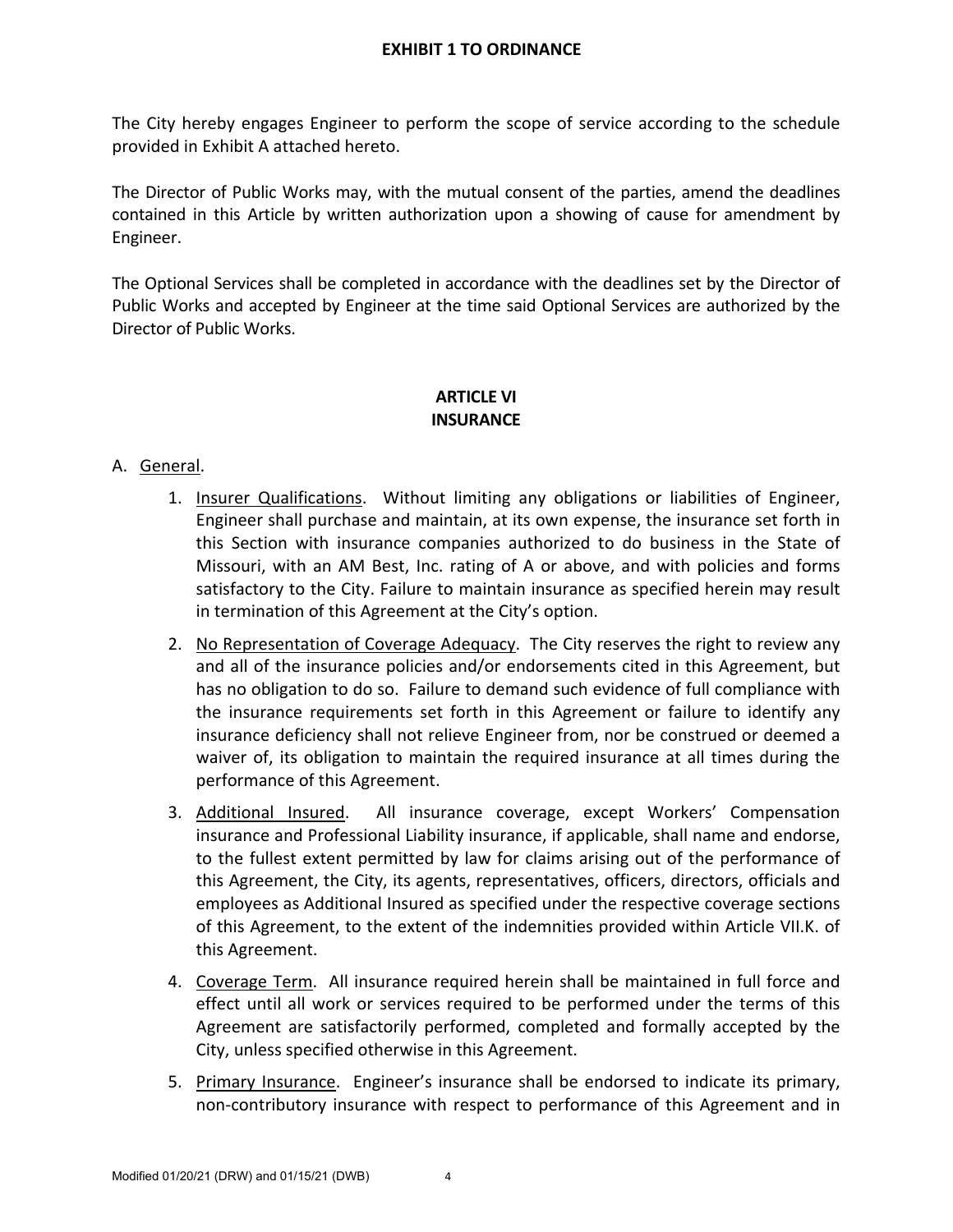the protection of the City as an Additional Insured. Such coverage shall be at least as broad as ISO CG 20 01 04 13, or an equivalent.

- 6. Claims Made. In the event any insurance policies required by this Agreement are written on a "claims made" basis, coverage shall extend, either by keeping coverage in force or purchasing an extended reporting option, for five (5) years past completion and acceptance of the services. Such continuing coverage shall be evidenced by submission of annual Certificates of Insurance citing the required coverage is in force and contains the provisions as required herein for the five (5) year period.
- 7. Waiver. To the fullest extent permitted by law, all policies required herein, except for Professional Liability, including Workers' Compensation insurance, shall contain a waiver of rights of recovery (subrogation) against the City, its agents, representatives, officials, officers and employees for any claims arising out of the work or services of Engineer. Engineer shall arrange to have such subrogation waivers incorporated into each policy via endorsement.
- 8. Policy Deductibles and/or Self-Insured Retentions. The policies set forth in these requirements may provide coverage that contains deductibles or self‐insured retention amounts. Such deductibles or self-insured retention under the required general liability and automobile liability policies shall not erode the limit required by the City. Engineer shall be solely responsible for any such deductible or self‐insured retention amount.
- 9. Automatic Escalator. The limits of liability for each policy coverage amount stated above shall be automatically adjusted upward as necessary to remain at all times not less than the maximum amount of liability set forth in Chapter 537.610 RSMo. applicable to political subdivisions pursuant to 537.600; provided that nothing herein or in any such policy shall be deemed to waive the City's sovereign immunity. The statutory waiver of sovereign immunity for 2021 is \$\$2,940,868 for all claims arising out of a single accident or occurrence.
- 10. Use of Subcontractors. If any work under this Agreement is subcontracted in any way, Engineer shall execute written agreements with its subcontractors containing the indemnification provisions set forth in this Section and insurance requirements set forth herein protecting the City and Engineer, commensurate with the scope of services provided by said Subconsultant/Subcontractor. Engineer shall be responsible for executing any agreements with its subcontractors and obtaining certificates of insurance verifying the insurance requirements.
- 11. Notice of Claim. Engineer shall upon receipt of notice of any claim in connection with this Agreement promptly notify the City, providing full details thereof, including an estimate of the amount of loss or liability. Engineer shall also promptly notify the City of any reduction in limits of protection afforded under any policy listed in the certificate(s) of insurance in an amount such that the policy aggregate becomes less than the current statutory waiver of sovereign immunity regardless of whether such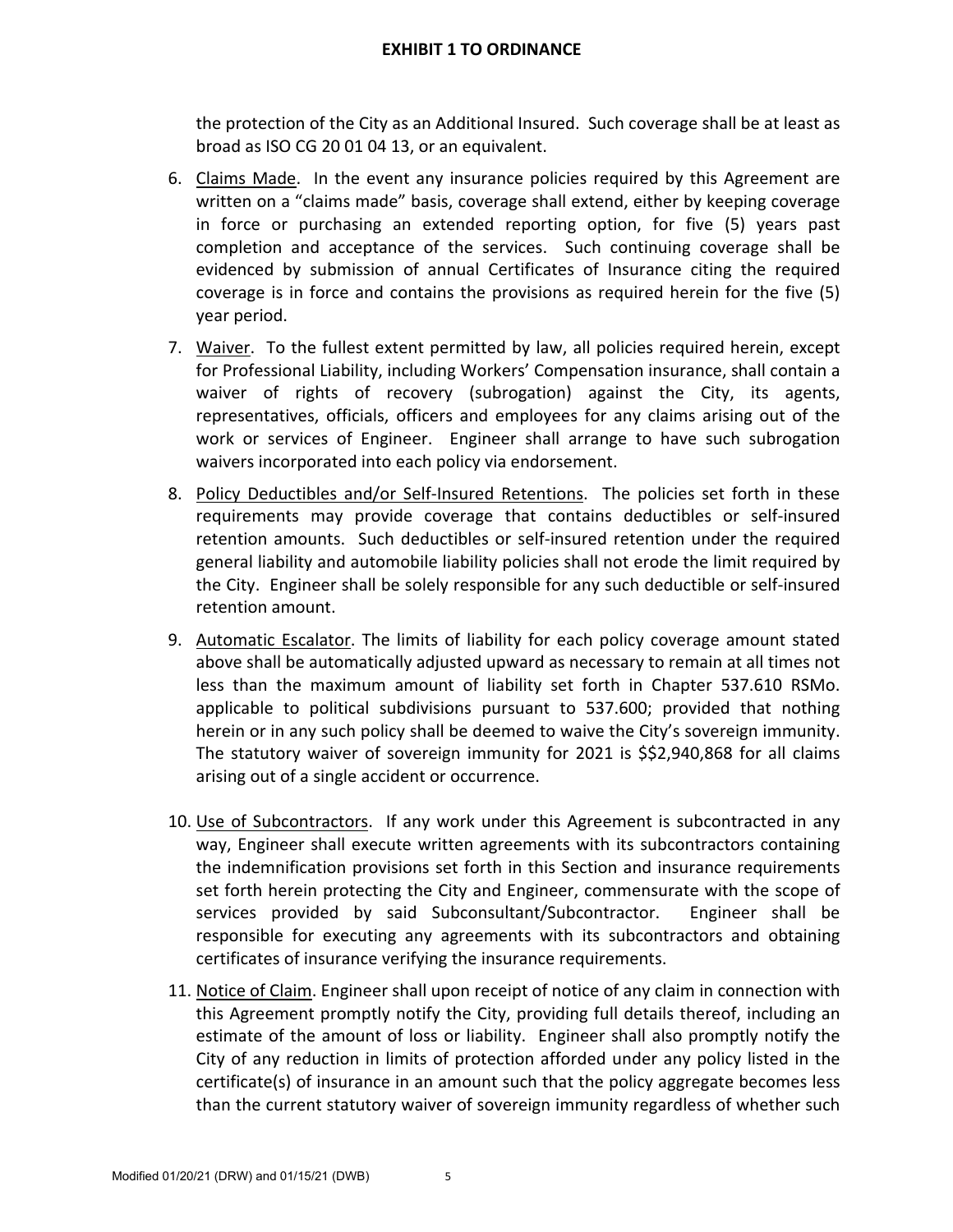impairment is a result of this Agreement. A breach of this provision is material breach of the contract.

12. Evidence of Insurance. Prior to commencing any work or services under this Agreement, Engineer will provide the City with suitable evidence of insurance in the form of certificates of insurance and, if requested by the City, a copy of the relevant endorsement for the insurance policies as required by these requirements, issued by Engineer's insurance insurer(s) as evidence that policies are placed with reasonably acceptable insurers as specified herein and provide the required coverages, conditions and limits of coverage specified in these requirements and that such coverage and provisions are in full force and effect. The City shall reasonably rely upon the certificates of insurance and endorsements for the insurance policies as evidence of coverage but such acceptance and reliance shall not waive or alter in any way these insurance requirements or obligations.

If any of the policies required by these requirements expire during the life of the Agreement, it shall be Engineer's responsibility to forward renewal certificates and relevant endorsements the City 30 days prior to the expiration date. All certificates of insurance and relevant endorsements shall be identified by referencing the Agreement; certificates of insurance and endorsement for the insurance policies submitted without referencing the Agreement, as applicable, will be subject to rejection and may be returned or discarded. Certificates of insurance shall specifically include the following provisions:

- a. The City, its agents, representatives, officers, directors, officials and employees are Additional Insureds (to the extent of the indemnities agreed upon in Article VII.K. herein) as follows:
	- i. Commercial General Liability Under Insurance Services Office, Inc., ("ISO") Form CG 20 10 03 97 or equivalent.
	- ii. Auto Liability Under ISO Form CA 20 48 or equivalent.
- b. Engineer's insurance under which City is included as an additional insured shall be primary, non‐contributory insurance with respect to performance of the Agreement.
- c. All policies, except for Professional Liability, waive rights of recovery (subrogation) against City, its agents, representatives, officers, officials and employees for any claims arising out of work or services performed by Engineer under this Agreement.
- d. ACORD certificate of insurance form 25 (2014/01) is preferred.
- 13. All Certificates of Insurance shall name the City of Lee's Summit as the certificate holder and send the certificate and any endorsements to:

City of Lee's Summit Attn: Public Works Dept. 220 SE Green Street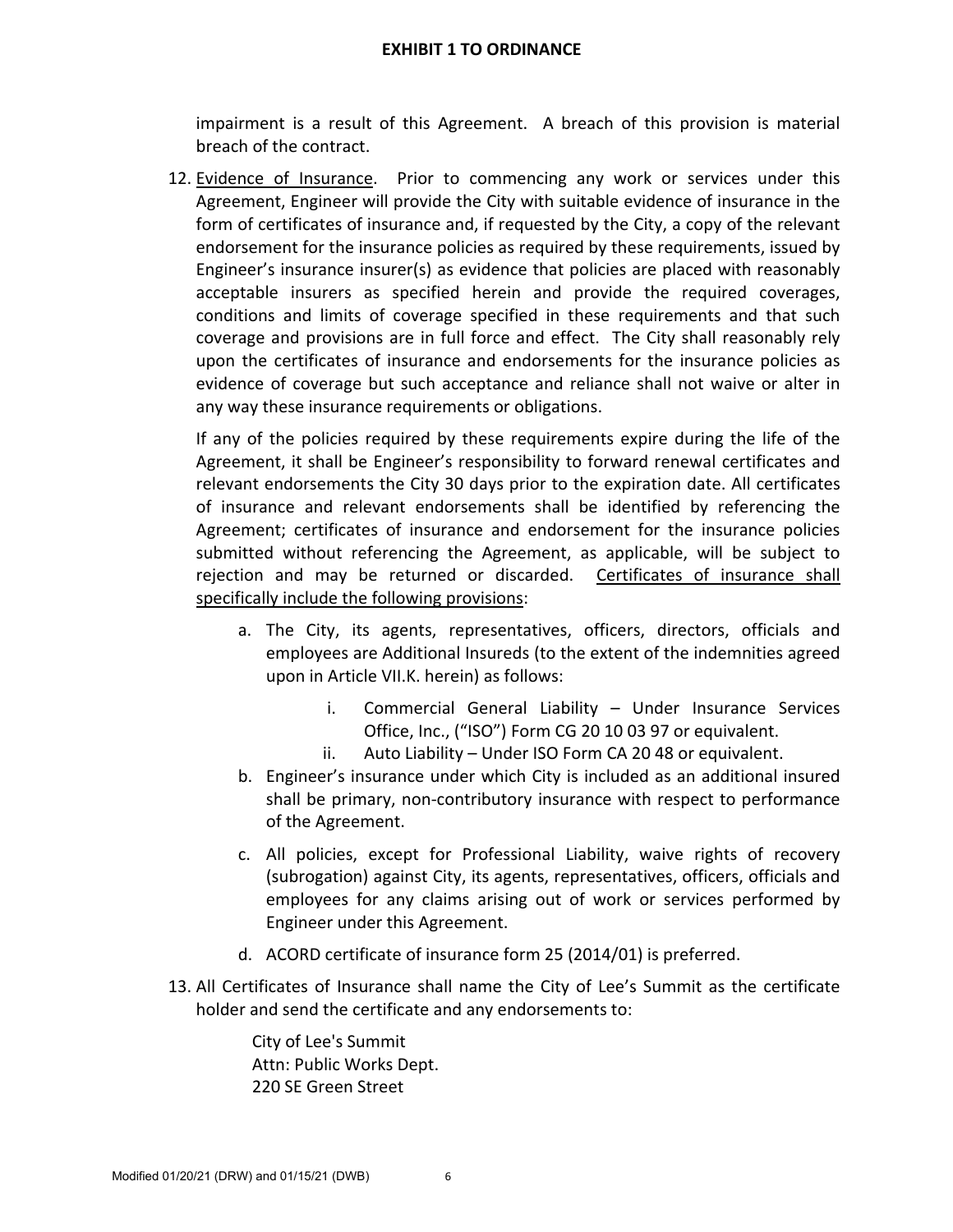#### Lee's Summit, MO 64063‐2358

#### B. Required Insurance Coverage.

- 1. Commercial General Liability. Engineer shall maintain "occurrence" form Commercial General Liability insurance with an unimpaired limit of at least \$3,000,000 for each occurrence, \$3,000,000 Products and Completed Operations Annual Aggregate and a \$3,000,000 General Aggregate Limit. The policy shall cover liability arising from premises, operations, independent contractors, products‐ completed operations, bodily injury, personal injury and advertising injury. Coverage under the policy will be at least as broad as ISO policy form CG 00 01 93 or equivalent thereof, including but not limited to, separation of insured's clause. To the fullest extent allowed by law, for claims arising out of the performance of this Agreement, the City, its agents, representatives, officers, officials and employees shall be endorsed as an Additional Insured under ISO, Commercial General Liability Additional Insured Endorsement forms CG 20 10 07 04 and CG 20 37 07 04, or their equivalents. If any Excess insurance is utilized to fulfill the requirements of this subsection, such Excess insurance shall be "follow form" equal or broader in coverage scope than underlying insurance.
- 2. Automobile Liability. Engineer shall maintain Business Automobile Liability insurance with an unimpaired limit of at least \$1,000,000 each occurrence on Engineer's owned, hired and non‐owned vehicles assigned to or used in the performance of the Engineer's work or services under this Agreement. Coverage will be at least as broad as ISO coverage code "1" "any auto" policy form CA 00 01 12 93 or equivalent thereof. City, its agents, representatives, officers, directors, officials and employees shall be endorsed as an Additional Insured under ISO Business Auto policy Designated Insured Endorsement form CA 20 48 or equivalent. If any Excess insurance is utilized to fulfill the requirements of this subsection, such Excess insurance shall be "follow form" equal or broader in coverage scope than underlying insurance.
- 3. Professional Liability. If this Agreement is the subject of any professional services or work, or if the Engineer engages in any professional services or work adjunct or residual to performing the work under this Agreement, the Engineer shall maintain Professional Liability insurance covering negligent errors and omissions arising out of the services performed by the Engineer, or anyone employed by the Engineer, or anyone for whose negligent acts, mistakes, errors and omissions the Engineer is legally liable, with an unimpaired liability insurance limit of at least \$3,000,000 each claim and \$3,000,000 annual aggregate. If any Excess insurance is utilized to fulfill the requirements of this subsection, such Excess insurance shall be "follow form" equal or broader in coverage scope than underlying insurance.
- 4. Workers' Compensation Insurance. If Engineer employs anyone who is required by law to be covered by workers' compensation insurance, Engineer shall maintain Workers' Compensation insurance to cover obligations imposed by federal and state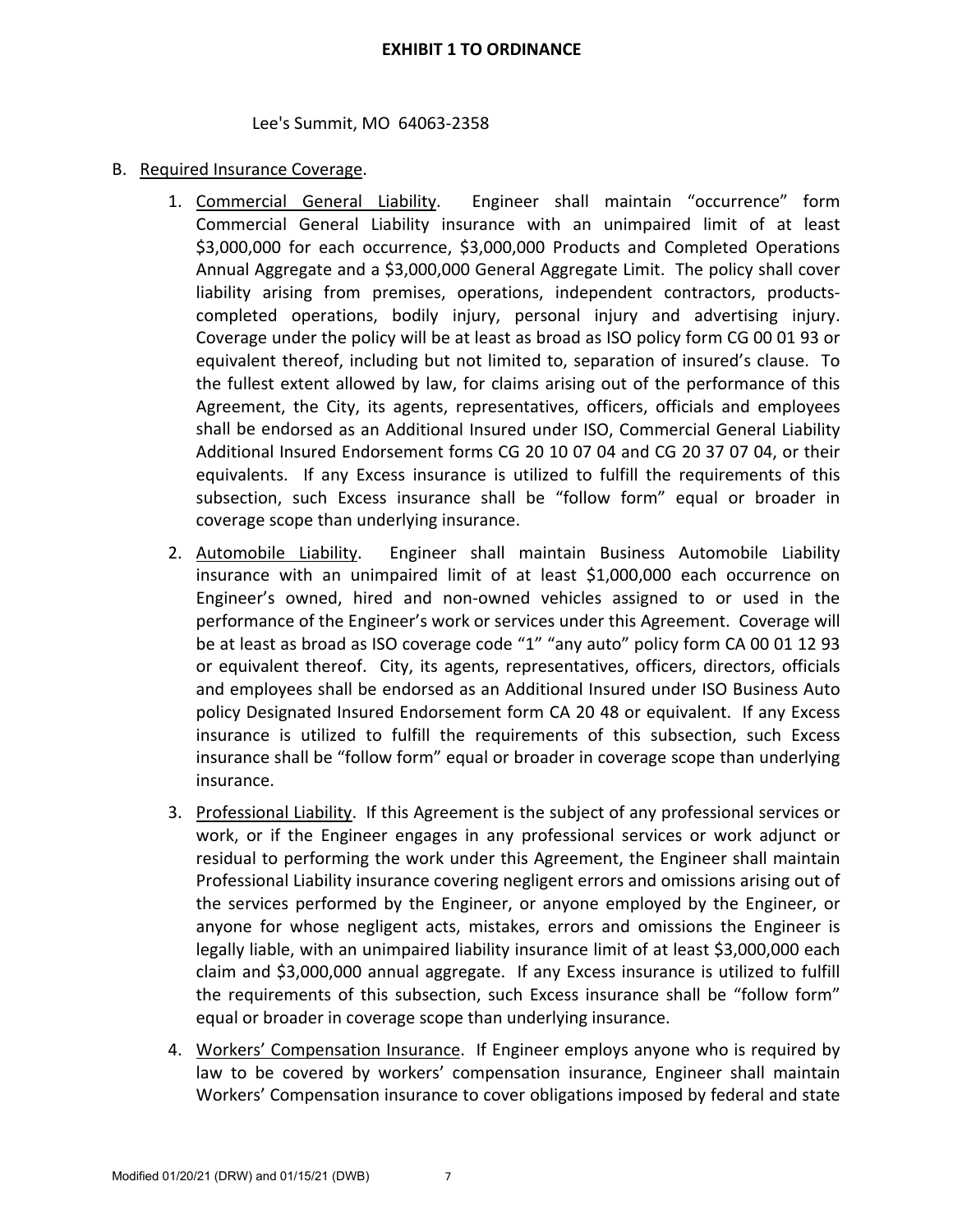statutes having jurisdiction over Engineer's employees engaged in the performance of work or services under this Agreement and shall also maintain Employers Liability Insurance of \$500,000 for each accident, \$500,000 disease for each employee and \$1,000,000 disease policy limit.

- 5. Cyber Liability Insurance. If this Agreement is the subject of any services involving the City's information technology structure, or if the Engineer engages in any services in any way related to performing work involving the City's information technology structure under this Agreement, Engineer shall maintain Cyber Liability insurance with limits not less than \$3,000,000 per occurrence or claim,\$3,000,000 aggregate. Coverage shall be sufficiently broad to respond to the duties and obligations as are undertaken by Engineer in this Agreement and shall include, but not be limited to, claims involving infringement of intellectual property, infringement of copyright, trademark, trade dress, invasion of privacy violations, information theft, damage to or destruction of electronic information, release of private information, alteration of electronic information, extortion and network security. The policy shall provide coverage for breach response costs, regulatory fines and penalties, and credit monitoring expenses with limits sufficient to respond to these obligations.
- C. Cancellation and Expiration Notice. Insurance required herein shall not expire, be canceled, or be materially changed without thirty (30) days' prior written notice to the City.

#### **ARTICLE VII MISCELLANEOUS PROVISIONS**

The following miscellaneous provisions are agreed to by both parties to this Agreement:

- A. COVENANT AGAINST CONTINGENT FEES: Engineer warrants that Engineer has not employed or retained, and will not employee or retain for the duration of this Agreement, any company or person, other than a bona fide employee working for the Engineer, to solicit or secure this Agreement, and that Engineer has not paid or agreed to pay any company or person, other than bona fide employee, any fee, commission, percentage, brokerage fee, gifts, or any other consideration contingent upon or resulting from the award or making of this Agreement. For breach or violation of this warranty, the City shall have the right to annul this Agreement without liability or, at its discretion, to deduct from the contract price or consideration, or otherwise recover, the full amount of such fee, commission, percentage, brokerage fee, gift, or contingent fee. Engineer further covenants that in the performance of this Agreement no person having such interest shall be employed.
- B. OWNERSHIP OF ENGINEERING DOCUMENTS: Payment by City to Engineer as aforesaid in Article IV shall vest in City title to all drawings, sketches, studies, analyses, reports, models, and other paper, documents, computer files, and material produced by Engineer exclusively for the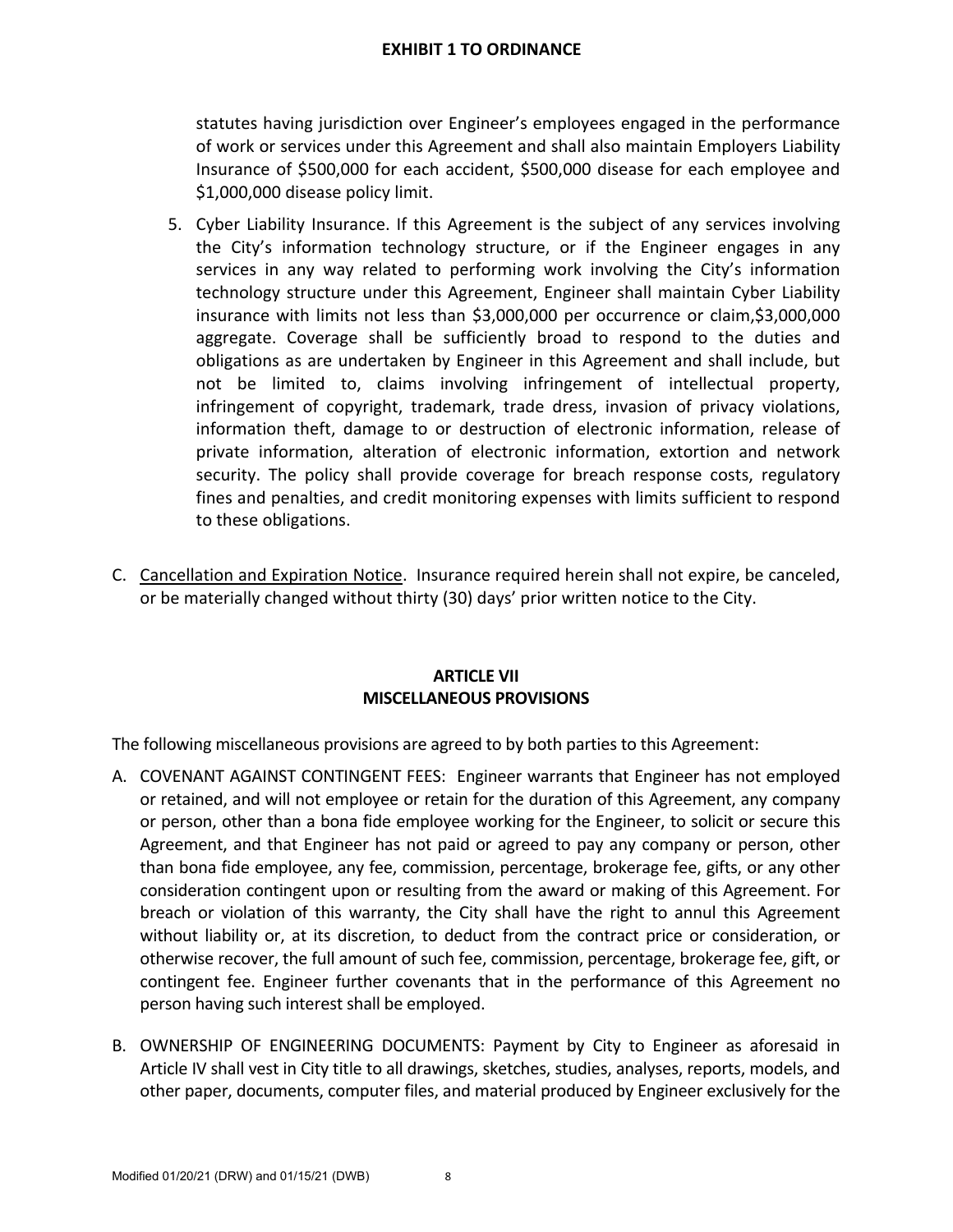services performed pursuant to this Agreement up to the time of such payments, and the right to use the same without other or further compensation, provided that any use for another purpose shall be without liability to the Engineer. Any reuse without written verification or adaptation by Engineer for the specific purpose intended will be at City's risk and without liability or exposure to Engineer, and City shall indemnify and hold harmless, to the extent allowed by the Constitution and Laws of the State of Missouri, Engineer from all claims, damages, losses, expenses, including attorneys' fees arising out of or resulting therefrom.

- C. MODIFICATIONS TO SCOPE OF WORK: In the event of any changes which creates increase in the scope of services contained in this Agreement, prior to commencing the services City and Engineer shall enter into a mutually executed modification of this Agreement describing the changes in the services to be provided by Engineer and City, providing for compensation for any additional services to be performed by Engineer, and providing completion times for said services.
- D. EMERGENCY CHANGES IN SERVICES: The Director of Public Works, with the consent of the City Manager, is authorized to execute on behalf of the City modification agreements as provided for in subsection C. above where there is an emergency and the overall compensation authorized in Article IV above, and any supplements or modifications thereto, is not increased. For purposes of this subsection, an "emergency" shall mean those unforeseen circumstances that present an immediate threat to public health, welfare, or safety; or when immediate response is necessary to prevent further damage to public property, machinery, or equipment; or when delay would result in significant financial impacts to the City as determined by the Director of Public Works and the City Manager.

In the event an emergency change in services is authorized by the Director of Public Works and the City Manager pursuant to this provision, the modification agreement shall be submitted to the City Council for ratification at its next available meeting.

- E. TERMINATION: In the event of termination by City, if there are any services hereunder in progress but not completed as of the date of termination, then said Agreement may be extended upon written approval of the City until said services are completed and accepted.
	- 1. Termination for Convenience: The services called for by this Agreement or any supplements thereto may be terminated upon request and for the convenience of City upon thirty (30) days advance written notice. City shall pay Engineer for (i) all services rendered up to the date of termination, and (ii) all costs reasonably incurred to bring such Services to an orderly cessation.
	- 2. Termination for Cause: This Agreement may also be terminated for cause by City or Engineer. Termination for cause shall be preceded by a fourteen‐(14) day correction period effective upon delivery of written notice. City shall pay Engineer for all services rendered up to the date of termination. In the event of termination for cause by City, compensation for services rendered by Engineer up to the date of termination shall be offset by City's cost to mitigate or correct the effects of such termination, including by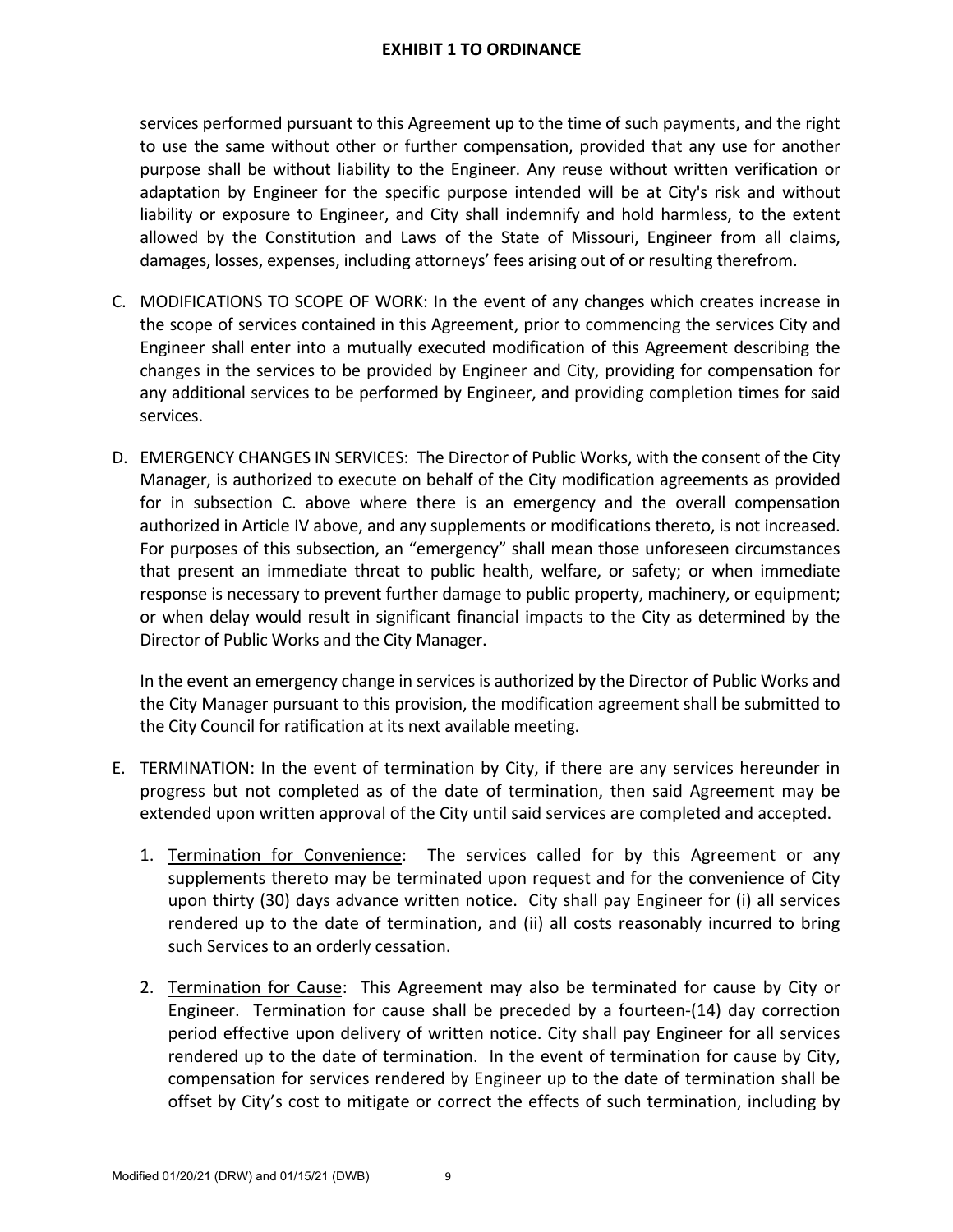not limited to damages resulting from breach or deficiencies in performance or breach of any obligation under this Agreement.

- 3. Termination Due to Unavailability of Funds in Succeeding Fiscal Years: When funds are not appropriated or otherwise made available to support continuation of the Project in a subsequent fiscal year, this Agreement shall be terminated and Engineer shall be reimbursed for the services rendered up to the date of termination plus the reasonable value of any nonrecurring costs incurred by Engineer but not amortized in the price of the services delivered under this Agreement.
- F. COMPLIANCE WITH LAWS: Engineer shall comply with all Federal, State, and local laws, ordinances, and regulations applicable to the services. Engineer shall secure all licenses, permits, etc. from public and private sources necessary for the fulfillment of its obligations under this Agreement.
- G. SUBLETTING ASSIGNMENT OR TRANSFER: Engineer shall not subcontract, sublet, assign, or transfer any interest in the services covered by this Agreement, except as provided for herein and except with the prior written and signed consent of City. The use of subcontractors shall in no way relieve Engineer of his/her primary responsibility for the services. No approval will be necessary for non‐professional services such as reproductions, printing, materials, and other services normally performed or provided by others.
- H. CONFERENCES, VISITS TO SITE, INSPECTION OF SERVICES: Upon reasonable advance notice and during normal business hours at Engineer's place of business, representatives of City shall have the privilege of inspecting and reviewing the services being performed by Engineer and consulting with him/her at such time. Conferences are to be held at the request of City or Engineer.
- I. ENGINEER'S ENDORSEMENT: Engineer shall endorse all plans, specifications, estimates, and engineering data furnished by him/her.
- J. INSPECTION OF DOCUMENTS: Engineer shall maintain all records pertaining to its services hereunder for inspection, upon reasonable advance notice and during normal business hours at Engineer's place of business, by a City representative during the contract period and for three (3) years from the date of final payment for each individual project performed pursuant to this Agreement. Notwithstanding anything in this Agreement, in no event shall City be entitled to audit the makeup of lump sum or other fixed prices (e.g., agreed upon unit or hour rates).
- K. INDEMNIFICATION AND HOLD HARMLESS: Engineer shall indemnify, defend, and hold harmless City and its officers, employees, elected officials, and attorneys, each in their official and individual capacities (the City and any such person being herein called an "Indemnified Party"), for, from and against any and all judgments, damages, claims, fines, penalties, losses, costs, and expenses (including reasonable attorneys' fees, court costs and the costs of appellate proceedings) to which any such Indemnified Party may become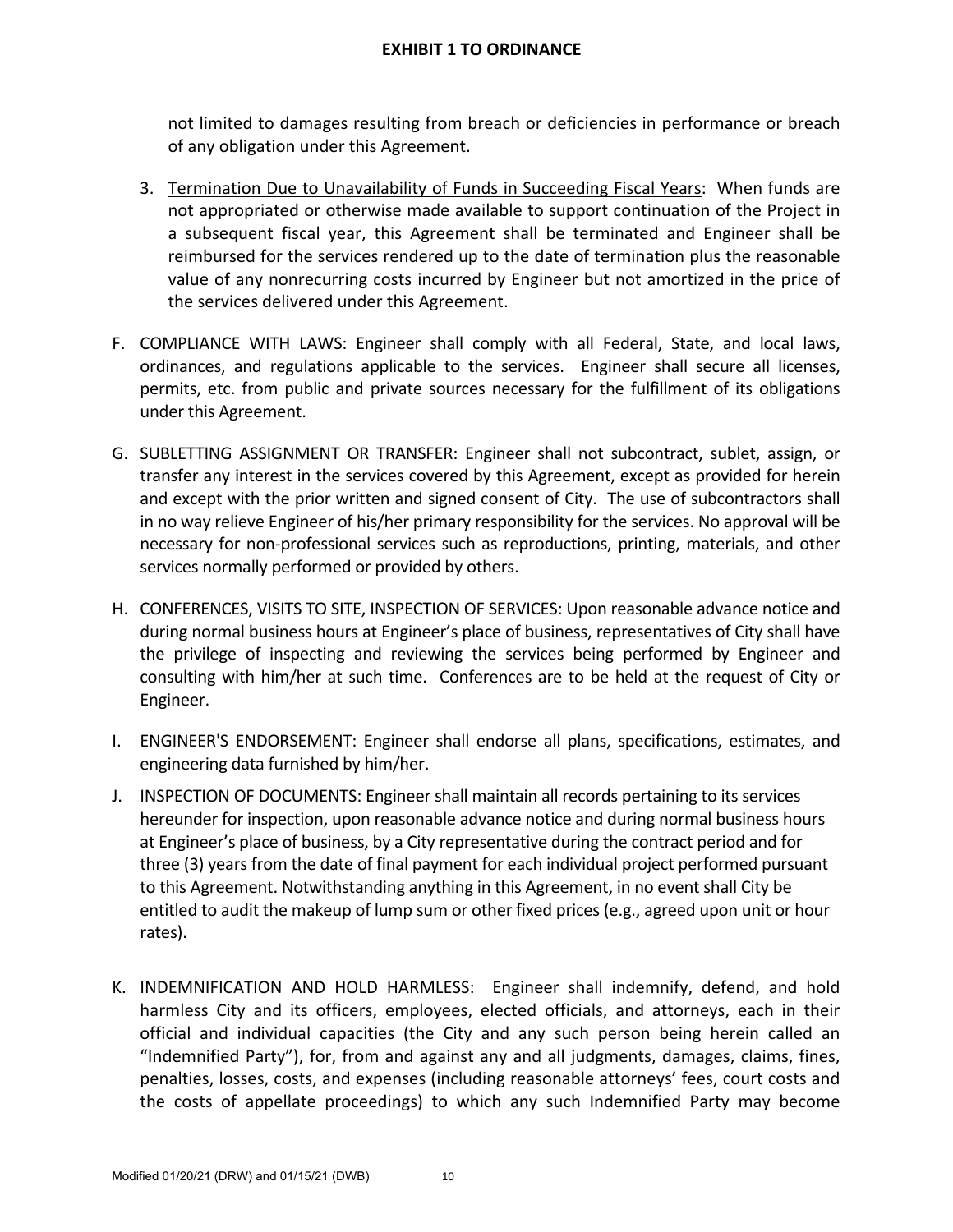subject, under any theory of liability whatsoever (collectively "Claims"), insofar as such Claims (or actions in respect thereof) relate to, arise out of, or are caused by or based upon the acts, directives, errors, or omissions, in the performance of Engineer's duties and services under this Agreement, or any supplements or amendments thereto, of Engineer, or its employees, officers, agents, or any tier of subcontractor or person for which Engineer may be legally liable in the performance of this Agreement

L. LIMITATION OF LIABILITY: In no event will either Party be liable to other Party for indirect or consequential damages, and in no event will City's liability under this Agreement exceed the amount to be paid to Engineer pursuant to Article IV of this Agreement.

Notwithstanding any provision to the contrary herein, Engineer's (including its subconsultants, agents, assignees, affiliates and vendors) total aggregate liability under the Agreement shall be limited to three million five‐hundred thousand and no/100 dollars (\$3,500,000), regardless of the cause or action (including negligence of any kind or character).

- M. PROFESSIONAL RESPONSIBILITY: Engineer warrants that the Services rendered will conform to the requirements of this Agreement and with the care and skill ordinarily used by members of the same profession practicing under similar circumstances at the same time and in the same locality.
- N. ENTIRE AGREEMENT: This Agreement constitutes the entire agreement between the parties with respect to its subject matter, and any prior agreements, understandings, or other matters, whether oral or written, are of no further force or effect. This Agreement may be amended, changed, or supplemented only by written agreement executed by both of the parties hereto.
- O. CONFLICT: In the event of any conflict, ambiguity, or inconsistency between this Agreement and any other document that may be annexed hereto, the terms of this Agreement shall govern.
- P. GOVERNING LAW: This Agreement shall be governed by and construed in accordance with the laws of the State of Missouri, and any suit pertaining to this Agreement may be brought only in courts in eastern Jackson County, Missouri. The Parties expressly and irrevocably consent to the exclusive jurisdiction and venue of such courts and expressly waive the right to transfer or remove any such action.
- Q. OPINION OF PROBABLE CONSTRUCTION COST AND SCHEDULE: Since Engineer has no control over the cost of labor, materials, or equipment, or over contractor's(s') methods of determining prices, or over competitive bidding or market conditions, the estimate of construction cost and schedule provided for herein is to be made on the basis of Engineer's experience and qualifications and represents Engineer's best judgment as a professional engineer familiar with the construction industry, but Engineer cannot and does not guarantee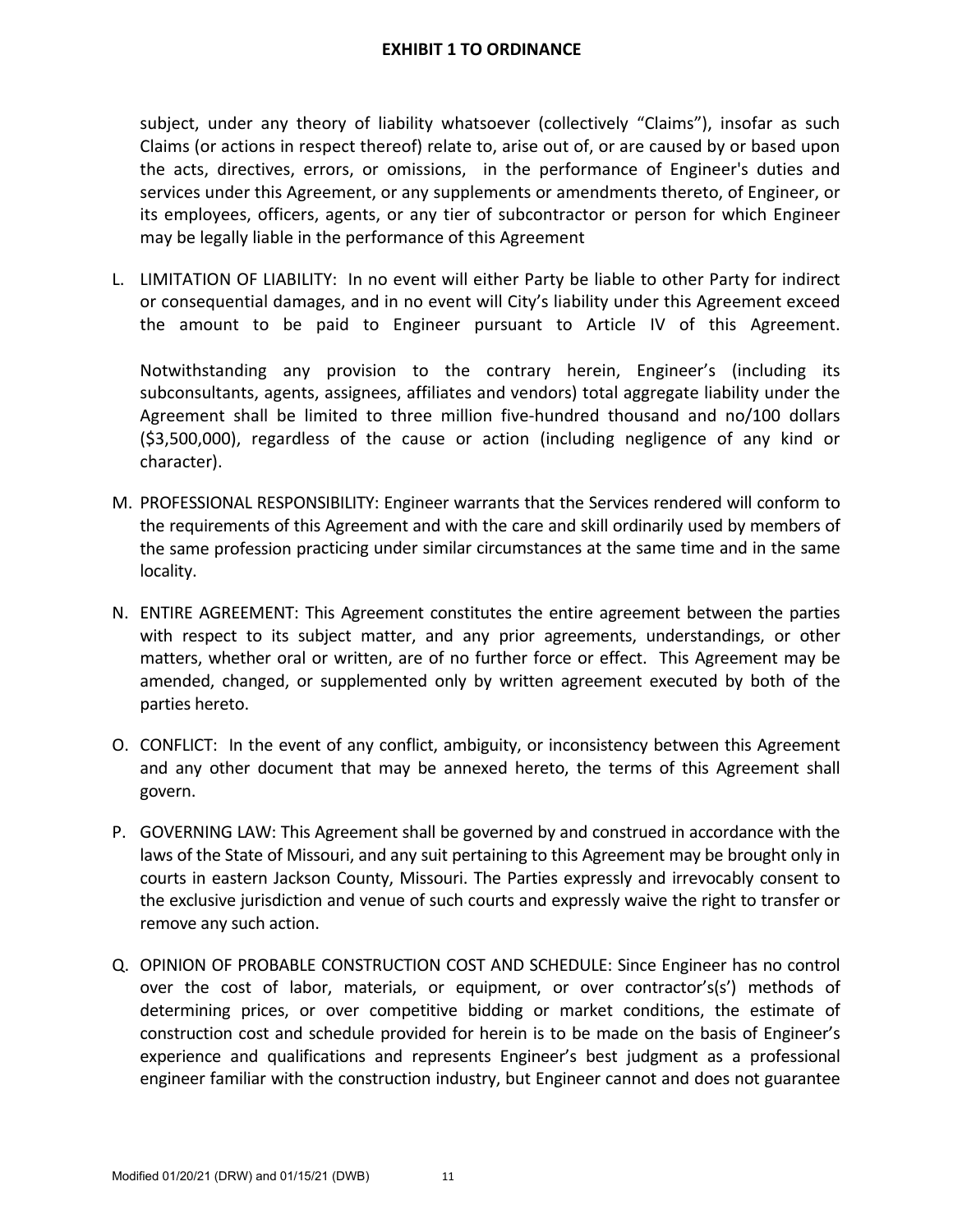that the bids or the Project construction cost or schedule will not vary from the opinion of probable construction cost and schedule prepared by Engineer.

- R. TAX EXEMPT: City and its agencies are exempt from State and local sales taxes. Sites of all transactions derived from this Agreement shall be deemed to have been accomplished within the State of Missouri.
- S. SAFETY: In the performance of its services, Engineer shall comply with the applicable provisions of the Federal Occupational Safety and Health Act, as well as any pertinent Federal, State and/or local safety or environmental laws and regulations.
- T. ANTI‐DISCRIMINATION CLAUSE: Engineer and its agents, employees, or subcontractors shall not in any way, directly or indirectly, discriminate against any person because of age, race, color, handicap, sex, national origin, or religious creed.
- U. DELAY IN PERFORMANCE: Neither City nor Engineer shall be considered in default of this Agreement for delays in performance caused by circumstances beyond the reasonable control of the nonperforming party. For purposes of this Agreement, such circumstances include, but are not limited to, abnormal weather conditions, floods, earthquakes, fire, epidemics, war, riots, and other civil disturbances, strikes, lockouts, work slowdowns, and other labor disturbances, sabotage, judicial restraint, and delay in or inability to procure permits, licenses, or authorizations from any local, State, or Federal agency for any of the supplies, materials, accesses, or services required to be provided by either City or Engineer under this Agreement. Engineer and City shall be granted a reasonable extension of time for any delay in its performance caused by any such circumstances. Should such circumstances occur, the nonperforming party shall within a reasonable time of being prevented from performing, give written notice to the other party describing the circumstances preventing continued performance and the efforts being made to resume performance of the Agreement.
- V. NON‐EXCLUSIVE AGREEMENT. This Agreement is entered into with the understanding and agreement that it is for the sole convenience of the City. The City reserves the right to obtain like goods and services from another source when necessary.
- W. TIME. Time is of material consideration for services provided under this Agreement. Unless otherwise specifically provided, any consent to delay in Engineer's performance of its obligation is applicable only to the particular transaction to which it relates, and is not applicable to any other obligation or transaction.
- X. SIGNATORY AUTHORITY. Each person signing this Agreement represents that such person has the requisite authority to execute this Agreement on behalf of the entity the person represents and that all necessary formalities have been met.
- Y. IMMIGRATION REQUIREMENTS. Pursuant to Section 258.530, RSMo. if Agreement exceeds five thousand dollars (\$5,000.00), Engineer warrants and affirms to the City that (i) Engineer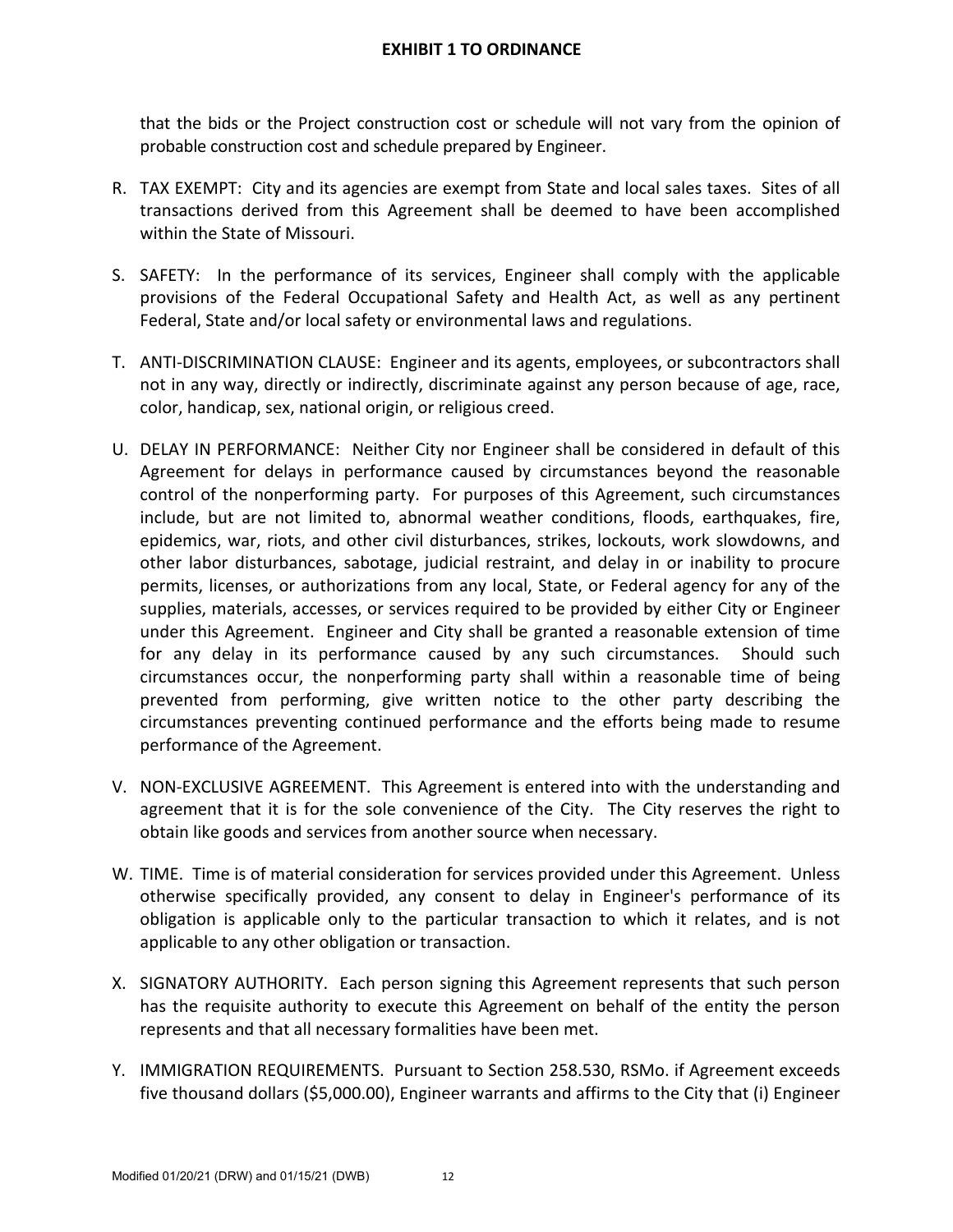is enrolled and participates in a federal work authorization program with respect to the employees working in connection with the contracted services and (ii) Engineer does not knowingly employ any person who is an unauthorized alien in connection with the contracted services.

Engineer shall swear to and sign an affidavit declaring such affirmation, and provide the City with supporting documentation of its enrollment and participation in a federal work authorization program with respect to the employees working in connection with this Agreement. The required documentation must be from the federal work authorization program provider (e.g. the electronic signature page from the E‐Verify program's Memorandum of Understanding); a letter from Engineer reciting compliance is not sufficient.

- Z. RIGHTS AND REMEDIES. No provision in this Agreement shall be construed, expressly or by implication, as waiver by the City of any existing or future right and/or remedy available by law in the event of any claim of default or breach of this Agreement. The failure of the City to insist upon the strict performance of any term or condition of this Agreement or to exercise or delay the exercise of any right or remedy provided in this Agreement, or by law, or the City's acceptance of and payment for services, shall not release the Engineer from any responsibilities or obligations imposed by this Agreement or by law, and shall not be deemed a waiver of any right of the City to insist upon the strict performance of this Agreement.
- AA.NO THIRD‐PARTY RIGHTS: The services provided for in this Agreement are for the sole use and benefit of City and Engineer. Nothing in this Agreement shall be construed to give any rights or benefits to anyone other than City and Engineer.
- BB. CONFIDENTIALITY OF RECORDS. The Engineer shall establish and maintain procedures and controls that are acceptable to the City for the purpose of ensuring that information contained in its records or obtained from the City or from others in carrying out its obligations under this Agreement shall not be used or disclosed by it, its agents, officers, or employees, except as required to perform Engineer's duties under this Agreement. Persons requesting such information should be referred to the City. Engineer also agrees that any information pertaining to individual persons shall not be divulged other than to employees or officers of Engineer as needed for the performance of duties under this Agreement.
- CC. ANTI‐DISCRIMINATION AGAINST ISRAEL ACT. If this Contract has a total potential value of \$100,000 or more and Contractor has 10 or more employees, the following applies. Pursuant to Section 34.600, RSMo. and to the fullest extent permitted by law, Contractor certifies that Contractor is not engaged in a boycott of Israel as of the Effective Date of this Agreement, and agrees for the duration of this Agreement to not engage in a boycott of Israel as defined in Section 34.600, RSMo.
- DD.PROVISIONS REQUIRED BY LAW. Each and every provision of law and any clause required by law to be in the Agreement will be read and enforced as though it were included herein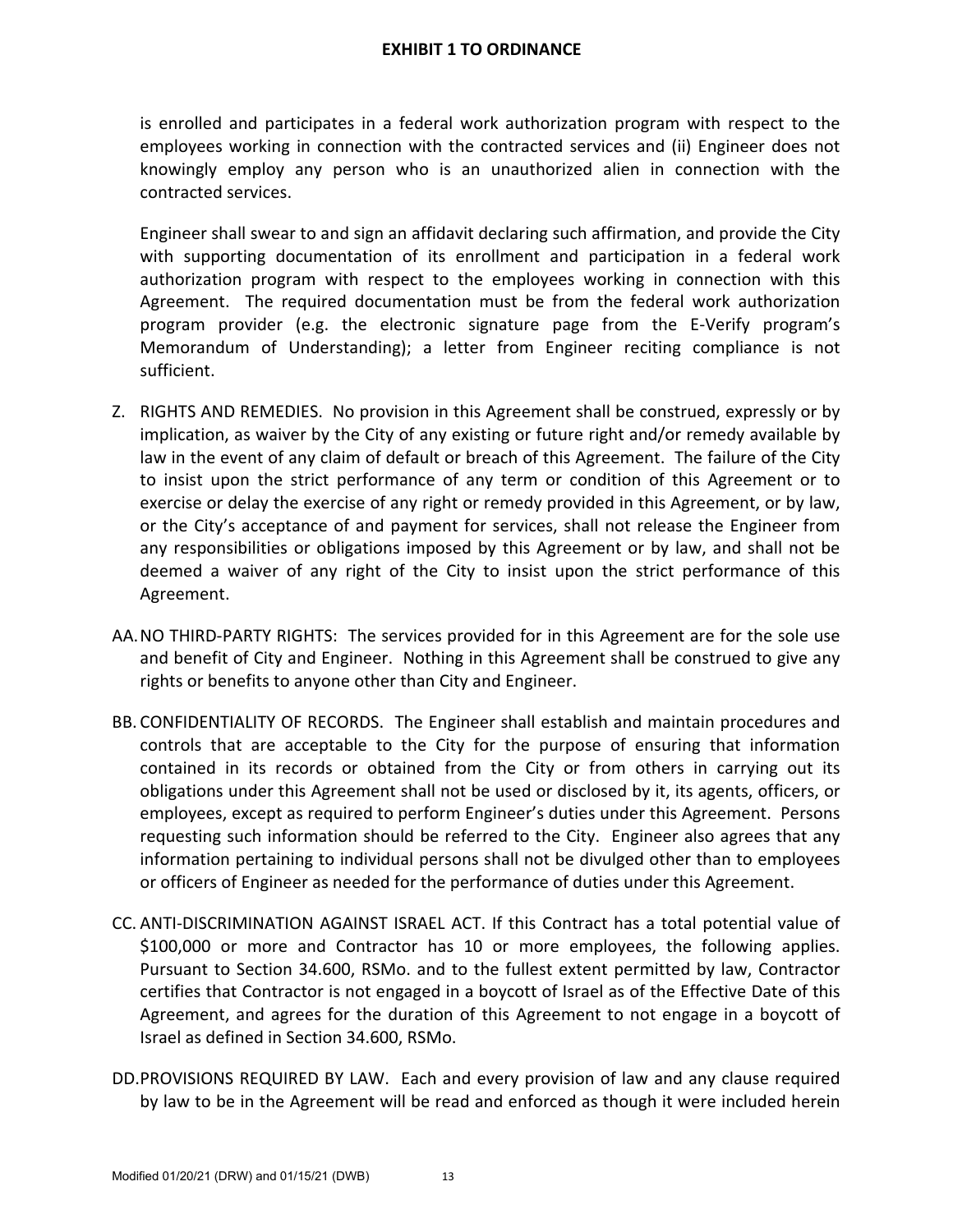and, if through mistake or otherwise any such provision is not inserted, or is not correctly inserted, then upon the application of either Party, the Agreement will promptly be physically amended to make such insertion or correction.

- EE. SEVERABILITY. The provisions of this Agreement are severable to the extent that any provision or application held to be invalid by a Court of competent jurisdiction shall not affect any other provision or application of the Agreement which may remain in effect without the invalid provision or application.
- FF. NOTICE: Whenever any notice is required by this Agreement to be made, given or transmitted to any party, it shall be enclosed in an envelope with sufficient postage attached to ensure delivery and deposited in the United States Mail, first class, with notices to City addressed to:

City of Lee's Summit City of Lee's Summit 220 SE Green Street 220 SE Green Street Lee's Summit, MO 64063 Lee's Summit, MO 64063

City Engineer **Director of Public Works** 

and notices to Engineer shall be addressed to:

Garver, LLC 7301 W. 129<sup>th</sup> Street, Suite 330 Overland Park, KS 66213

or such place as either party shall designate by written notice to the other. Said notices may also be personally hand delivered by each party to the other, at the respective addresses listed above. If hand delivered, the date of actual completion of delivery shall be considered the date of receipt. If mailed, the notice shall be considered received the third day after the date of postage.

### **ARTICLE VIII**

**EXHIBITS** The following Exhibits are attached to and made a part of this Agreement:

Exhibit A – Scope of Services Exhibit B – Fee Estimate

City and Engineer, by signing this Agreement, acknowledges that they have independently assured themselves and confirms that they individually have examined all Exhibits, and agrees that all of the aforesaid Exhibits shall be considered a part of this Agreement and agrees to be bound to the terms, provisions, and other requirements thereof, unless specifically excluded.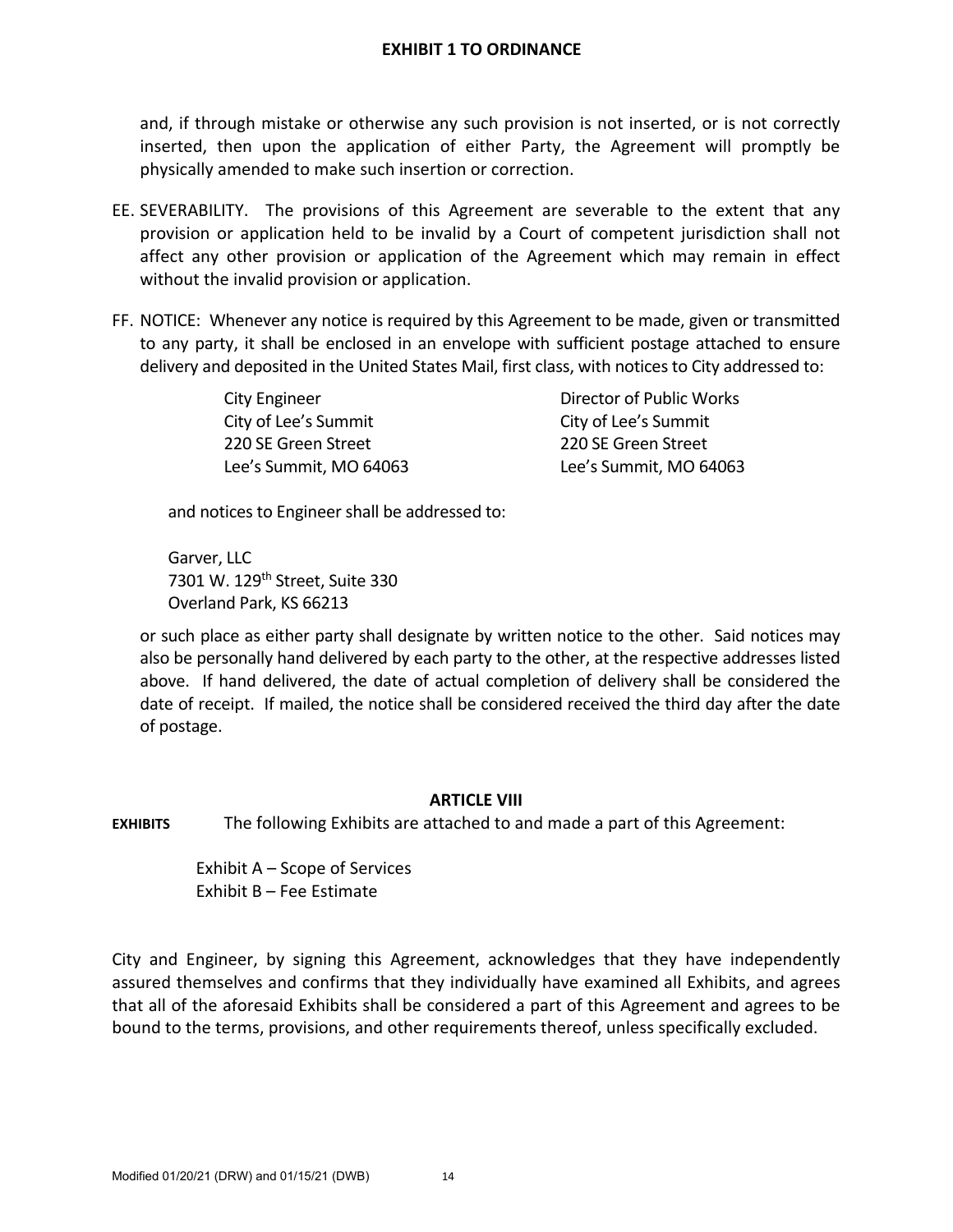THIS AGREEMENT shall be binding on the parties thereto only after it has been duly executed and approved by City and Engineer.

**IN WITNESS WHEREOF**, the parties have caused this Agreement to be executed on the \_\_\_\_\_ day of \_\_\_\_\_\_\_\_\_\_\_\_\_\_\_\_\_\_, 2021.

#### **CITY OF LEE'S SUMMIT, MISSOURI**

Stephen A. Arbo, City Manager

ATTEST:

City Clerk Trisha Fowler Arcuri

\_\_\_\_\_\_\_\_\_\_\_\_\_\_\_\_\_\_\_\_\_\_\_\_\_\_\_\_\_

\_\_\_\_\_\_\_\_\_\_\_\_\_\_\_\_\_\_\_\_\_\_\_\_\_\_\_\_\_

APPROVED AS TO FORM:

Scott Ison, Chief Counsel of Infrastructure and Recreation Office of City Attorney

**GARVER, LLC** 

BY:

TITLE:

ATTEST: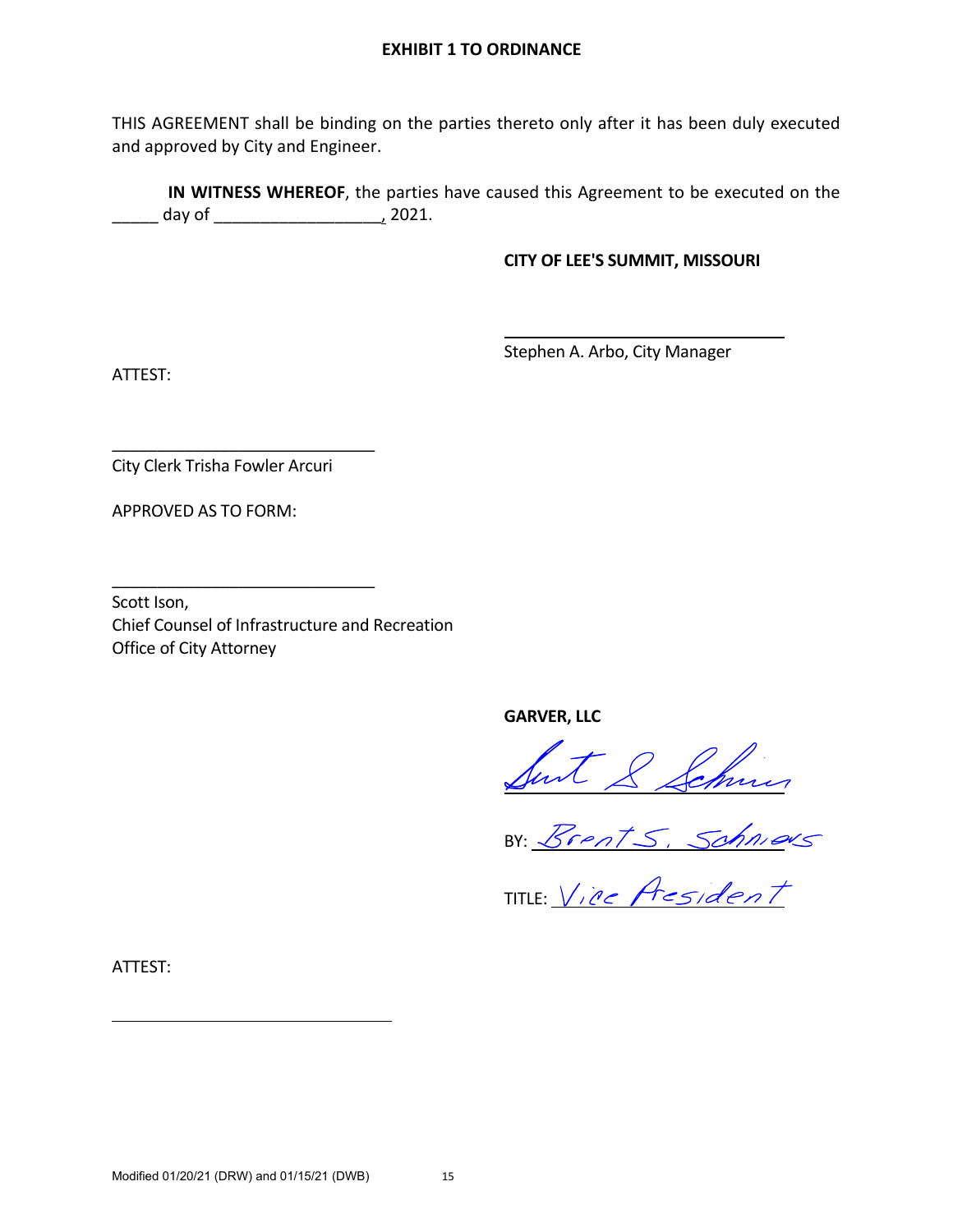## **EXHIBIT A**

## **SCOPE OF BASIC SERVICES TO BE PROVIDED BY ENGINEER**

Engineer shall provide the following professional engineering services to City ("Basic Services"):

# **1.1 General**

Generally, the scope of services includes surveying, roadway design, traffic studies, water line and gravity sewer design, preparation of property acquisition documents, geotechnical investigations, traffic data collection, and utility coordination for improvements to Ward Road from Persels Road (south) to 720 feet south of SW 14<sup>th</sup> Street. Additionally, approximately 1200 feet of Persels Road (south) will be realigned to the Persels Road (north) Ward Road intersection. Improvements will consist primarily of widening Ward Road to the east to facilitate the addition of left turn lanes and provide access management through this section of Ward Road. Improvements to Persels Road will consist of constructing a new two-lane city street with curb & gutters, sidewalks, lighting, shared-use path, enclosed stormwater systems, stormwater BMP's, MSE retaining walls, signage, pavement markings, a relocated 8" water main, repairing a visible, due to erosion, gravity sewer, and landscaping/streetscaping features.

## **1.2 Surveys**

## 1.2.1 Design Surveys

Contract with Powell CWM, Inc. (Powell) to provide field survey data for designing the project, and this survey will be tied to the City's control network.

Powell will conduct field surveys, utilizing radial topography methods, at intervals and for distances along the project site as appropriate for modeling the existing ground (maximum of 50-foot intervals), including locations of pertinent features or improvements. Powell will locate buildings and other structures, streets, existing enclosed drainage features, existing crossroad culverts, existing streetlights, existing traffic signals, pull boxes, controllers, sidewalks, trails, street signs, trees over six inches in diameter, visible utilities as well as those underground utilities marked by their owners and/or representatives, and any other pertinent topographic features that may be present at and/or along the project site. Powell will establish control points for use during construction.

Powell will provide two (2) additional pick-up survey days and associated post processing for additional pick-up surveying.

### 1.2.2 Hydraulic Surveys

Powell will conduct field surveys to assist in the development of the hydraulic modeling. Sixteen cross sections will be taken in the creek and at the upstream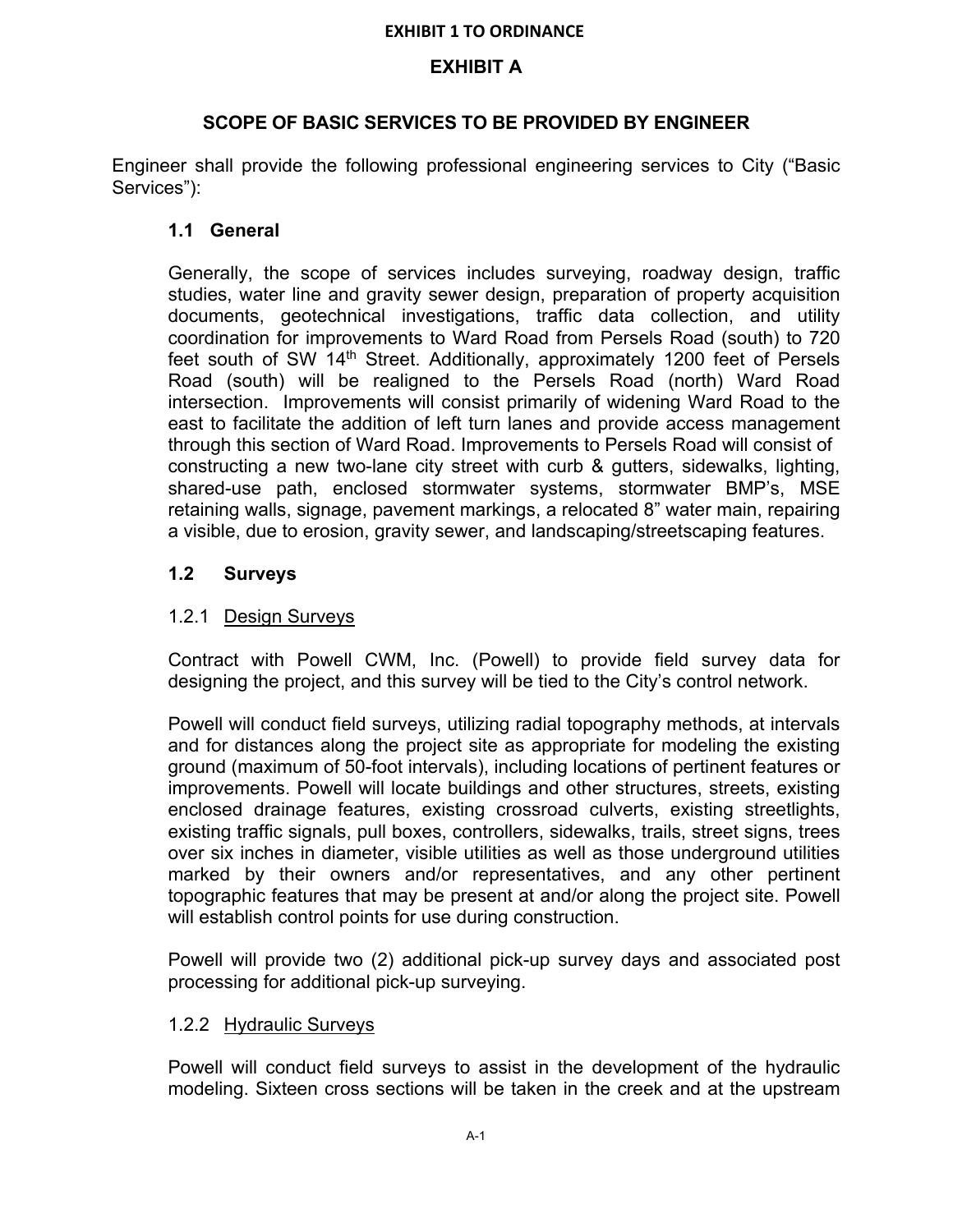## **EXHIBIT A**

and downstream toe of roadway embankments. These sections will be taken of the creek channel and 25 feet beyond the top of bank of the creek channel on both sides of the channel. In addition, three roadway crossings will be surveyed. These include Ward Rd, Percels Rd and the trail/railway embankment crossing. Surveyor is to obtain all pertinent crossing information including, but not limited to, high point of roadway, guard rails, flowline of culverts (upstream and downstream sides), inside top of culverts (upstream and downstream sides), culvert shape dimensions and lengths.

Powell will conduct field surveys to assist in the development of the LOMR. One section will be taken in the creek and at the upstream and downstream toe of roadway embankments. These sections will be taken of the creek channel and 25 feet beyond the top of bank of the creek channel on both sides of the channel. In addition, the two new roadway crossings will be surveyed. These include the Ward Road and Persels Road crossings. Surveyor is to obtain all pertinent crossing information including, but not limited to, high point of roadway, guard rails, flowline of culverts (upstream and downstream sides), inside top of culverts (upstream and downstream sides), culvert shape dimensions and lengths.

### 1.2.3 Property Surveys

Powell will locate existing monumentation representing right of way and/or easements based on record data which will be provided by the City.

### 1.2.4 Geotechnical Boring Surveys

Powell will locate and survey the geotechnical boring holes and provide said surveyed locations to Engineer in MicroStation format.

### **1.3 Traffic Data Collection**

Engineer will subcontract with The Traffic Group to perform data collection at the following locations:

- SW Ward Road and SW Longview Road
- SW Ward Road and SW Persels Road (north intersection)
- SW Ward Road and SW Persels Road (south intersection)
- SW Ward Road and SW 13<sup>th</sup> Terrace
- SW Ward Road and SW 14<sup>th</sup> Street

The traffic data collection will include 24-hour video turning movement counts at the above intersections with truck classifications and pedestrian crossings included. The collection will occur shortly after Notice to Proceed and will be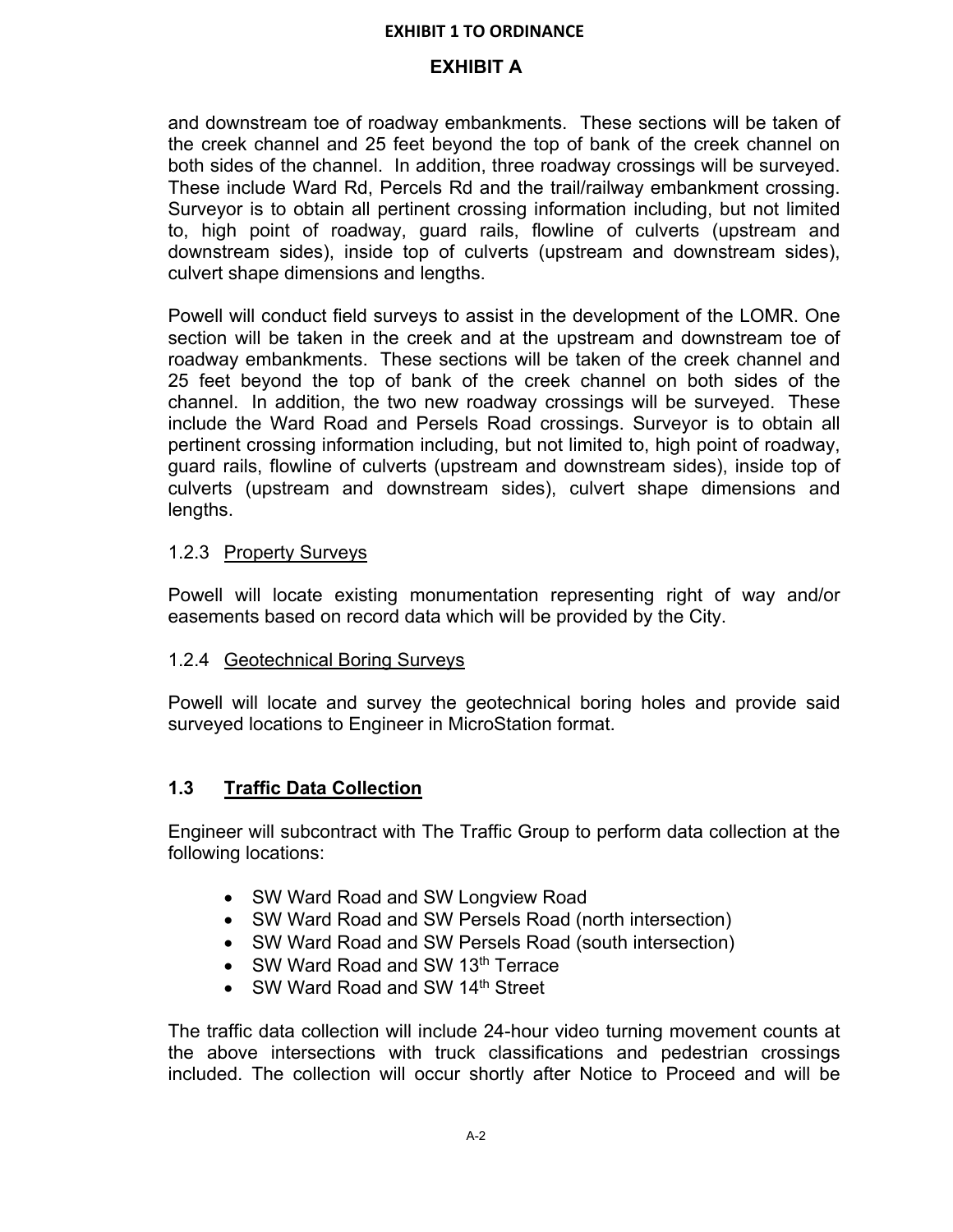## **EXHIBIT A**

conducted when conditions are above freezing, while school is in session, and avoiding holiday influences.

Trail counts, including bikes and pedestrians, will also be collected at the north intersection of SW Ward Road and SW Persels Road.

## **1.4 Geotechnical Services**

Engineer will subcontract with Geotechnology, Inc. to provide geotechnical investigations for the pavement design of the Ward Road widening and the Persels Road realignment.

Geotechnology will provide the following:

- 1) Geotechnology will notify Missouri One-Call. The boring locations will be estimated by measuring distances from site features. Measurement of the boring locations by a professional surveyor is recommended.
- 2) Geotechnology will complete the City of Lee's Summit right-of-way excavation permit. City will waive the fees for permitting.
- 3) Drilling and soil sampling at nine (9) locations depicted on the attached plan; two borings will be sampled to a depth of 20 feet and seven borings will be sampled to depths of 5 to 10 feet (these borings depths, however, can be adjusted once flow lines of nearby sewers are calculated). If auger refusal material is encountered prior to the planned depth the boring will be terminated. Rock is not planned nor budgeted. The borings will be drilled in areas accessible to the drill rig.
- 4) One boring is planned within SW Persels Road (i.e., east of SW Ward Road) and four borings are planned within SW Ward Road. The pavement at these boring locations will be penetrated with augers (i.e., pavement coring is not planned nor budgeted).
- 5) Lane closures and a flagging crew will be required to drill the roadway borings. Geotechnology will engage a third-party traffic control subcontractor; these borings will be performed between hours permissible to the City, and 9 am to 3 pm are anticipated.
- 6) Access to the culvert boring might require permission of a private property owner. Access to the boring in the lawn area south of SW Persels Road west of Ward Road might also require permission from a third party. We understand Engineer and/or City will obtain permission to access private property. Geotechnology, however, will work with private property owners to determine an agreeable route to the boring locations. City to provide permission access template to Engineer for use in gaining property access.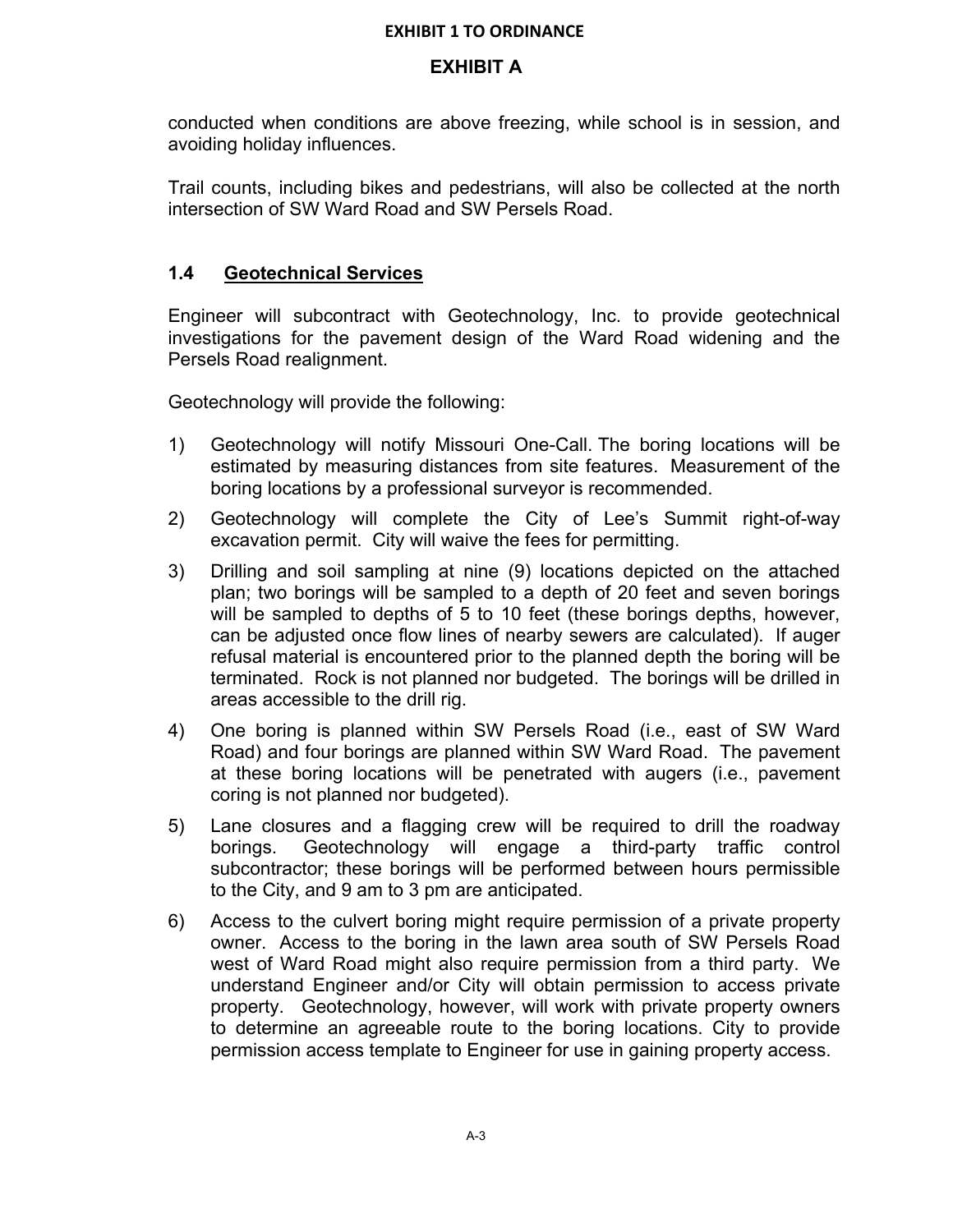## **EXHIBIT A**

- 7) Soil sampling will be performed using split-spoon and Shelby tube techniques at 2.5-foot intervals to 10 feet followed by 5-foot intervals thereafter.
- 8) The borings will be logged by a field engineer/geologist.
- 9) In general, the boreholes will be backfilled with auger cuttings. Roadway borings will be backfilled with dry mix concrete and topped with a thickness of quickset cement equal to the thickness of the pavement section. Excess auger cuttings will be wasted on site.
- 10) Laboratory testing will include determination of moisture content, Atterberg limits, unconfined compressive strength, proctors, CBR's, and dry unit weight determination.
- 11) The report will be prepared by a Missouri-registered professional engineer. The report will include the results of the borings and laboratory tests; a boring location plan; recommendations for the pipe and box culverts; recommendations for site grading, backfilling, temporary excavations and preparation of pavement subgrades, and asphaltic concrete and Portland cement concrete pavement designs.

# **1.5 Subsurface Utility Engineer (SUE) Level A**

Engineer will subcontract with Geotechnology, Inc. to perform subsurface excavation for up to four (4) locations to develop accurate location and depth information for underground utilities.

# **1.6 Administration and Project Management**

The Engineer shall perform the following Administration and Project Management Tasks:

- 1. Set up and attend the project kick-off meeting.
- 2. Personnel planning, project scheduling, and budget control.
- 3. Plan and hold internal project team meetings, as needed.
- 4. Coordination with City on an as needed basis.
- 5. Prepare agendas and meeting minutes for as needed meetings.
- 6. Submit monthly progress report documents, along with the monthly invoices. The Monthly Progress Report shall document the following:
	- a. Past Month's Activities/Accomplishments
	- b. Pending Issues and Decisions
	- c. Problem Areas and Recommended Corrective Actions
	- d. Budget Summary Status (showing % complete vs. % expended per task)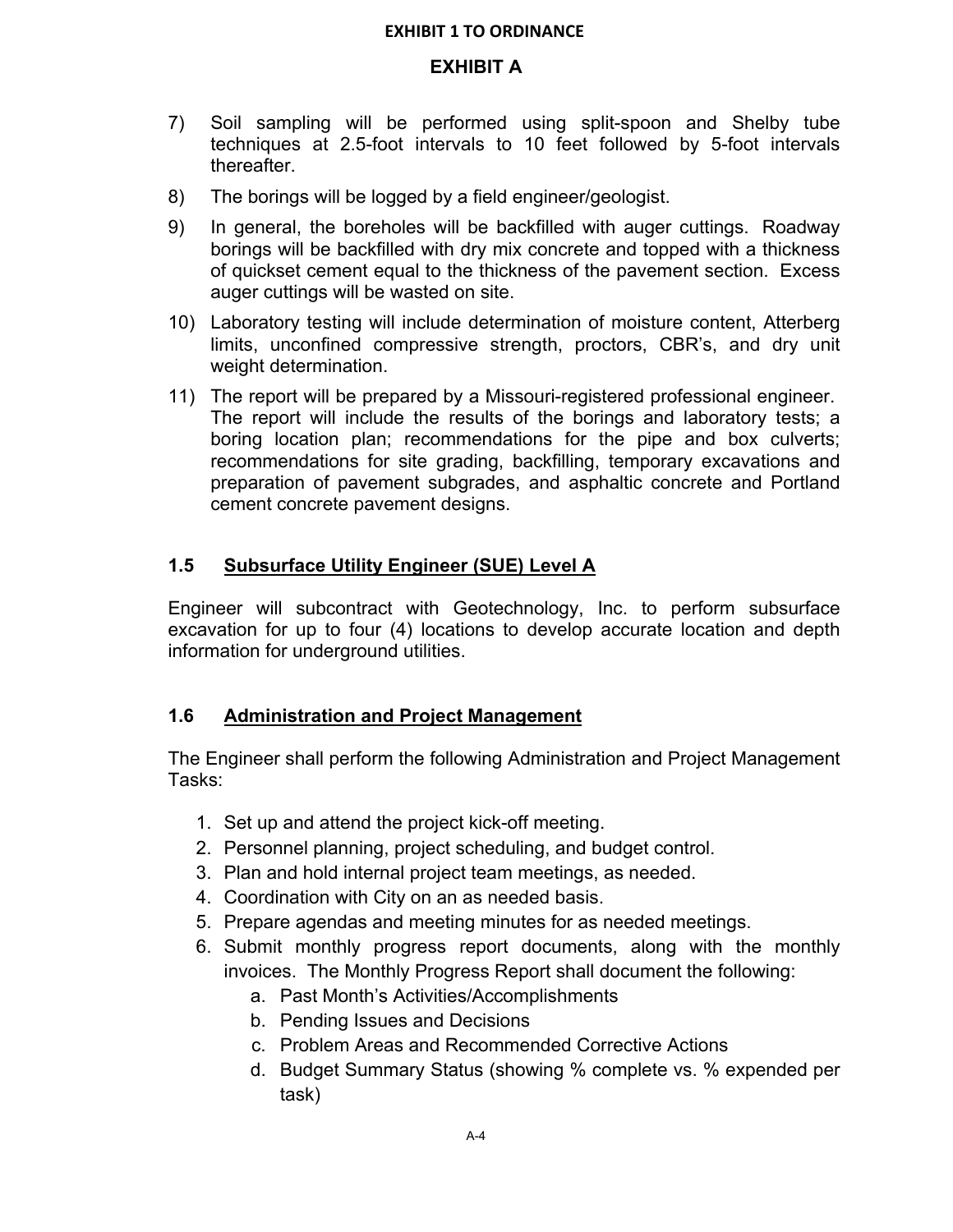# **EXHIBIT A**

- e. Schedule Summary Status (chart showing baseline schedule vs. actual schedule)
- f. Next month's Planned Activities/Goals
- g. Summary of Coordination Efforts (including correspondence summaries)
- 6. Develop subconsultant contracts, review, and process subconsultant invoices.

All of the above items shall include/address sub-consultant tasks.

# **1.7 Stakeholder Coordination**

The Engineer shall perform the following Stakeholder Coordination Tasks:

- Attend stakeholder face to face meetings:
	- $\circ$  Up to four (4) meetings with MoDOT LPA Staff
	- $\circ$  Up to four (4) meetings with the RIRCA/Jackson County Staff

The Engineer will develop agendas and meeting minutes for all meetings. Agendas will be submitted to City for review two (2) weeks prior to any meeting and meeting minutes will be completed and submitted to City within (2) weeks after said meeting.

For the Design Public Meeting Engineer will:

- Prepare exhibits for and attend an in-person design public meeting.
- Host and maintain a virtual public meeting.

Both the in-person and virtual public meeting will meet MoDOT LPA and FHWA guidelines.

To document the Design public Meeting the Engineer will assemble the following items into a Public Engagement Summary as specified in the MoDOT LPA Manual Section 136.7.6.11 Transcripts.

- 1. Executive Summary
- 2. Project information handout.

3.

- 4. Color location map(s) showing the location of the recommended design.
- 5. Data pertinent to statements or exhibits used or filed in connection with the public hearing.
- 6. Data pertinent to information made available to the public prior to the public hearing.
- 7. Pertinent correspondence.
- 8. Copy of all written comments received.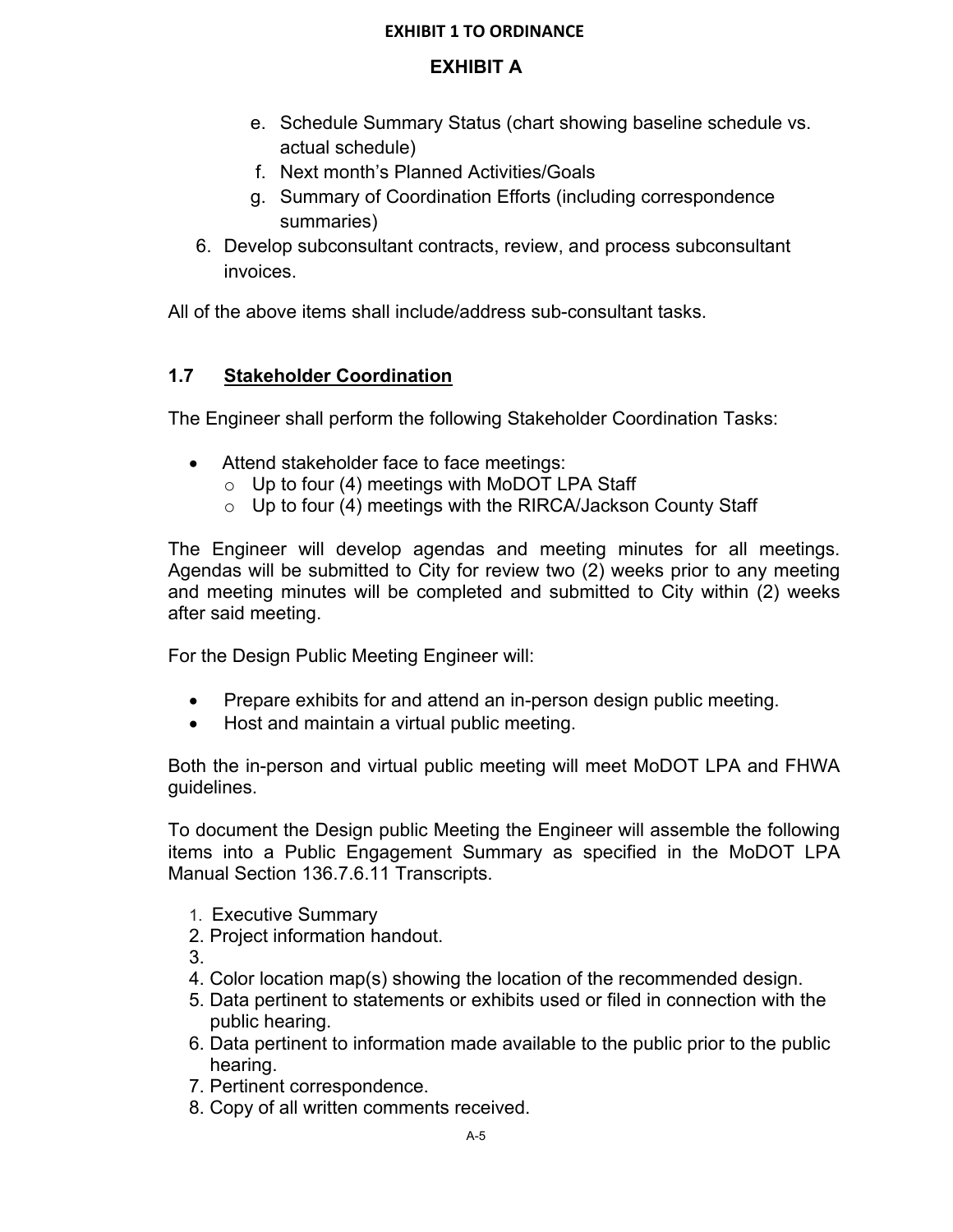# **EXHIBIT A**

Document will be prepared using Microsoft Word and will be submitted as an electronic 8.5" x 11" PDF document.

# **1.8 Quality Assurance and Quality Control**

The Engineer shall perform the following Quality Assurance and Quality Control Tasks:

- Develop project Quality Control Plan (QCP) document.
- Perform independent Quality Assurance Reviews to verify that QCP is being followed and continuously updated as required.
- Perform independent Quality Control reviews on the design and plans.
- Perform Conceptual, Preliminary, Right of Way, and Final Design Reviews.
- Perform Conceptual, Preliminary, Right of Way, and Final Plan Reviews.
- Perform Engineers Estimate of Probable Cost Reviews.
- Review deliverables from subconsultants such as, but not limited to:
	- o Geotechnical Reports
	- o Survey Design Files
	- o Traffic Data Collection Summaries
	- o Right of Way and Easement Acquisition Documents

# **1.9 Utility Coordination**

Furnish plans to all known utility owners potentially affected by the project at the approved conceptual, preliminary, and final design stage of plan development.

Conduct the following coordination meetings among all known affected utility owners to enable them to coordinate efforts for any necessary utility relocations.

- Kickoff Meeting (30 days after conceptual design submittal to utility companies)
- Preliminary Design Meeting (30 days after preliminary submittal to utility companies)
- Final Design Meeting (30 days after final plans submittal to utility companies)

Engineer will include the surveyed locations of the observable and marked utilities in the construction plans. Engineer will also include proposed and/or relocated utility information in the construction plans as provided by the utility companies.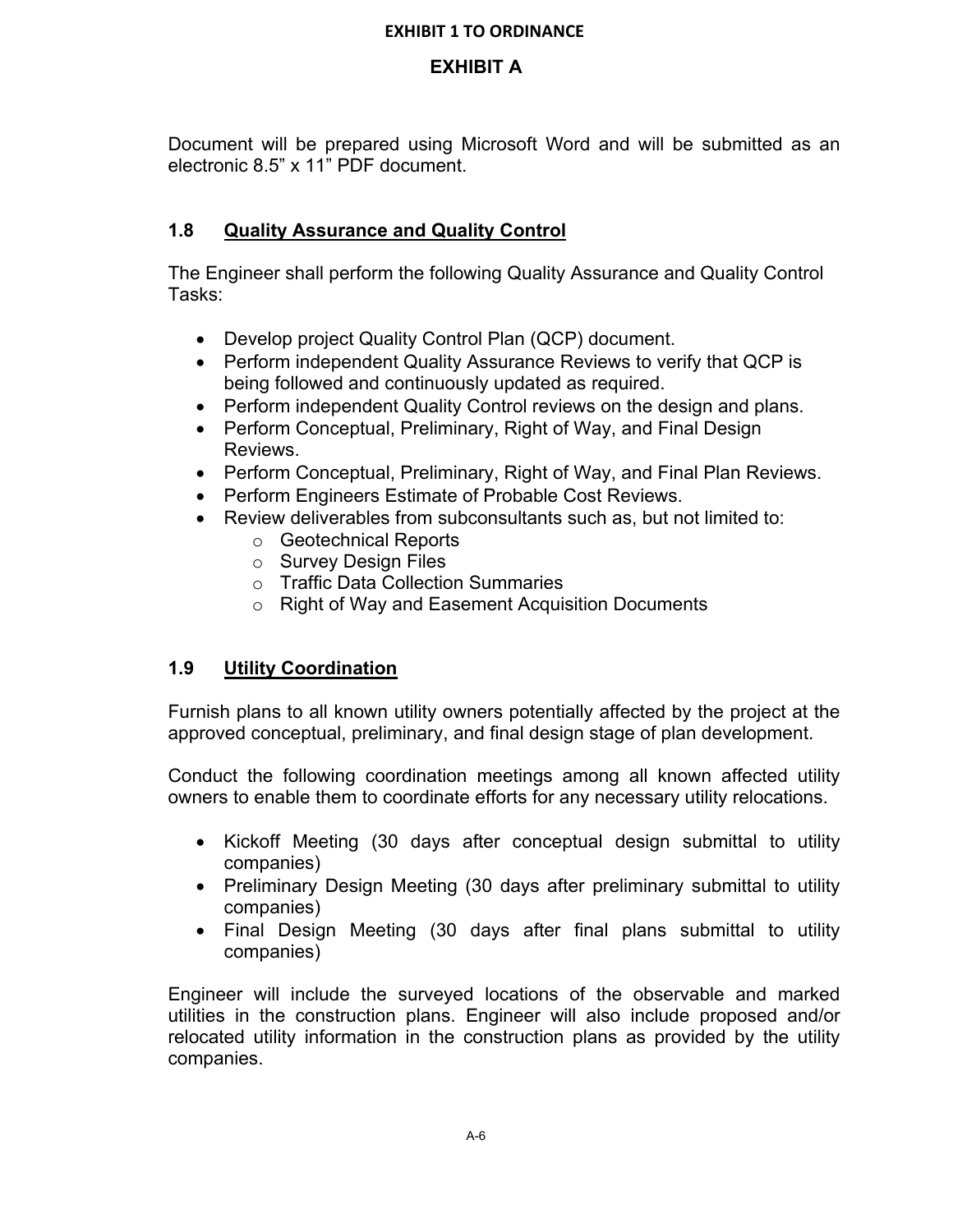## **EXHIBIT A**

Attend coordination meetings with the City as required, and prepare agendas and meeting minutes for these meetings.

# **1.10 Environmental Services (NEPA)**

Engineer will coordinate with the Missouri Department of Transportation (MoDOT) for confirmation of the appropriate Categorical Exclusion (CE) documentation (a CE2 is anticipated for this project). Engineer will coordinate completion and approval of a CE2 with MoDOT and the Federal Highway Administration (FHWA). The following tasks shall be performed as required by MoDOT.

## 1.10.1 Request for Environmental Review (RER)

Engineer will obtain information pertinent to complete online submittal of the RER from the City. Engineer will submit the RER to MoDOT for review and address comments and requests for additional information as the RER is processed throughout design.

## 1.10.2 Data Collection and Constraints

Engineer will develop an initial constraints map and collect data from governmental and other sources to document potential environmental constraints. Desktop constraints will be verified thorough a detailed site visit to review the presence of readily visible and environmentally sensitive features such as wetlands, endangered and threatened species habitats, streams, ponds, rivers, farmlands, historic properties, residences and noise sensitive properties, any hazardous material sites, and businesses. Photos environmentally sensitive features will be taken.

### 1.10.3 Agency Coordination

Engineer will coordinate with MoDOT regarding Section 106 and establish a Direct Area of Potential Effect (APE) and indirect APE, and provide MoDOT all Section 106 documentation to review prior to submittal to the State Historic Preservation Officer (SHPO).

Engineer will provide MoDOT with project information for Tribal coordination through the Federal Highway Administration (FHWA).

Engineer will complete an Individual Section 4(f) determination and submit to MoDOT for review and approval. Coordination with FHWA and the Advisory Council is also required. Section 4(f) documentation is anticipated due to potentially eligible National Register of Historic Places (NRHP) sites/structures and the existing trail system that may be affected by the project.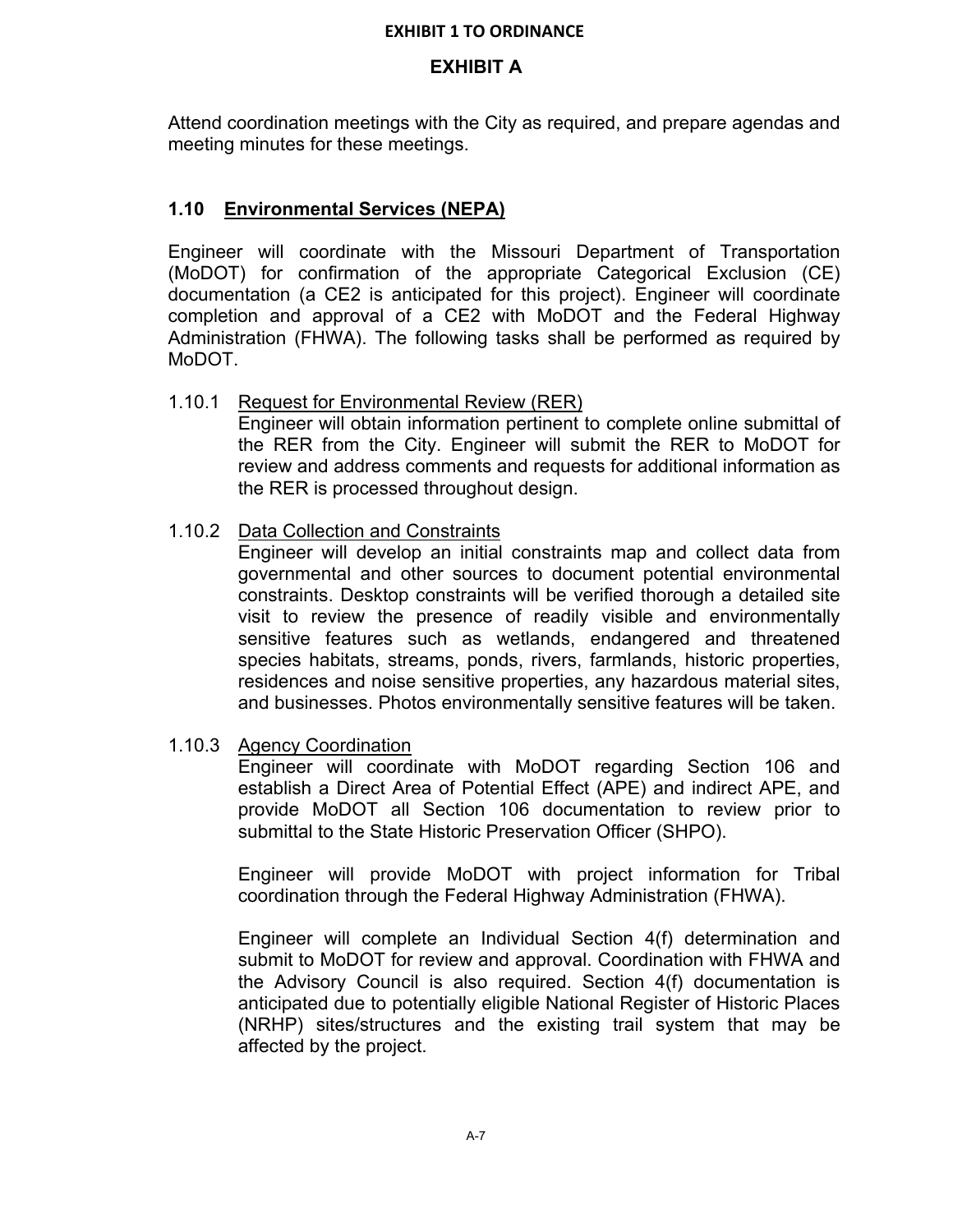## **EXHIBIT A**

Engineer will obtain an Information for Planning and Consultation (IPaC) list from the US Fish and Wildlife Service (USFWS) to document federally listed threatened and endangered species in the area. Engineer will also submit project information to the Missouri Department of Conservation (MDC) through the Heritage database. Potential impacts to listed species will be evaluated. Spatial, seasonal, or temporal restrictions or design modifications will be evaluated. Informal Section 7 consultation with the USFWS is anticipated in this scope.

Engineer will coordinate with the US Army Corps of Engineers (USACE) and Missouri Department of Natural Resources (MDNR) regarding potential impacts to jurisdictional waters of the US and water quality.

Engineer will coordinate with the City and the Mid-America Regional Council (MARC) in determining the level of air quality analysis required.

### 1.10.4 Floodplain and Regulatory Floodway

Engineer will evaluate impacts to floodplains and floodways. Refer to the Hydrology and Hydraulics section of this scope. Hydrology and floodplain coordination will be coordinated with appropriate floodplain managers and results of any studies included int the RER for insertion into the CE2.

### 1.10.5 Flood Buyout Lands Engineer will evaluate whether the project requires the use of FEMA flood buyout properties by contacting FEMA.

### 1.10.6 Borrow, Staging and Haul Roads

Engineer will include anticipated borrow, staging, and haul roads in the study area to be environmentally reviewed and receive environmental clearance with the project.

### 1.10.7 Farmlands

Engineer will review the project and whether it will convert any farmland to non-farming use. If so, Engineer will complete the Natural Resources Conservation Service (NRCS) farmland impact rating form (Form AD-1006 or SCS-CPA-106) and coordinate with NRCS.

### 1.10.8 Community Impacts

Engineer will comply with Title VI requirements of the Civil Rights Act of 1964 and Executive Order 12898 Environmental Justice by confirming if minority and/or low-income populations, and the general community will be affected by the project. Engineer will coordinate with the City and MoDOT for hosting a public meeting that will include a project overview, available design layouts, any detours, potential available environmental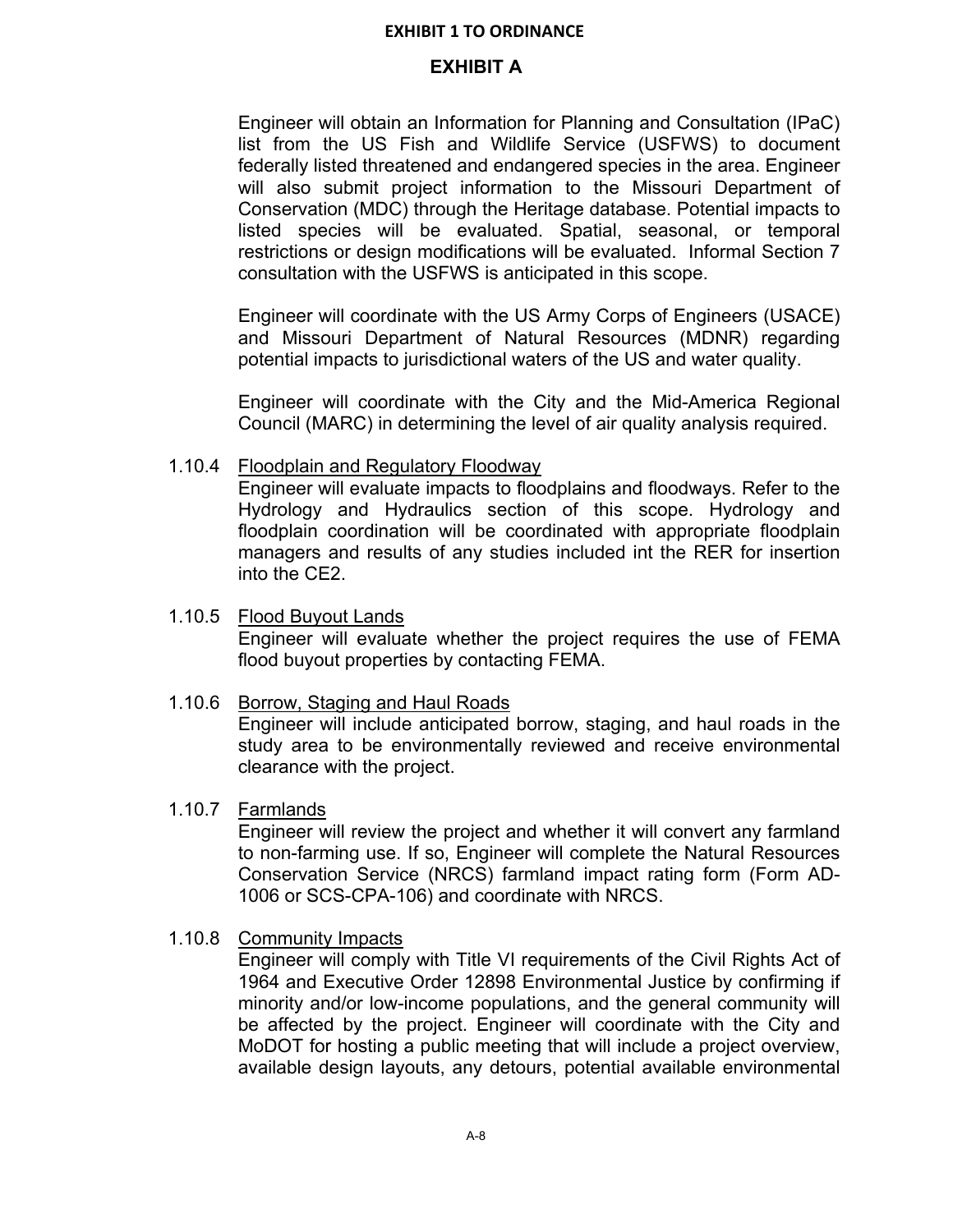### **EXHIBIT A**

impacts, and other project information. Public meeting materials, public comments, and responses will be included in the RER and CE2.

### 1.10.4 Special Environmental Studies

### Cultural Resources

Engineer will assist the City in coordinating with MoDOT for determination of applicability of MoDOT's programmatic Section 106 compliance under Minor Highway Projects. If compliant, Section 106 is complete. If not, Engineer will complete the Section 106 submittal and submit to MoDOT for review. Upon MoDOT approval, Engineer will submit the Section 106 package to SHPO. If determined by SHPO a survey is required, Engineer will provide complete a Phase I archaeological survey and architectural survey. For the purposes of this contract, fees for historic and archaeological surveys are included.

If an "adverse effect" determination is made by SHPO, a Memorandum of Agreement (MOA) will be coordinated with MoDOT, SHPO, City, FHWA, and possibly interested Tribes. An adverse effect determination also triggers Section 4(f), which is discussed in a separate section of this scope of work.

An Alternatives Analysis will also be performed for documentation inclusion in the MOA and Section 4(f) submittals. Up to two build alternatives will be evaluated (No Action, Proposed Action, and one build alternative).

### Habitat Assessment

Engineer will complete a habitat assessment for the project that will include documentation of the potential project effects on state and federally listed species. The habitat assessment will include detailed evaluation for the preferred habitats of the listed species and provide an effects determination for each species. Impact determinations and potential mitigation for habitat impacts will be determined for coordination with the USFWS.

### Section 4(f) – Public Recreation and Historic Sites

Engineer will evaluate impacts to the trail system and make a preliminary determination of impacts for anticipated net benefit to the trail system. Engineer will coordinate with the City (Official with Jurisdiction (OWJ)). This information will be combined into one Individual Section 4(f) document as identified below as there are multiple Section 4(f) properties located within the project area.

Engineer will evaluate if any NRHP eligible properties or structures would be impacted. MoDOT and SHPO will be coordinated with closely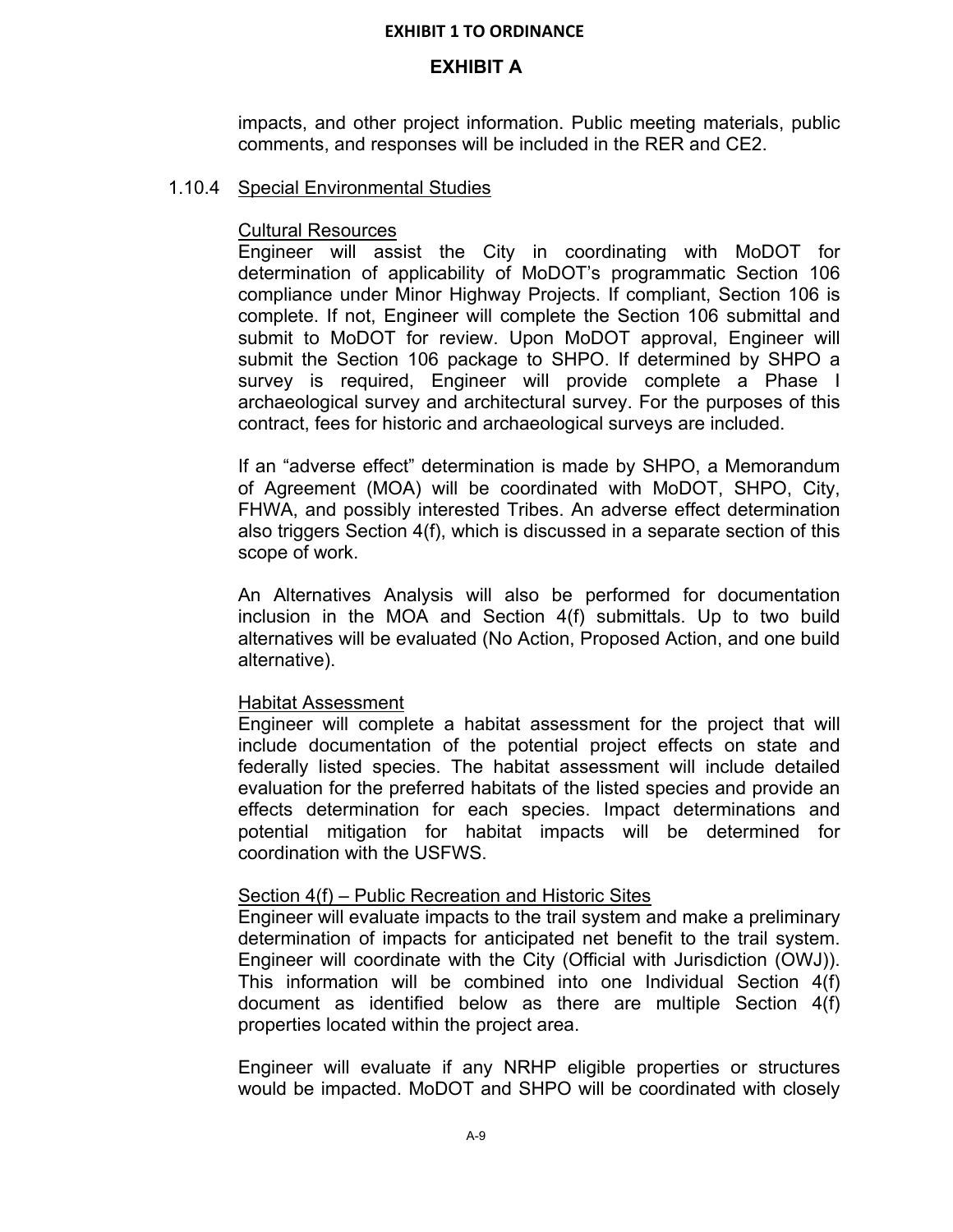### **EXHIBIT A**

and impact determinations presented to both agencies. It is anticipated that the project may require an Individual Section 4(f) evaluation due to the involvement of potential NRHP structures and will incorporate potential impacts to the trail system, historic sites, and historic structures.

The Individual Section 4(f) evaluation will include preparation of a report that will detail alternatives considered and their impacts on Section 4(f) properties, avoidance and minimization, and documenting overall least harm. This evaluation will be coordinated with MoDOT, the City, SHPO and FHWA. All correspondence will go through MoDOT to FHWA. Engineer will address comments from all reviewing parties and obtain Section 4(f) approval for the project.

#### Wetland Delineation and Section 404 Permitting

Engineer will complete a wetland delineation that will include field evaluation and mapping of jurisdictional waters. A report of the findings will be completed and presented to the USACE for use in Section 404 permitting.

Engineer will coordinate avoidance, minimization and mitigation with the designer and the City. We will assess the potential effect of construction activities of the proposed project on jurisdictional waters and wetlands, consult with the USACE to propose mitigation measures if required. Engineer will complete a Section 404 Nationwide permit application package that will include design plan sheets and fill quantities.

Section 401 water quality shall be obtained as part of the Section 404 Nationwide Permit. If Individual Section 401 water quality certification is required, this can be coordinated and obtained upon written amendment.

### Noise Analysis

Engineer will conduct a detailed noise analysis of the proposed improvements for up to two reasonable alternatives. The noise study will take into account existing and future traffic volumes. Potential traffic noise impacts will be evaluated and if needed one barrier analysis will be completed. The noise study will be conducted in accordance with MoDOT Noise Policy. Engineer will submit the noise analysis to MoDOT for review and approval.

1. Each travel and turn lane centerline and elevation will be entered into TNM for both existing and future conditions into the TNM model from plan, profiles, and cross-sections. Topographic mapping for insertion of terrain lines would also be used where possible and modeled for both existing and future conditions.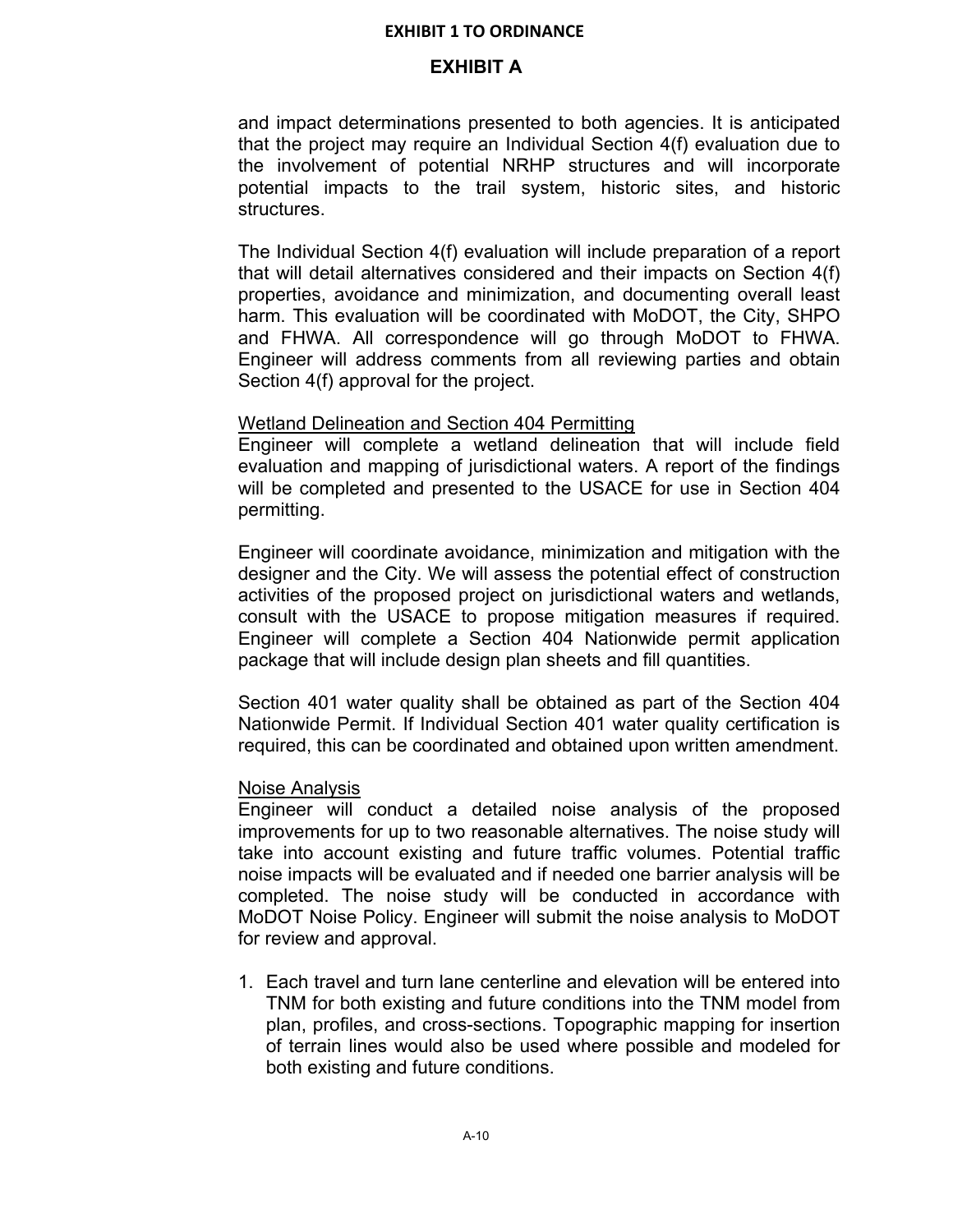### **EXHIBIT A**

- 2. Based on traffic counts and projections provided by MoDOT, the City, and/or Engineer, determine the appropriate design traffic volumes to be used in the analyses. Classification counts will be utilized that will include heavy trucks, medium trucks, and autos.
- 3. The TNM model will be validated with noise level measurements determined in the field. If necessary, make appropriate adjustments to the base TNM computer model to reflect the existing conditions as well as possible. Use the validated TNM model to determine the existing and future 66 dBA noise level contours.
- 4. Determination of noise level impacts (approaching or exceeding the 67 dBA Noise Abatement Criteria (NAC) level) for residential, park, and Section 4(f) sites. If impacts are determined, noise abatement feasibility will be evaluated first. If found feasible, reasonableness criteria will be applied to the impacted and benefited receptors. Up to two noise barrier analyses will be completed. Detailed noise abatement design is considered extra work and can be completed upon written authorization. If noise abatement meets MoDOT Noise Policy feasibility and reasonableness criteria, views of benefited property owner would be required. A noise barrier is not anticipated for this project; however, detailed barrier design and public outreach can be completed upon written amendment.
- 5. Prepare and submit a report which summarizes the findings, provides details of the noise analysis, impact noise level contours, and recommendations.
- 6. Revise the study report per comments received from the property owners, City and MoDOT, and submit the final report to MoDOT for review/approval.

### Stormwater and Erosion Control

Engineer will assess the potential for any water quality impacts, including potential contamination of groundwater aquifers or surface waters and document measures to be incorporated to minimize adverse water quality effects. Disturbance of land equal to or greater than one acre will require a National Pollutant Discharge Elimination System (NPDES) Land Disturbance Permit at the time of construction.

### Hazardous Materials

Engineer will conduct a review of MDC's hazardous materials sites and complete a site review documenting potentially hazardous materials sites that could affect construction of the project within the standard ASTM guideline parameters. No bridges or buildings are anticipated to be affected by this project.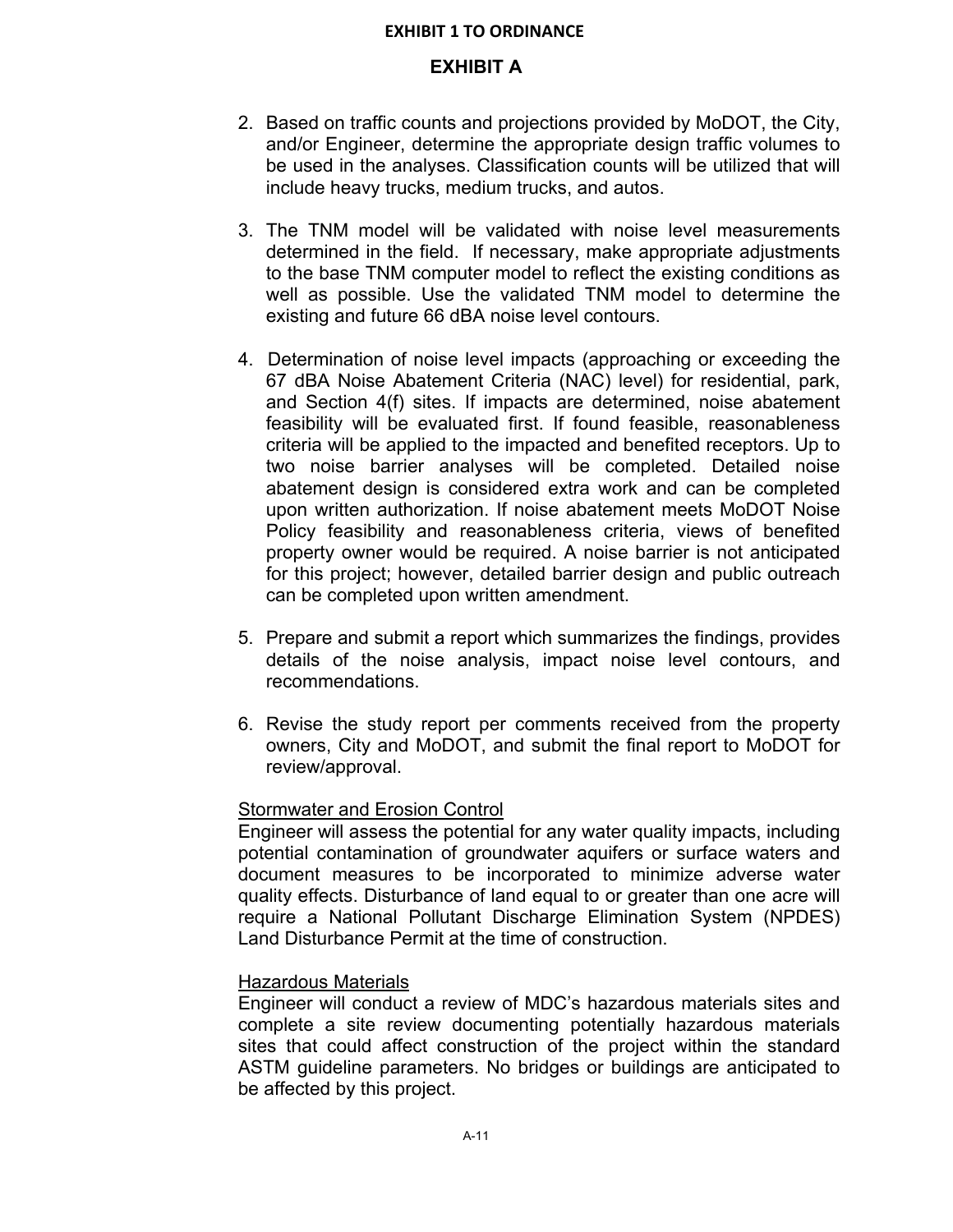# **EXHIBIT A**

# **1.11 Conceptual Design (10% Submittal)**

# 1.11.1 Traffic Engineering

The engineer will redistribute existing traffic volumes for the proposed intersection configuration, develop future year traffic volumes, and analyze existing and proposed conditions. The following tasks will be completed to support the development of a preferred option to carry into development of final construction plans.

- The engineer will perform field observations of existing delay and lane utilization within the study area to validate base models
- The engineer will develop traffic volumes for multiple scenarios to be used for analysis from the raw data collected in **Item 1.3**
	- o Engineer will develop 2021 traffic volumes for the existing configuration
	- o Engineer will study background growth trends in area and project base 2040 forecasts
	- o Engineer will perform Trip Generation for known developments within the study area:
		- Conduct Stakeholder Meeting to determine the location/size of proposed developments adjacent to the study area that may impact traffic volumes on Ward Road
		- **EXECT:** Review Lee's Summit Thoroughfare Plan and prior studies
		- **Develop assumptions methodology for stakeholder review**
		- **Perform trip generation for study area developments**
		- Add trip generation to the 2040 base volumes to produce 2040 design volumes
- The Engineer will use the 2040 design volumes and re-route traffic for up to 3 design scenarios that assume median openings with some restricted movements.
- The engineer will perform capacity analysis for the existing and proposed configurations. Intersection Level of Service analysis using Synchro/SimTraffic software for the following scenarios:
	- o 2021 Existing Configuration (AM/PM)
	- o 2040 Existing Configuration (AM/PM)
	- $\circ$  2040 Build Configuration (AM/PM) up to 3 scenarios
	- $\circ$  The engineer will summarize all preliminary findings in a meeting with City staff before finalizing any recommendation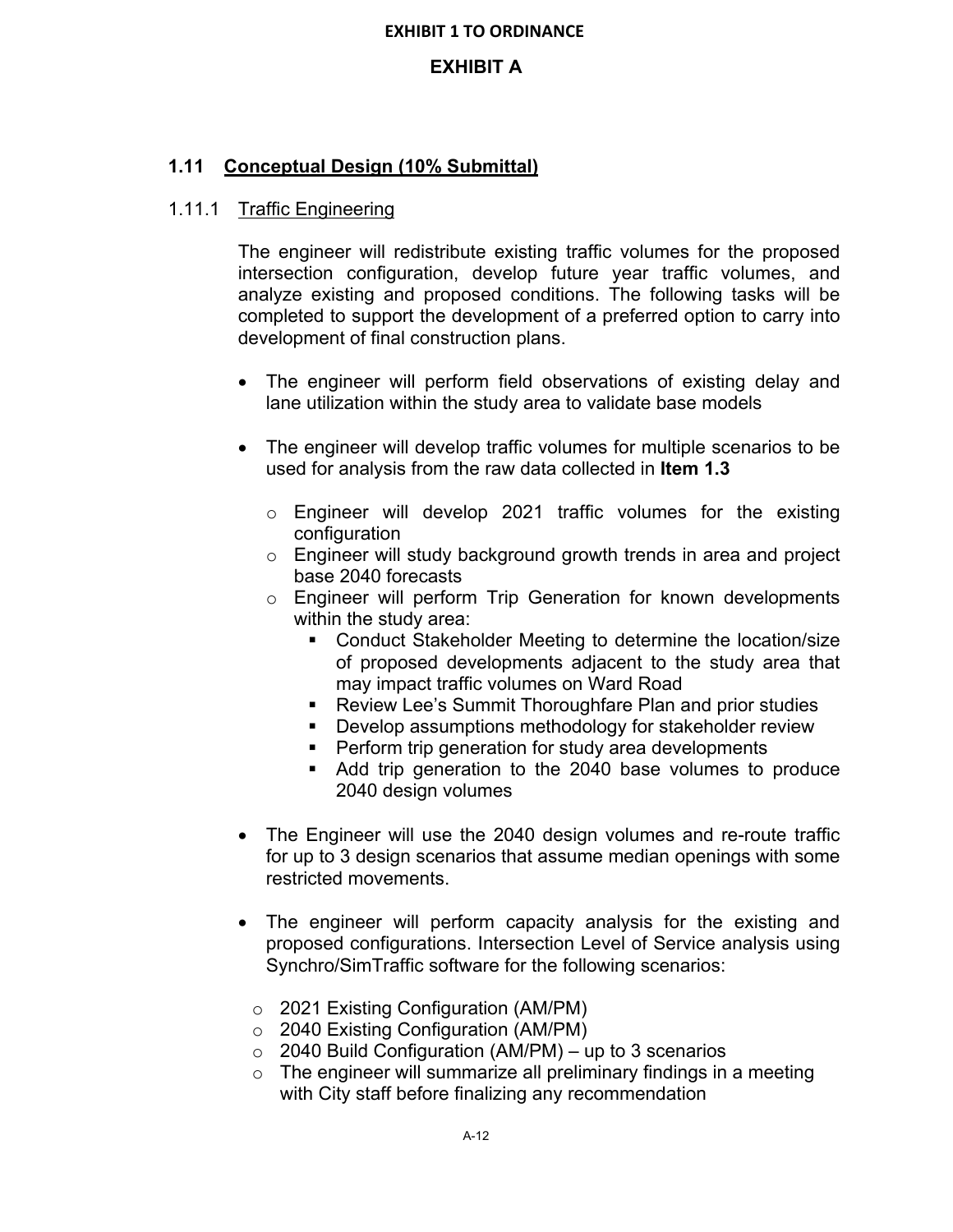## **EXHIBIT A**

- The engineer will evaluate crash data within in the study area from the last five year of information. A safety analysis will be completed for each alternative will be evaluated using Crash Modification Factors from the Highway Safety Manual
- The engineer will produce a selected alternative which includes access management features, trail accommodations, intersection modifications, and turn lane needs/storage lengths
- The engineer will produce sections for draft report. After comments from City, the engineer will update all report elements for the final report. The report will include sections documenting the operational performance and safety impacts (via crash modification factors from the HSM) of various alternatives and support of selected alternative.

### 1.11.2 Conceptual Roadway Design and Document

The conceptual roadway design phase will include development of alternative Ward Road widening and Persels Road realignment options. The following concepts will be evaluated:

- No build option with improved signal equipment,
- Realign Persels Road (North) to Persels Road (South),
	- o Develop conceptual typical sections for Ward Road and Persels Road,
	- o Develop two (2) horizontal alignments and associated vertical profiles,
	- o Develop conceptual models and earthwork volumes.

### Conceptual Report Documentation

For the evaluation, the Engineer will develop written documentation on the following criteria.

- Traffic Operation and Safety Impacts (reported in 1.11.1),
- Utility Impacts,
- R/W Impacts,
- Long term maintenance,
- Rock Island Trail Constraints/Procedures,
- Conceptual Cost Estimates.

Results will be summarized and documented in a report format (8.5" x 11" letter size) utilizing Microsoft Word. Concept drawings will be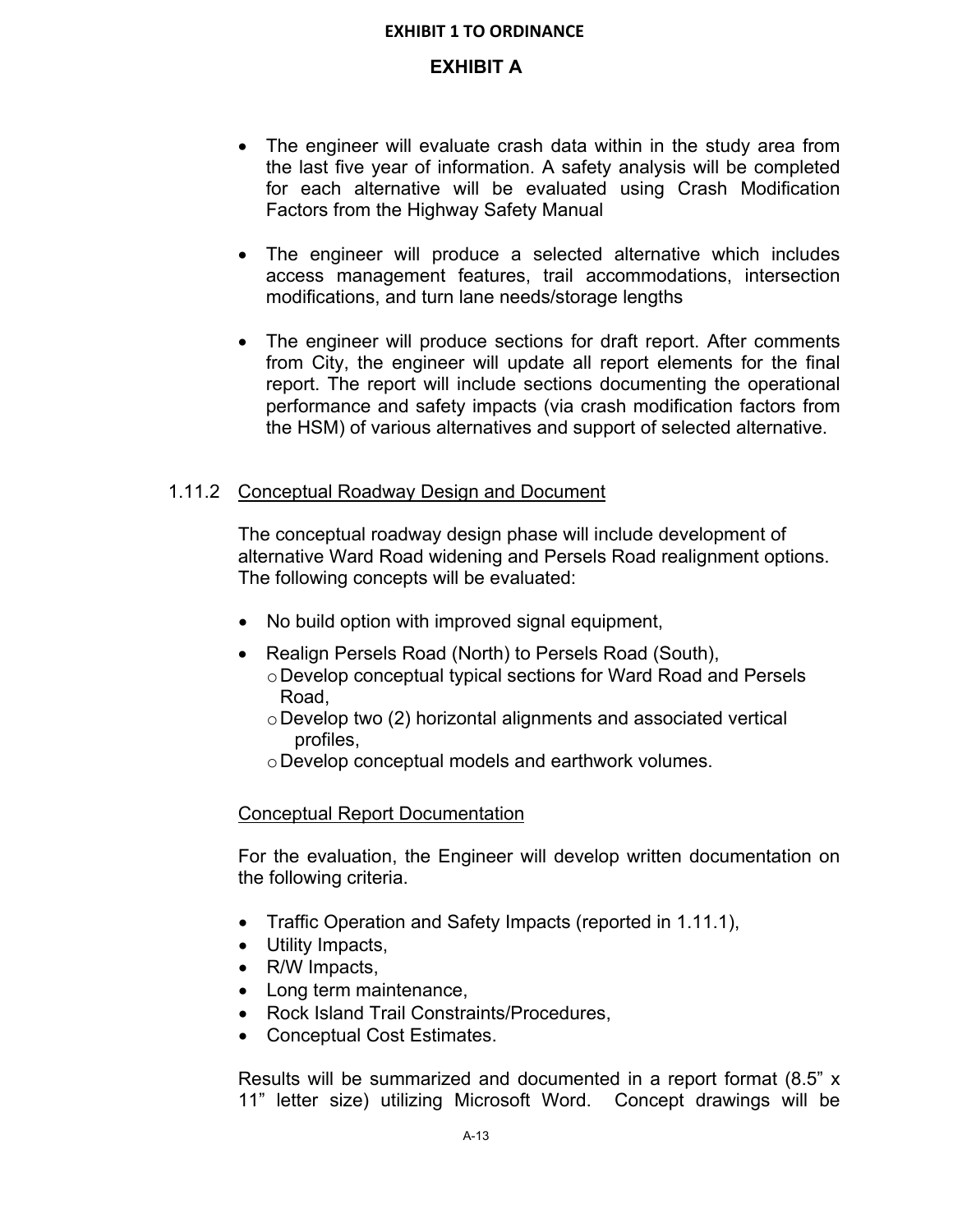# **EXHIBIT A**

developed utilizing Microstation SS4 and InRoads and will be presented on half size sheets (11" x 17" Tabloid). The report and concept drawings will be delivered electronically as a PDF.

## 1.11.3. Existing Culvert Inspection and Recommendation

The existing Ward Road double arch pipe culvert and the existing Persels Road reinforced concrete box culvert will be inspected and evaluated for continued use, rehabilitation, extension, or replacement.

# **1.12 Preliminary Design (50% Submittal)**

- 1.12.1 The preliminary design phase submittal will include:
	- Title Sheet.
	- General Notes and Legend,
	- Survey Control and Layout Sheet
	- Typical sections,
	- Roadway plan & profile sheets showing:
		- o Existing topographical data,
		- o New horizontal and vertical alignments,
		- o Curb and gutter,
		- o Enclosed drainage improvements,
		- o Sidewalks and trails,
		- o Traffic Signal Poles and Controller Locations,
		- o Fiberoptic Cable Location,
		- o Proposed water line, gravity sewer, and sewer force main (if needed),
		- o MSE walls (if needed),
		- o Existing utilities,
		- o Proposed right of way and easements:
			- Right of Way,
			- Utility Easement 10-foot-wide minimum behind any new Right of Way,
			- **Drainage Easements for proposed or extended culverts and** ditches,
			- **F** Temporary Construction Easements,
	- Preliminary demolition plans
	- Preliminary drainage area map sheet,
	- Preliminary driveway profiles,
	- Concept MOT and staging plans,
	- Preliminary pavement marking plans,
	- Preliminary lighting layout,
	- $\bullet$
	- Preliminary traffic signal and fiber optic location and layout plans,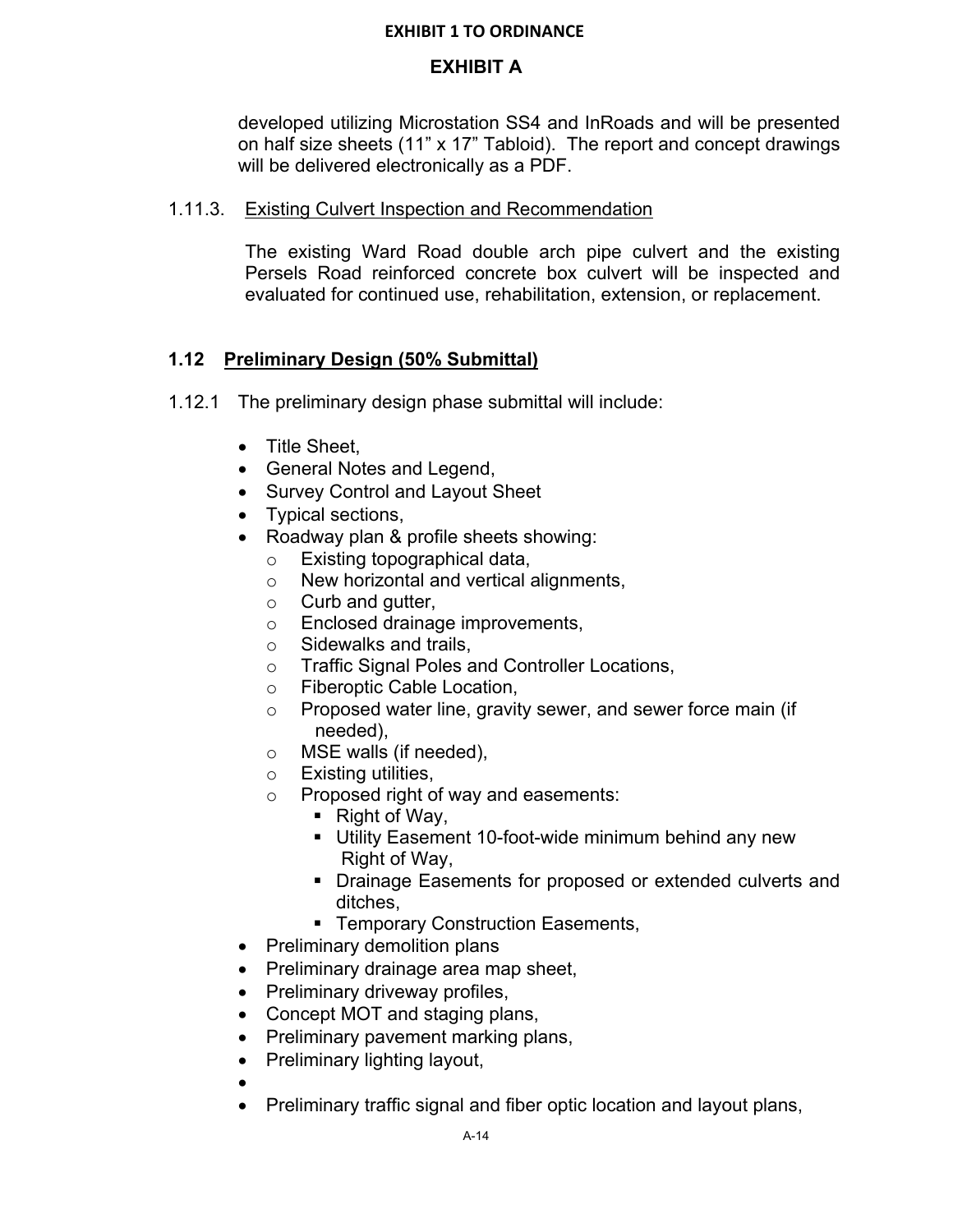## **EXHIBIT A**

- Cross road culvert sections,
- Cross sections,
- Preliminary quantities,
- Opinion of probable construction cost.

Any City and MoDOT provided review comments will be reviewed and addressed and revised documents will be submitted as per the project schedule. Review comment responses will be documented and a copy will be submitted with the revised plans.

This preliminary design submittal will be for the purpose of setting the horizontal alignment and vertical profile, coordinating the proposed improvements and right of way/easements with the City, and developing an order of magnitude cost estimate for the project. Any City requested changes to the horizontal or vertical alignment after approved preliminary plans may require a scope amendment and a supplemental agreement. Final design will begin upon City notification of preliminary design approval.

Utilize City Design Standards and supplement with MoDOT Design Standards as needed. Design criteria as specified in the City Design Authorization Memo will be utilized as applicable with exceptions being documented and approved by the City prior to implementation.

### 1.12.2 8" Water Main Relocation and Gravity Sewer Rehabilitation

Engineer will provide the following utility work as necessary:

- Review Lee's Summit and KC Water record drawings for water lines that run along and across Ward Road.
- Coordinate with roadway design team to determine extent of utility relocations that will be required. Currently, the only relocation anticipated will be the 8" water line running north-south along the eastern side of Ward Road, including reconnecting the 8" water line that runs along the south side of Persels Road. Relocation of any other water lines is not a part of this Scope.
- Prepare preliminary water line plan & profile sheets drawn at 1"=20', showing:
	- o Existing topographical data,
	- o Horizontal and vertical alignments of water relocations where necessary due to conflict or depth, to include the following:
		- Roughly 2,000 LF of 8" water line relocation along Ward Road
	- $\circ$  Crossings with proposed or existing drainage structures, utilities, and roadways,
	- o Proposed permanent utility easements,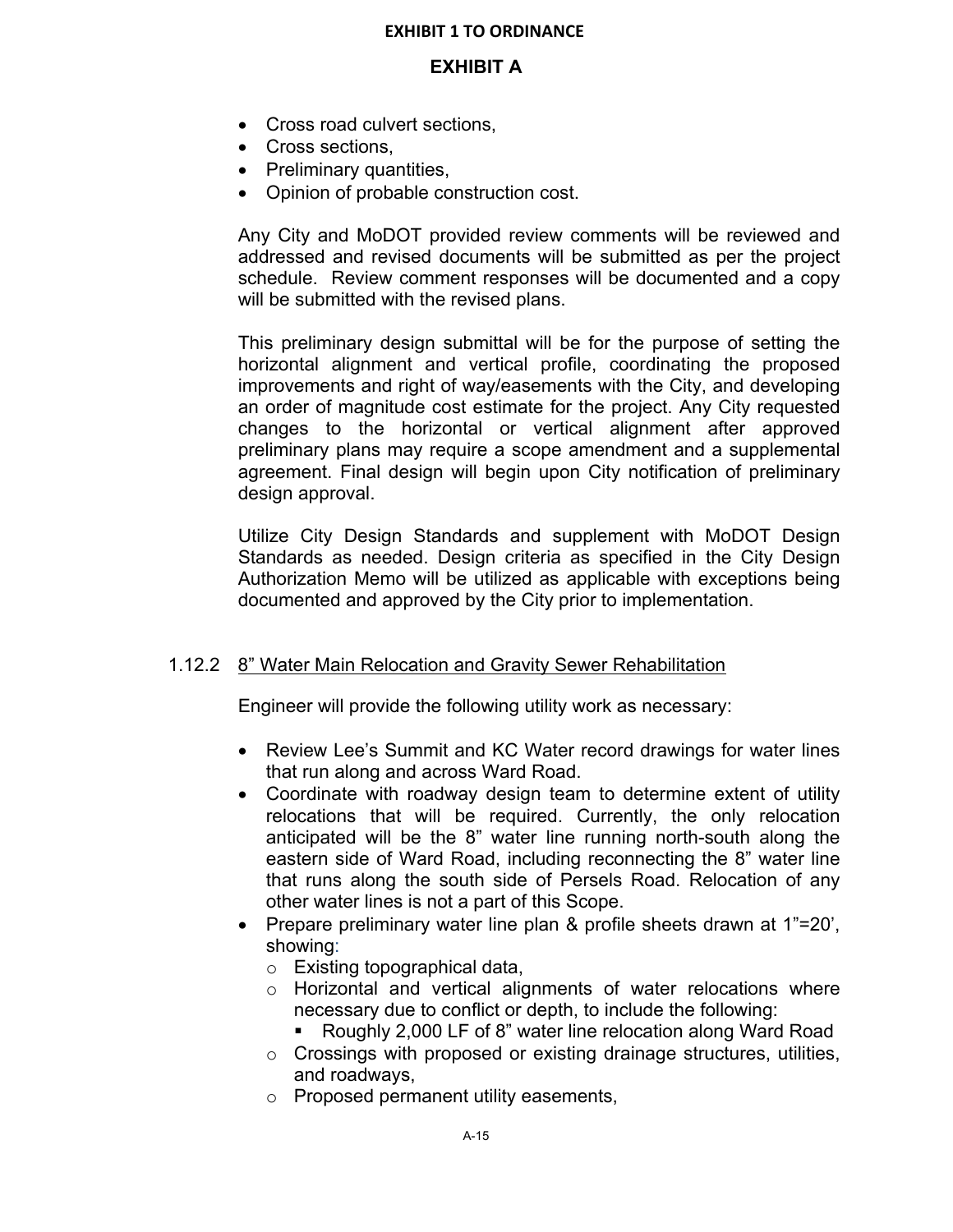# **EXHIBIT A**

- Preliminary recommendations for rehabilitation of 8" gravity sewer line along tributary C3 of Cedar Creek from its crossings of Ward Road and Persels Road. Relocation design is not a part of this Scope.
- Preliminary quantities and opinion of probable construction cost.

## 1.12.3 Hydraulics and Hydrology

Engineer will provide Hydrology and Hydraulics services for the tributary C3 of Cedar Creek.

- The project limits for the analysis will extend approximately 1,200 feet upstream and downstream of the centerline of Ward Road and Persels Road over the creek.
- Engineer will develop discharges for the portion of the creek to be studied. Flows will be developed using the HEC-HMS software to determine the existing watershed and fully urbanized watershed condition discharges for the 10-, 25-, 50, 100-, and 500-year storms. If possible, Engineer will also attempt to obtain the Flood Insurance Rate Study hydrologic models for Cedar Creek that were used in the published FEMA study. Engineer will compare each of the models and work with the City to choose the most appropriate creek discharges to use to design the proposed bridge.
- Engineer will develop a hydraulic model of the existing portion of the tributary to be analyzed using the HEC-RAS software. A hydraulic model will be developed with both existing and fully-urbanized watershed discharges. The models to be created for hydraulic analysis will be an existing bridge and a proposed bridge at Ward and Percels Roads. Up to two proposed bridge alternatives will be analyzed at each road. Engineer will attempt to obtain the FEMA hydraulic models used in the FEMA study of the creek. These models will be used to compare results between the proposed bridge and current FEMA conditions.
- Engineer will work with the project surveyors to obtain surveyed cross sections of the creek in the study area. The cross-section survey effort is described in the survey section of this scope of services.
- Since the current floodplain of the creek is shown as a Zone AE floodplain, a Floodway analysis will be prepared for this scope of services.
- Engineer will prepare a drainage report including the following:
	- $\circ$  description of the existing and fully-urbanized floodplain hydraulic condition;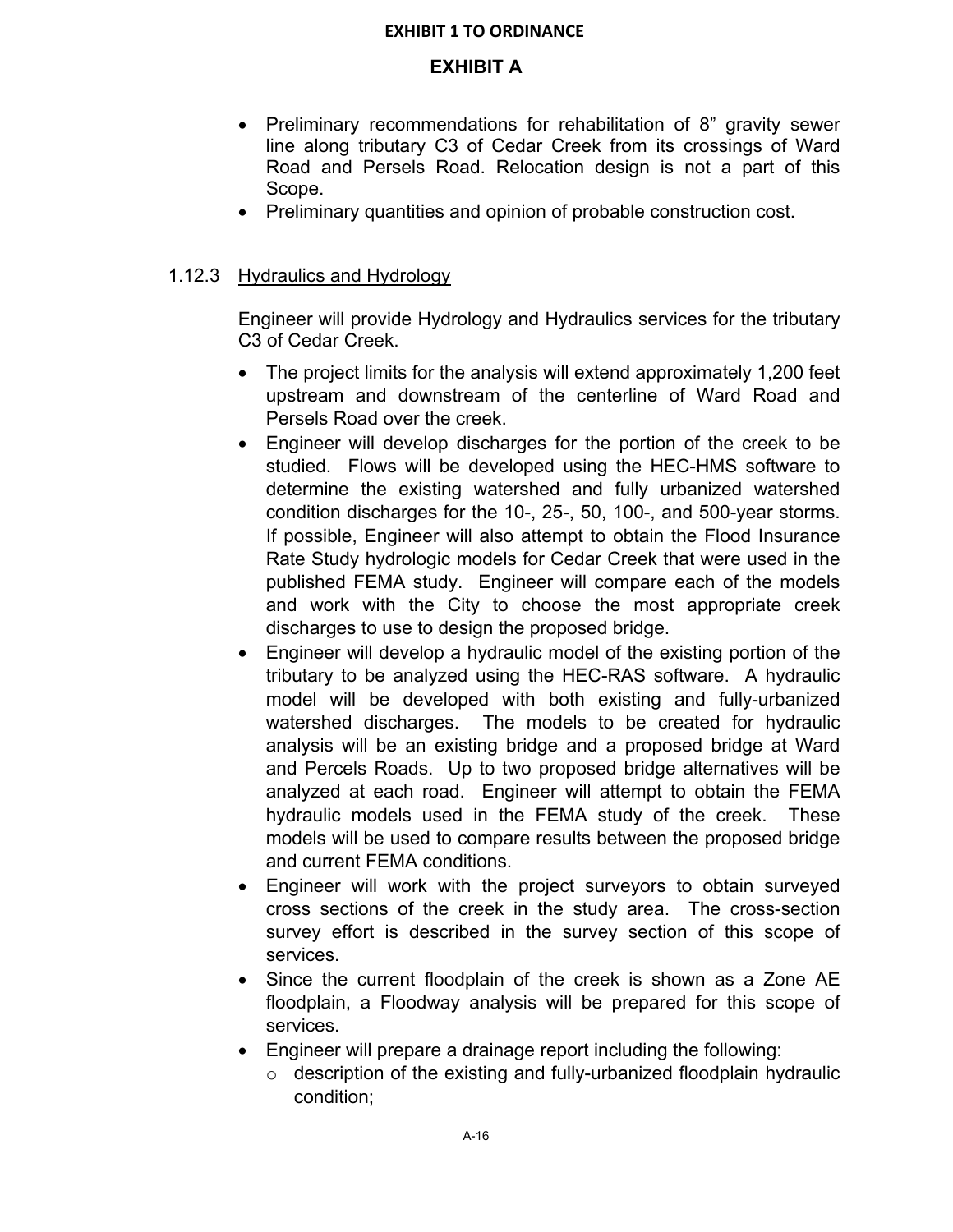## **EXHIBIT A**

- o Plots of relevant cross sections and floodplain limits,
- o Tables showing existing and proposed condition hydraulic results such as water surface elevations, average velocities and velocity distribution and other hydraulic parameters;
- o Plots of the floodplain and Floodway boundary;

Submit drainage report to City for review.

## 1.12.4 Preliminary Lighting Layout

Existing lights and light poles will be evaluated for relocation where applicable. Lighting on Persels will be evaluated to be located on the south roadside to attempt to gain dual benefit with backlighting the trail.

Lighting design will be performed using the Visual lighting software. Lighting design will conform with the City of Lee's Summit Design Criteria Section 5800 - Street Lighting, City of Lee's Summit Standard Specifications Section 2800 - Street Lighting, APWA KCMO Section 2800 – Street Lights, MoDOT Engineering Policy Guide Category 901 – Lighting, and Illuminating Engineering Society recommendations.

The Engineer will deliver one lighting layout exhibit and an associated opinion of probable construction cost for each under this phase. Additionally, the Engineer will provide a high-level opinion of probable construction cost during the conceptual phase.

### 1.2.5 Develop Preliminary Traffic Signal Layout

Engineer will produce preliminary traffic signal layouts for the preliminary plans for the new signal at the intersection of Ward Road with Persels Road (south).

Engineer will coordinate with the local utility as needed for powering of the new signal.

Engineer will coordinate with City Traffic Engineer for proposed signal pole locations, existing signal timings and interconnect.

Signal modification design will conform with the City of Lee's Summit Design Criteria Section 5900 - Traffic Signals, City of Lee's Summit Standard Specifications Section 2900 – Traffic Signals, MoDOT Engineering Policy Guide Category 902 – Lighting, and Manual on Uniform Traffic Control Devices (MUTCD). All signal modification design will comply with these standards as well as with the latest requirements of the National Electrical Code (NEC), National Electrical Safety Code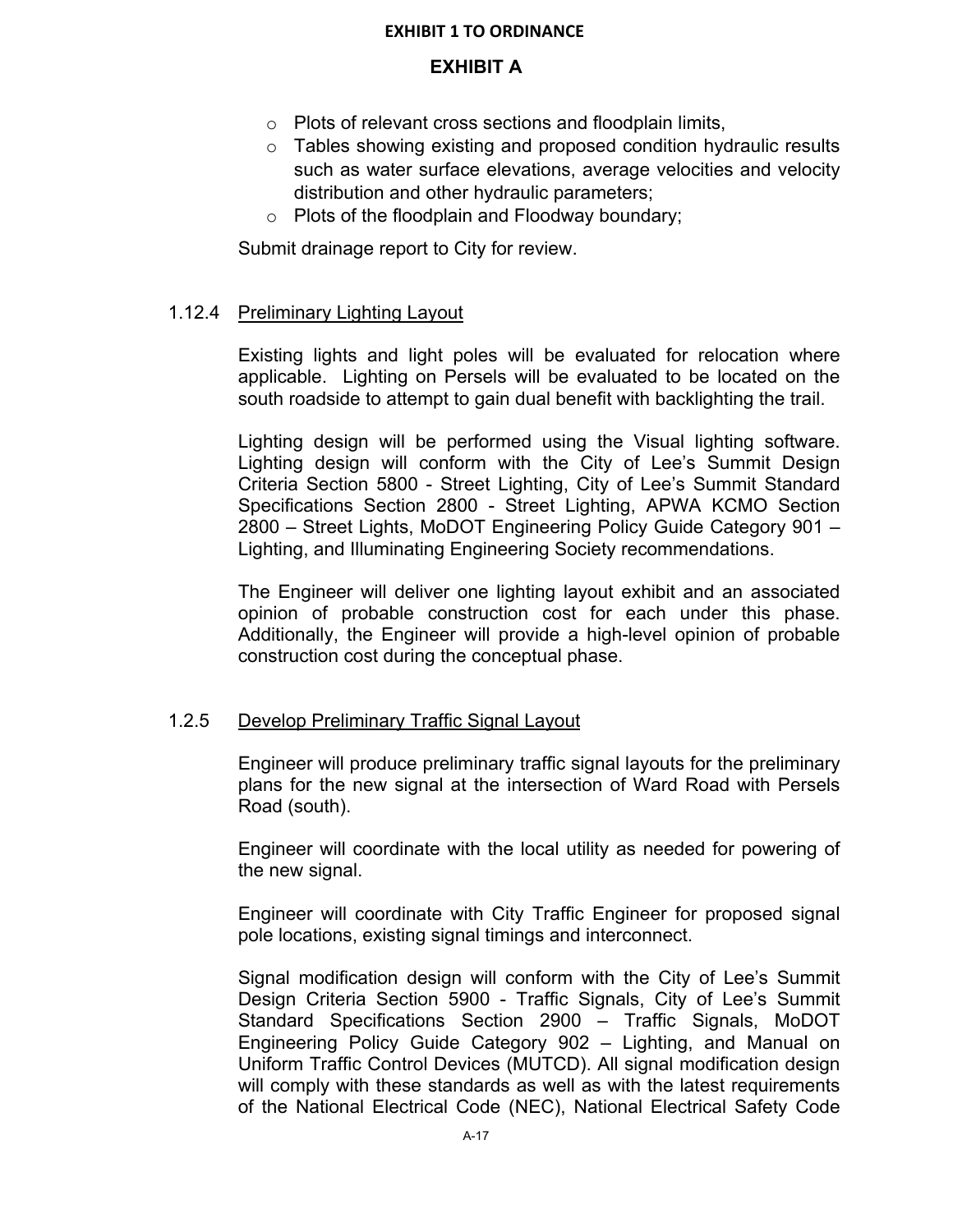### **EXHIBIT A**

(NESC), standards of the American Society of Testing Materials (ASTM), American Standards Associations (ASA), and National Electrical Manufacturers Association (NEMA).

The traffic engineer will attend one (1) on-site meeting during this project.

The Engineer will deliver an opinion of probable construction cost for the preliminary design.

### 1.2.6 Develop Preliminary Fiber Optic Layout Sheets (Longview Road to Water Tower

The Engineer will develop a preliminary layout to be included within the preliminary plans for a 96-strand fiber optic trunk line from Longview Road at Ward Road south for approximately 0.5 miles to the water tower located east of Ward Road south of Persels Road (south).

The fiber optic installation will interconnect the existing traffic signal at the intersection of Longview Road at Ward Road, the proposed traffic signal at the intersection of Persels Road (south) at Ward Road, and at the proposed radio cabinet at the water tower.

No temporary fiber optic connection will be made to the existing signal to be replaced at Persels Road (north) at Ward Road.

### **1.13 Right of Way Plans (60% Submittal)**

- 1.13.1 The MoDOT and City approved preliminary plans will be updated for the Right of Way Plan submittal to MoDOT. Items needed to be updated or added:
	- Update Title Sheet
	- Add a summary of takings and remainders sheet
	- Addition of takings/remainders to parcels on the plan sheets

### **1.14 Final Design (PS&E Submittal)**

- 1.14.1 Conduct final design to prepare construction plans and specifications for one construction contract. The following items will be included:
	- Finalize title sheet,
	- Finalize typical section sheets,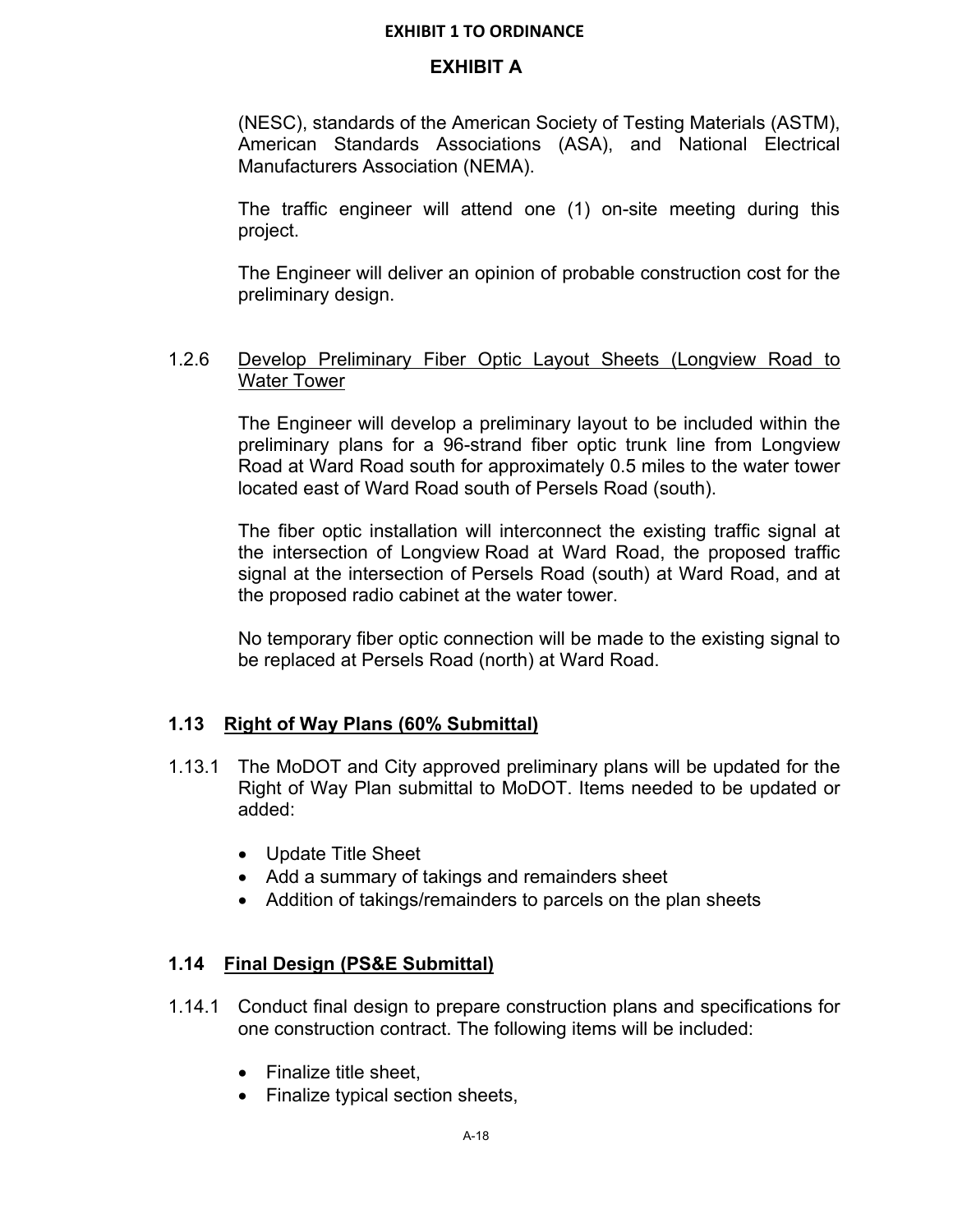# **EXHIBIT A**

- Develop general notes sheets
- Develop overall quantity bid item summary table and detailed quantity summarization tables,
- Update approved R/W plan and profile sheets into final construction roadway plan and profile sheets,
- Finalize demolition plans and details,
- Finalize MSE retaining wall plans and details (if needed),
- Develop intersection detail and grading sheet,
- Develop concrete jointing details,
- Finalize storm sewer design and drainage plan and profile sheets,
- Develop drop inlet special details (if needed),
- Develop erosion control plans and details (for two construction phases),
- Develop tree replacement plan and details,
- Develop miscellaneous details (as needed),
- Finalize 8" waterline plans and details,
- Finalize gravity sewer plans and details,
- Finalize MOT and staging plans,
- Finalize culvert sections.
- Finalize pavement marking plans,
- Develop signing plans,
- Finalize lighting plans and details,
- Finalize traffic signal and fiber optic plans and details,
- Finalize temporary traffic signal plans and details for 2 phases
- Finalize cross sections.
- Develop Construction Project Manual,
- Finalize Engineers opinion of probable construction cost.

City will develop the Bid Manual and Construction Project Manual as per the MoDOT LPA Manual Section 136.9.4 Bid Documents. For the sections to be completed by the LPA the Engineer will use the City's standard construction bid documents, modified for this project, and other EJCDC language as applicable. Engineer will provide the following supporting items for the Bid and Construction Manual.

- Bid Form Table for Section 520
- Work Day Study (Calendar Days) for contractor
- Section 1116 Submittal Checklist
- Section 1120 Measurement and Payments
- Project Special Provisions (PSP's) and Technical Specs
- Utility Job Special Provisions

Any City and MoDOT provided review comments will be reviewed and addressed and revised documents will be submitted as per the project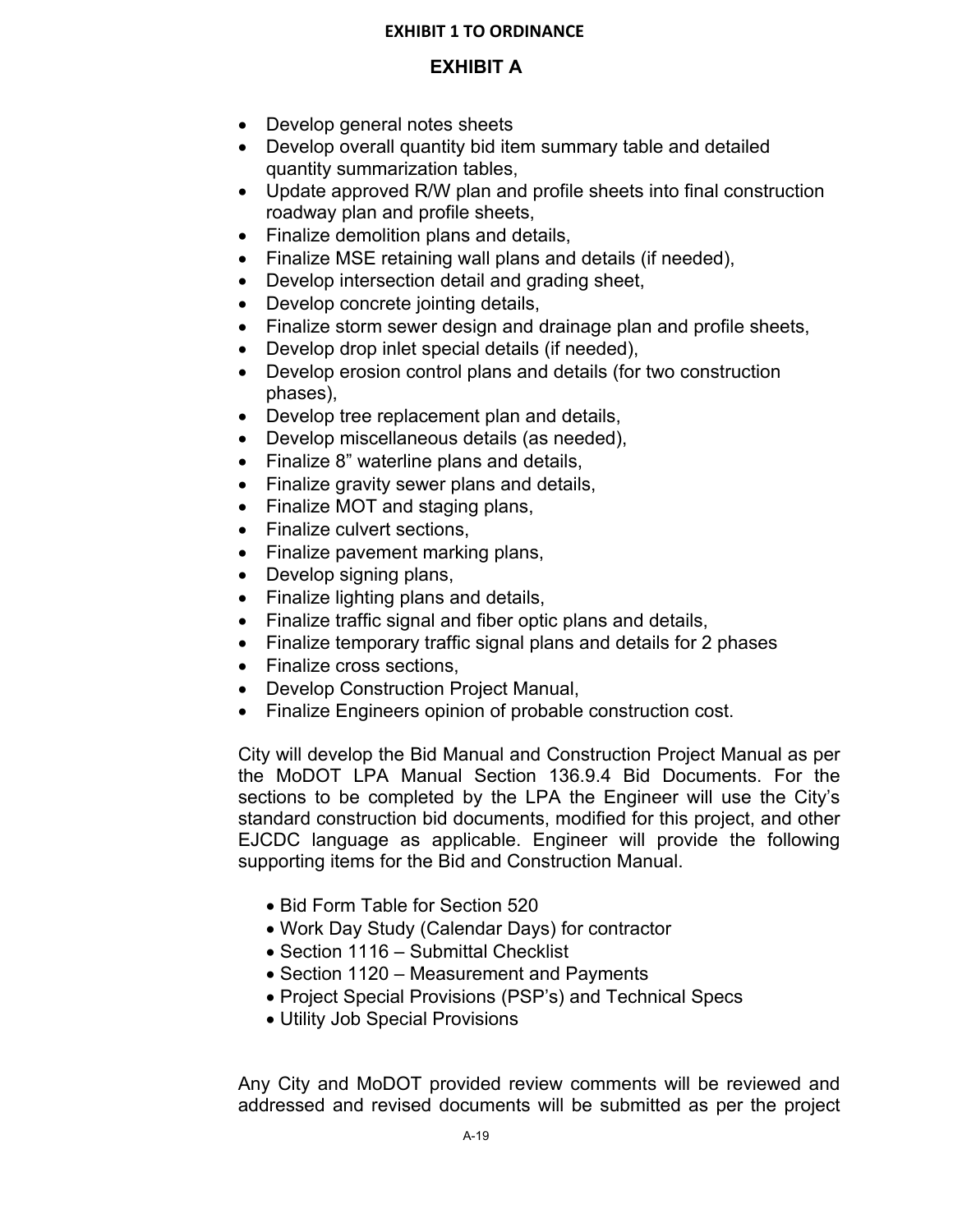## **EXHIBIT A**

schedule. Review comment responses will be documented, and a copy will be submitted with the revised plans.

Prepare, submit, and coordinate approval of a Stormwater Pollution Prevention Plan (SWPPP).

## 1.14.2 8" Water Main and Gravity Sewer Final Design and Plans

Conduct final design to prepare construction plans and specifications for one construction contract. The following items will be included as part of the PS&E submittal:

- Finalize water plan & profile sheets (95%)
- Compile applicable City details and develop additional water and sewer details as necessary,
- Develop specifications for water line relocation and gravity sewer rehabilitation as necessary to supplement the City's Standard Specifications in the Construction Project Manual,
- Finalize the water and gravity sewer opinion of probable construction cost,
- Submit to Missouri DNR for permitting, and provide design revisions for up to two resubmittals.

# 1.14.4 Final Lighting Design, Plans, and Details

Engineer will produce final lighting design, construction plans, details, and specification coordination for the design developed in the preliminary phase.

Engineer will coordinate with the local utility as needed for powering of the new roadway lighting.

Lighting design will conform with the City of Lee's Summit Design Criteria Section 5800 - Street Lighting, City of Lee's Summit Standard Specifications Section 2800 - Street Lighting, APWA KCMO Section 2800 – Street Lights, MoDOT Engineering Policy Guide Category 901 – Lighting, and Illuminating Engineering Society recommendations. Electrical design will comply with these standards as well as the National Electric Code, current edition.

The Engineer will deliver a revised opinion of probable construction cost under this phase.

### 1.14.5 Develop Traffic Signal Plans and Details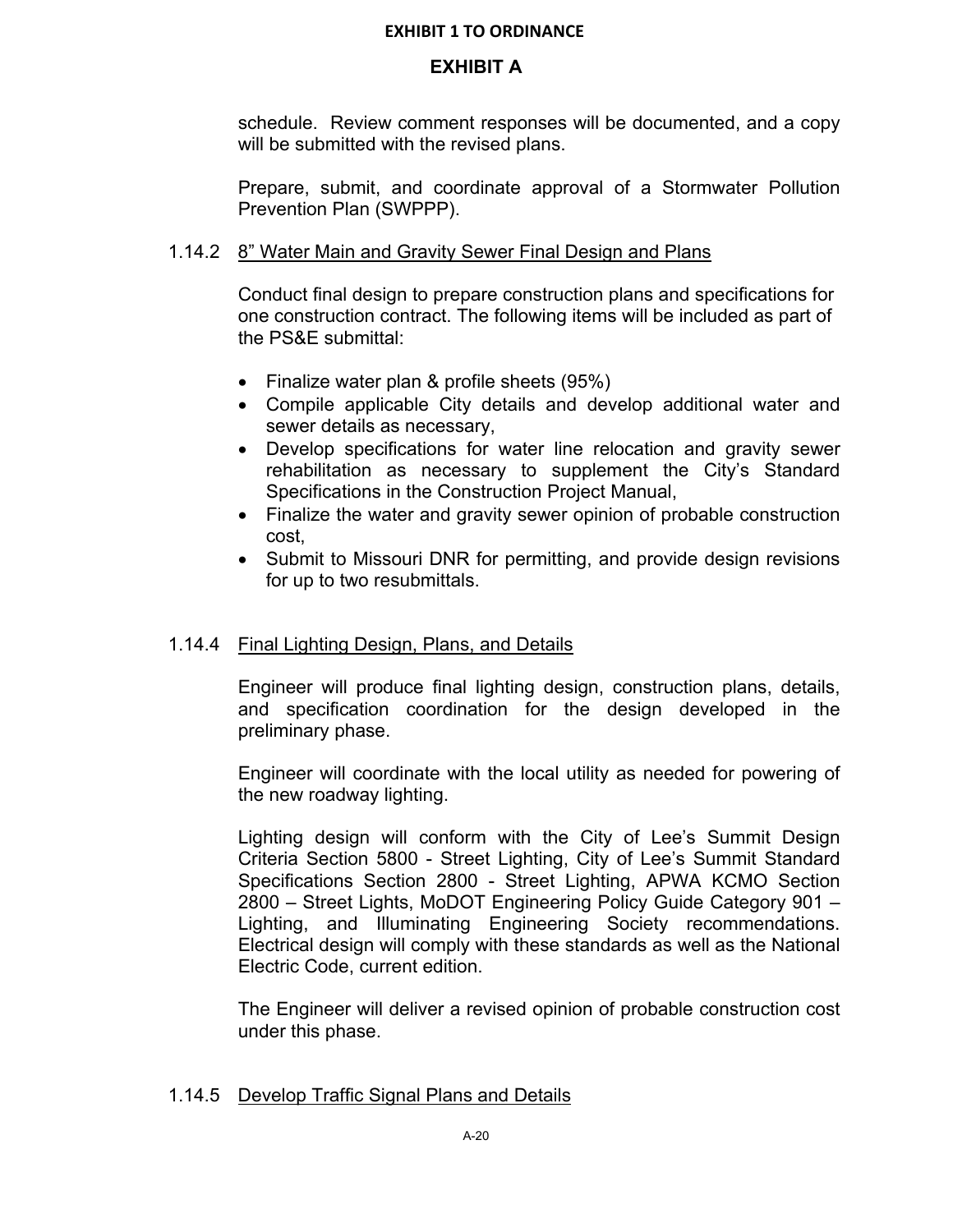## **EXHIBIT A**

Engineer will produce traffic signal design and final construction plans, details, and specifications for the new signal at the intersection of Ward Road with Persels Road (south).

Engineer will coordinate with the local utility as needed for powering of the new signal.

Engineer will coordinate with City Traffic Engineer for proposed signal pole locations, existing signal timings and interconnect.

Engineer will produce temporary traffic signal plans at the intersection of Ward Road with Persels Road (south). The design may include temporary span wire signals. The engineer will also develop temporary signal timing plans for the preferred alternative to be used during construction.

Signal modification design will conform with the City of Lee's Summit Design Criteria Section 5900 - Traffic Signals, City of Lee's Summit Standard Specifications Section 2900 – Traffic Signals, MoDOT Engineering Policy Guide Category 902 – Lighting, and Manual on Uniform Traffic Control Devices (MUTCD). All signal modification design will comply with these standards as well as with the latest requirements of the National Electrical Code (NEC), National Electrical Safety Code (NESC), standards of the American Society of Testing Materials (ASTM), American Standards Associations (ASA), and National Electrical Manufacturers Association (NEMA).

The Engineer will deliver an opinion of probable construction cost for final plans.

### 1.14.6 Develop Fiber Optic Plans and Details (Longview Road to Water Tower)

The Engineer will develop plans and details to install a 96-strand fiber optic trunk line from Longview Road at Ward Road south for approximately 0.5 miles to the water tower located east of Ward Road south of Persels Road (south).

The fiber optic installation will interconnect the existing traffic signal at the intersection of Longview Road at Ward Road, the proposed traffic signal at the intersection of Persels Road (south) at Ward Road, and at the proposed radio cabinet at the water tower.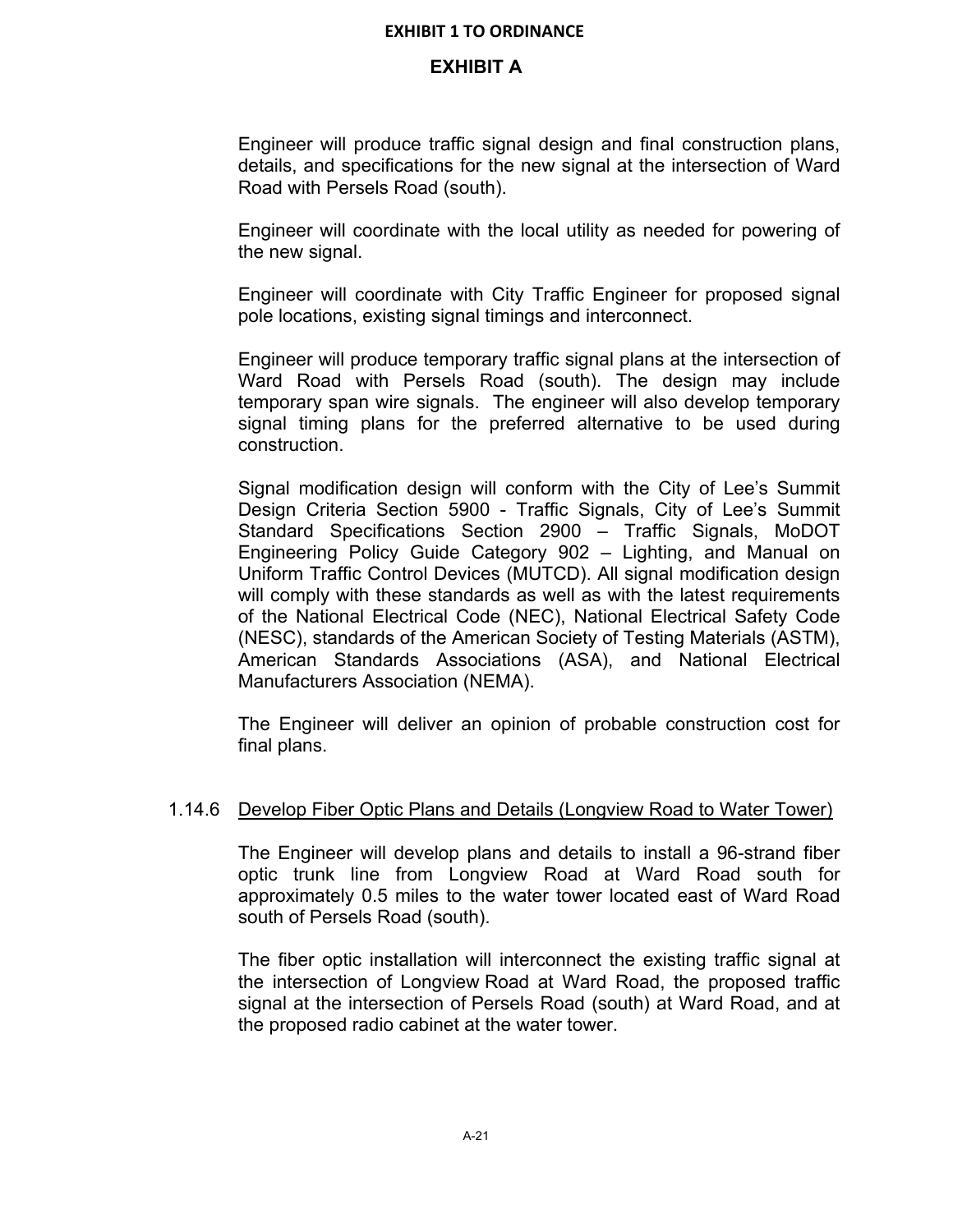## **EXHIBIT A**

Other than being used as a termination point, modifications to the existing radio and any other existing communication equipment at the water tower is not part of this project.

No temporary fiber optic connection will be made to the existing signal to be replaced at Persels Road (north) at Ward Road.

## 1.14.7 CLOMR/LOMR

### 1.14.7.1 CLOMR

Upon completion of the above tasks, a submittal for a Conditional Letter of Map Revision (CLOMR) will be prepared and submitted to the City for review. The submittal will include a brief report with exhibits, maps, hydraulic models, and draft notification letter (City will prepare and send the notification letters to adjacent property owners) and FEMA MT-2 forms. The CLOMR will include the proposed floodplain modifications determined in the hydraulic modeling task above.

The CLOMR will be submitted to the City. Upon concurrence by the City, the CLOMR will be forwarded to FEMA for final review. Engineer will coordinate with the City, FEMA and the FEMA review consultant to resolve review comments from these entities.

### 1.14.7.2 LOMR

Upon completion of the construction of the Colbern Road project and bridge improvements, Engineer will prepare a Letter of Map Revision (LOMR) for submittal to the City for review. The submittal will include a brief report with exhibits, maps, hydraulic models, and draft notification letter (City will prepare and send the notification letters to adjacent property owners) and FEMA MT-2 forms. The LOMR will include the proposed floodplain modifications determined from actual project as-built surveys and in the hydraulic modeling task above.

The LOMR will be submitted to the City. Upon concurrence by the City, the LOMR will be forwarded to FEMA for final review. Engineer will coordinate with the City, FEMA and the FEMA review consultant to resolve review comments from these entities.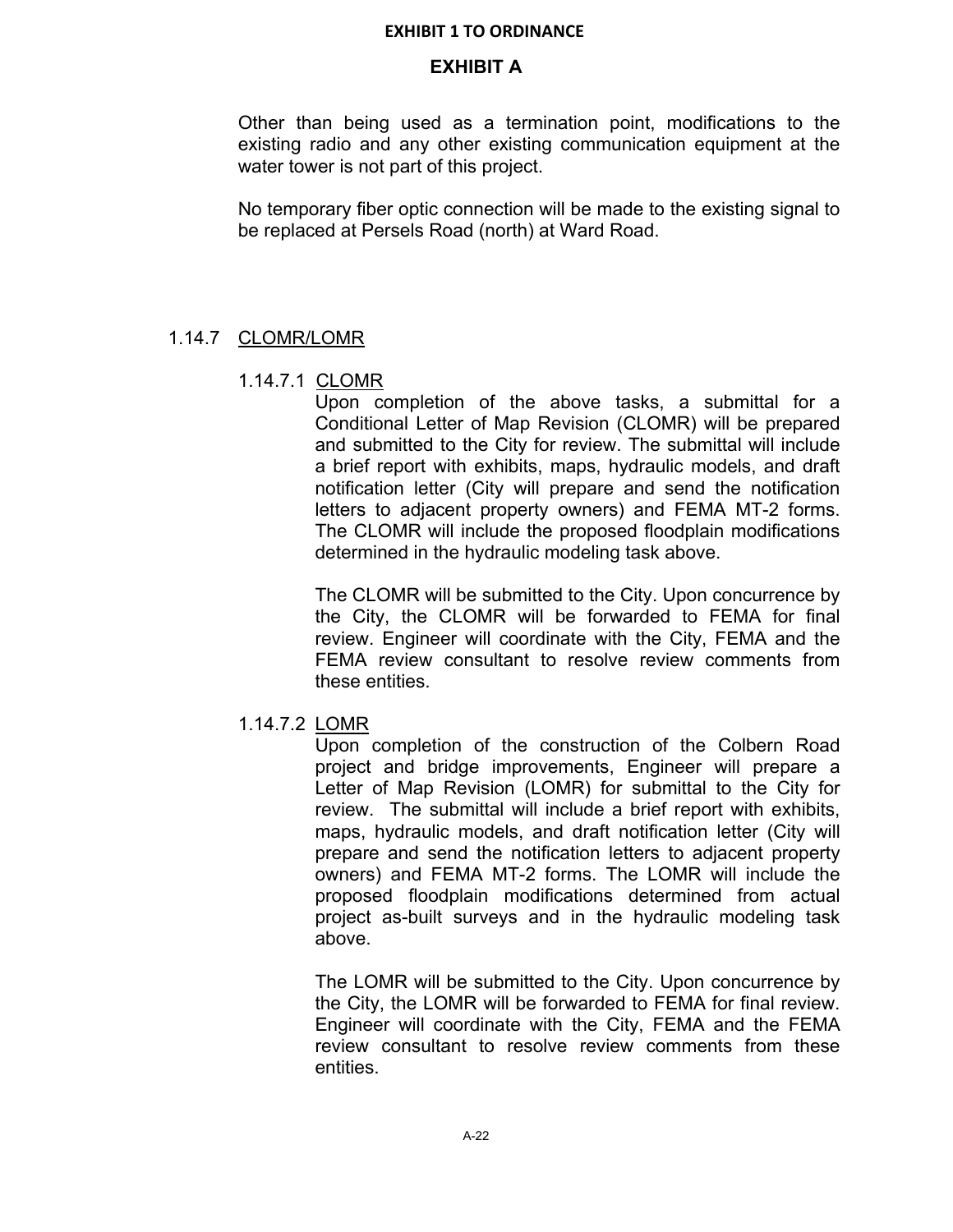## **EXHIBIT A**

The payment of required FEMA review fees for both the CLOMR and the LOMR are included in Engineer's scope of services.

Surveying services to obtain as-built project information is included in the survey task 1.2.2 above.

## 1.14.8 Final Sustainability Assessment (Revised Envision Checklist/Scorecard)

Engineer will review the preliminary ENVISION Checklist/Scorecard and update the ENVISION Checklist/Scorecard with any changes made during the final design phase. The updated Checklist/Scorecard will be presented to City staff for discussion and the final copy will be submitted to City for record.

## **1.15 Property Acquisition Documents**

Provide mapping as required for preparing Right-of-Way/Easement acquisition documents for the City's use in acquiring the property. Documentation will include individual tract maps with a description of temporary and permanent acquisition for each property. The City will provide a standard easement acquisition document or "go-by" example for use by Engineer. The fee for providing property acquisition documentation is based on permanent right of way and temporary construction easements for no more than 15 parcels. Property acquisition document preparation will begin after receiving the City's comments from the Preliminary Design review.

# **2.0 Bidding/Construction Phase Services**

During the bidding and construction phase of the project, Engineer will:

- 1. Respond to Contractor and City questions as requested by the City during the bid phase of the project.
- 2. Attend prebid meetings with the City/Contractors as requested by City.

# **3.0 Project Deliverables and Permits**

The following will be submitted to the City, or others as indicated, by Engineer:

1. One copy of the Geotechnical Report.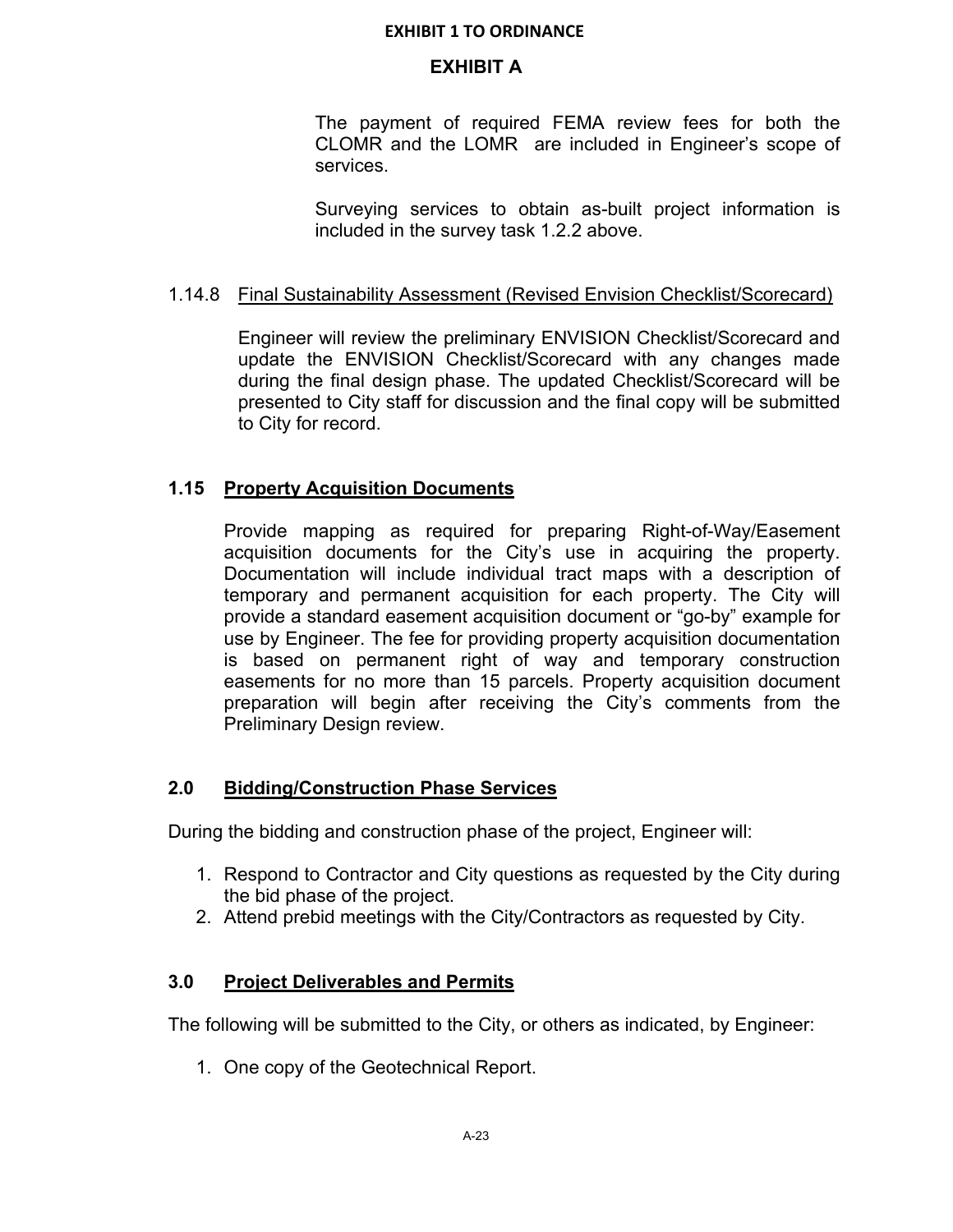# **EXHIBIT A**

- 2. Electronic full size (22" x 34") PDF copy of the Preliminary Design with opinion of probable construction cost.
- 3. Electronic full size (22" x 34") PDF copy of the Right of Way Plans.
- 4. Electronic full size (22" x 34") PDF copy of the Final Design with opinion of probable construction cost.
- 5. One signed and sealed full size (22" x 34") PDF copy of the revised Final Design, for reproduction, with opinion of probable construction cost.
- 6. One digital (8.5" x 11") Letter size PDF copy of the project construction manual.
- 7. One digital copy, in PDF format, of the revised Final Plans to each potentially affected utility company.
- 8. CADD file submitted to each of the following: the City, utilities and contractor.
- 9. One digital PDF copy of the right-of-way and/or easement acquisition documents.
- 10. One copy of the traffic study and concept analysis documentation.
- 11. One copy of the lighting calculations.
- 12. One copy of the storm water calculations/drainage report.
- 13. One copy of the Stormwater Pollution Prevention Plan (SWPPP).
- 14. One copy of the No Rise Certification
- 15. Section 404 Nationwide Permit 14
- 16. Section 401 Water Quality certification (blanket authorization from MDNR in connection with general conditions of Section 404 permit – If met).
- 17. One copy of the Threatened and Endangered Species Clearance Letter
- 18. One copy of the Wetland Delineation Report
- 19. One copy of each Agency Clearance Letter other than listed above
- 20. One copy of the approved Noise Study
- 21. One copy of the Cultural Historic Report
- 22. One copy of the Archeological Resources Report
- 23. One copy of the Individual Section 4F document (if required)
- 24. One copy of the Categorical Exclusion 2 (CE2) Clearance Document
- 25. One copy of the MDNR Construction Permit

# **4.0 Schedule**

Engineer shall begin work under this Agreement upon Notice to Proceed and shall complete the work in accordance with the schedule below:

| <b>Phase Description</b>               | Deliverable Date  |
|----------------------------------------|-------------------|
| Surveys - Design and Property          | October 8, 2021   |
| Draft Concept Design and Traffic Study | October 29, 2021  |
| Final Concept Design and Traffic Study | November 26, 2021 |
| <b>Preliminary Design</b>              | Feb 25, 2022      |
| <b>Right of Way Plans</b>              | April 15, 2022    |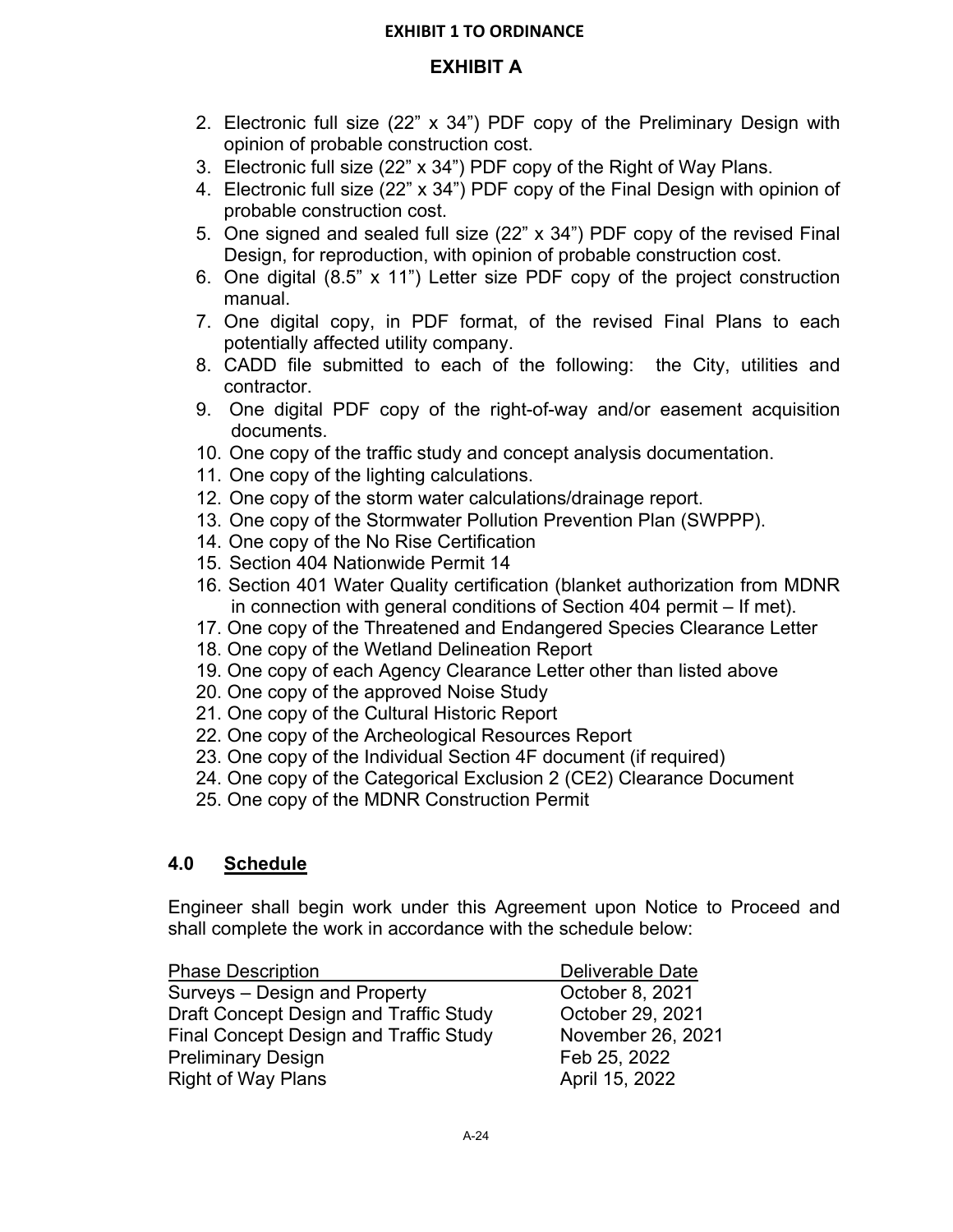### **EXHIBIT A**

| <b>Property Acquisition Documents</b> | 30 calendar days after City |  |
|---------------------------------------|-----------------------------|--|
|                                       | approved Right of Way Plans |  |
| Final Design Submittal (90%)          | September 2, 2022           |  |
| Final Design (100%) Submittal         | October 28, 2022            |  |

These deliverable dates are based on a NTP of September 16, 2021 and a two week review duration. If review takes longer than two weeks Engineer will update the project schedule/deliverable dates to reflect the change in schedule. Once the actual NTP date is known, the deliverable dates will be adjusted to meet the new schedule.

### **ARTICLE II OPTIONAL SERVICES TO BE PROVIDED BY ENGINEER**

Engineer shall provide, if needed by the City, and only upon receipt of written authorization by the Director of Public works, the optional services ("Optional Services") as outlined as follows:

### **1.1 General**

The following is a list of optional services that can be provided by the Engineer for the Ward and Persels Road Signal project.

### **1.2 Retaining Walls**

Geotechnology will provide a boring plan which will include the following:

- 1. The retaining wall exploration will be performed concurrently with the exploration for the Ward Road and Persels Road exploration.
- 2. The exploration locations will be estimated by measuring distances from site features.
- 3. For exploration locations along Persels Road Geotechnology will complete the City of Lee's Summit right-of-way excavation permit.
- 4. Drilling two (2) borings and nine (9) probes. The borings will be drilled to a depth of 1.5 to 2H, where H is the wall height, along the tallest portions of the wall. The probes will be drilled on approximately 50 foot centers and to a depth of 1 to 1.5H. If auger refusal material is encountered prior to the planned depth the boring/probe will be terminated. Rock coring is not planned nor budgeted.
- 5. The borings/probes will be drilled in areas accessible to the drill rig. This fee does not include use of dozer or backhoe or hand clearing of vegetation to facilitate drill rig access.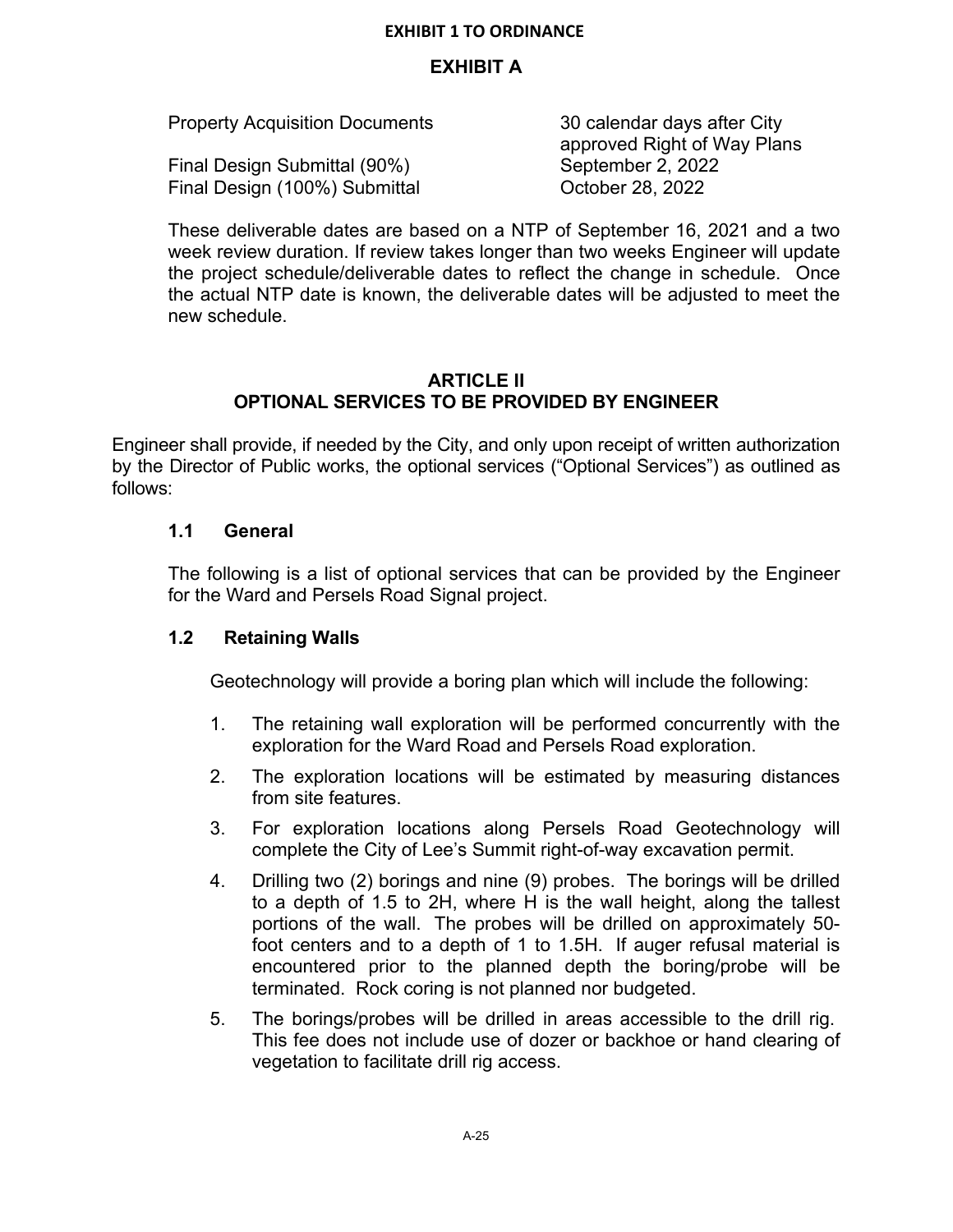### **EXHIBIT A**

- 6. At the two borings, soil sampling will be performed using split-spoon and Shelby tube techniques at 2.5-foot intervals to 10 feet followed by 5-foot intervals thereafter. Soil sampling is not planned at the probe locations.
- 7. Lane closures and a flagging crew will be required to drill roadway borings/probes. Geotechnology will engage a third-party traffic control subcontractor; these borings/probes will be performed between hours permissible to the City of Lee's Summit, and 9 am to 3 pm are anticipated.
- 8. Roadway borings will be backfilled with dry mix concrete and topped with a thickness of quickset cement equal to the thickness of the pavement section. Borings in lawn/gravel areas will be backfilled with auger cuttings and plugged. Excess auger cuttings will be wasted on site.
- 9. The borings and probes will be logged by a field engineer/geologist.
- 10. Laboratory testing will include determination of moisture content, Atterberg limits, unconfined compressive/unconsolidated-undrained triaxial shear strength, dry unit weight determination, and direct shear triaxial shear strength.
- 11. The results of the retaining wall borings/probes and global stability analyses will be incorporated into the report that is prepared for the Ward Road and Persels Road project.
- 12. The retaining wall borings and probes will add two days to the field exploration (or 4 days total).
- 13. A geotechnical report with retaining wall considerations and global stability analyses will be submitted approximately 4 to 5 weeks after completion of the field work.

Engineer will evaluate the use of MSE walls vs. the use of cast- in-place (CIP) retaining walls for use in the realignment of Persels Road. Upon concurrence with the City on the retaining wall type the Engineer will design up to two (2) retaining walls for the project. Plans will include the location, layout, type, special details, quantities, and any specification needed for construction. MoDOT design criteria will be used for the wall type selected.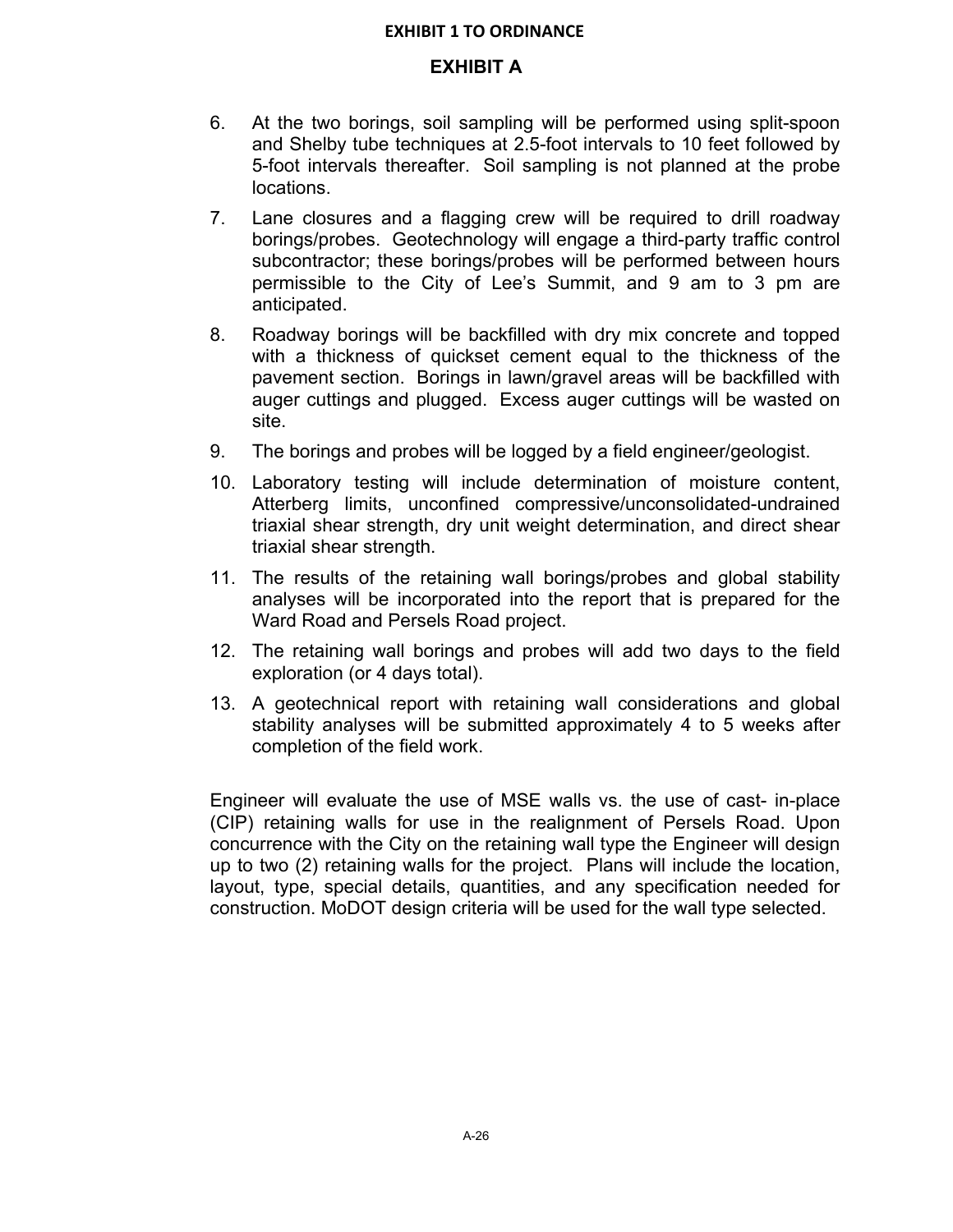# **EXHIBIT A**

## **ARTICLE III SCOPE OF SERVICES TO BE PROVIDED BY CITY**

City shall use its best efforts to provide the information to Engineer as described as follows:

- Tenant names
- Available water and sewer locations, size and materials
- Copies of available reports and as-built plans
- Available drainage studies
- Title commitments and last deed of ownership for impacted parcels
- Available plats of adjacent properties
- EJCDC Contract Documents, Division One-Special Contract Provisions
- Assist Consultant as needed in gaining right of entry to private property for geotechnical exploration.
- Any permitting needed for work on or within the Rock Island Trail right of way.
- City will coordinate the Land Disturbance Permit.
- Waive any City geotechnical permitting fees such as the ROW Permit Fee and Traffic Control Permit Fee.